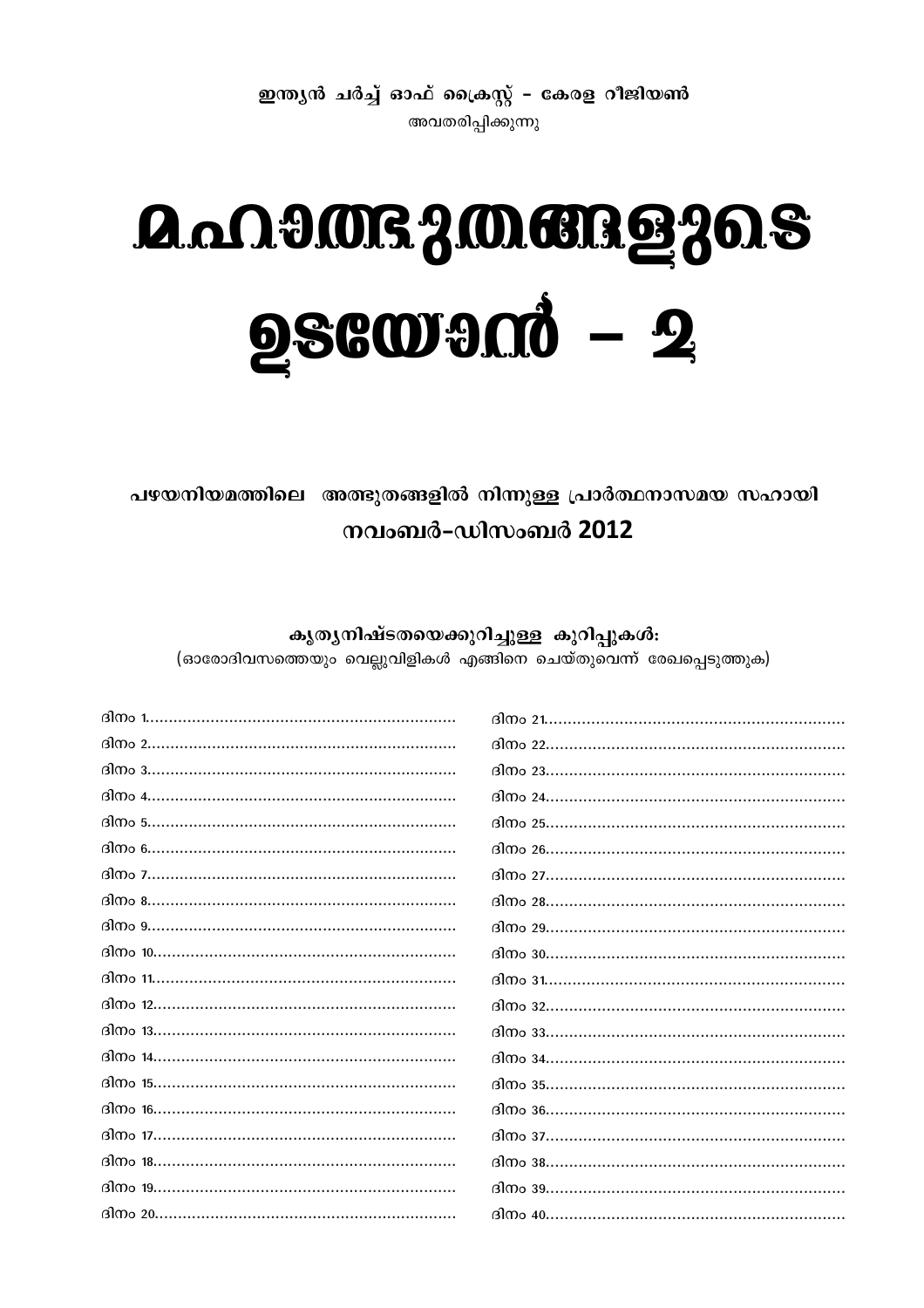## 1. ശൂനൃതയിൽ നിന്നും

### ഉൽപ്പത്തി 1:1-3

അതിശയമുളവാക്കുന്ന സ്രഷ്ടാവാണ് നമ്മുടെ ദൈവം. അവൻ എല്ലാം നൽകുന്നവനും എല്ലാറ്റി നെയും നിലനിർത്തുന്നവനുമാണ് (അപ്പ 17:24 –26). ശ്യൂന്യതയിൽ നിന്നാണ് അവനിതെല്ലാം സൃഷ്ടിച്ചതെന്നതിലാണ് ഇക്കാണുന്നതിന്റെ സൗന്ദര്യം.

- ശ്യൂന്യതയിൽനിന്നും ഇക്കാണുന്നതെല്ലാം ദൈവം സൃഷ്ടിച്ചുവെന്നത് നമുക്ക് അപ്രമേയമായ കാര്യംതന്നെയാണ് – നമ്മുടെ ഗ്രഹണശക്തിക്കും, സങ്കൽപ്പങ്ങൾക്കും അപ്പുറമുള്ളത്. ചുവപ്പു കളർ എന്താണന്ന് ഒരു അന്ധനെ പറഞ്ഞുമനസ്സിലാക്കുന്നതുപോലെ അസാദ്ധ്യമായ ഒന്ന്. ഇവി ടെയാണ് ദൈവത്തെ പ്രസാദിപ്പിക്കാൻ നമുക്ക് വിശ്വാസംവേണ്ടിവരുന്നത്. കാരണം നമ്മുടെ യുക്തി നിസ്സാരമായതാണ്. ദൈവം സൃഷ്ടിച്ച ഈപ്രപഞ്ചം എത്ര വിസ്മയാവഹമാണ്? ഒരു വാനനിരീക്ഷണശാലയിൽപ്പോയാൽ നമുക്ക് ആകാശത്തിലെ അത്ഭുതങ്ങളെ വളരെയടുത്തു കണ്ട് വിസ്മയഭരിതരാകാൻ കഴിയും. എന്നാൽ നമ്മുടെ ഹൃദയത്തിന്റെ ആഴങ്ങളിൽനോക്കി, നമ്മുടെ ഹൃദയത്തിന്റെയും ജീവിതത്തിന്റയും ശ്യൂന്യതലങ്ങളിൽ എത്രമാത്രം ദൈവസാന്നിദ്ധ്യ മുണ്ടെന്നുകാണുന്നതാണ് ഇതിലും ഏറെ വിസ്മയം ജനിപ്പിക്കുന്ന കാര്യം.
- ദൈവത്തിന്റെ വാസസ്ഥലമായ സ്വർഗ്ഗം തികച്ചും ശ്രേഷ്ടമാണ്. എന്നാൽ കാണാൻ കഴിയാത്ത കാര്യങ്ങൾ ഗ്രഹിക്കാൻ നമുക്കു പ്രയാസമുള്ളതുപോലെ സ്വർഗ്ഗത്തെയും ദൈവത്തെയും ഗ്രഹി ക്കാൻ നമുക്കു പ്രയാസമുണ്ട്. അപ്പസ്തോലർ ആവശ്യപ്പെട്ടതുപോലെ, എന്റെയും നിങ്ങളു ടെയും വിശ്വാസം വർദ്ധിക്കപ്പെടേണ്ടതുണ്ട് – നമ്മിലെ വിശ്വാസവും നന്മയും നശിപ്പിക്കുന്ന ഈലോകത്തിലെ തിന്മയുടെ അവസാനിക്കാത്ത രാക്ഷസത്തിരമാലകൾക്കുമുന്നിൽ ദൈവ ത്തിനു പ്രസാദകരവും സ്വീകാര്യവുമായ ഒരു ജീവിതം നയിക്കാൻ. കടന്നുവരുന്ന ഓരോദിവസ ത്തിലും വർദ്ധിതമായ വിശ്വാസത്തിന്റെ ആവശ്യം കൂടിക്കൂടി വരികയുമാണ്. വചനങ്ങളിലേക്കു നോക്കുകയെന്നതാണ് ശരിയായ പോംവഴി – പ്രത്യേകിച്ച് ദൈവം പ്രവർത്തിച്ച അത്ഭുതങ്ങളി ലേക്ക്.
- നമ്മുടെ ദൈവം ഒന്നുമില്ലായ്മയുടെയും കർത്താവാണ്. നിങ്ങളുടെ ജീവിതം ശ്യന്യമാണന്നു നിങ്ങൾക്കു തോന്നുന്നുണ്ടെങ്കിൽ വിഷമിക്കേണ്ട - ദൈവം ശ്യുനൃതയുടെയും ദൈവമാണ്. ദൃഷ്ടി ഉയർത്തി ആകാശത്തിലെ നക്ഷത്രങ്ങളെ നോക്കുക! നമ്മിലെ ശുനൃതയിൽ ഈ അഖി ലാണ്ടത്തിനു സമമായ കാര്യങ്ങൾ പ്രവർത്തിക്കാൻ ദൈവത്തിനാകും - ആ ശൂന്യത നമ്മൾ ഏറ്റുപറഞ്ഞ് അവിടത്തെ ഏൽപ്പിക്കുമ്പോൾ. ദൈവവുമായുള്ള നമ്മുടെ ബന്ധത്തിൽ ഒരുപുതു യുഗം വാർത്തെടുക്കാൻ നമുക്കാവട്ടെ.
- **പ്രാർത്ഥനാശയാ:** പുറത്തുപോയി, പ്രകൃതിയെ നോക്കി ദൈവസൃഷ്ടികളെ ഓർത്തു ദൈവത്തെ സ്തുതിക്കുക.

# 2. വിശിഷ്ടനായ മനുഷൃൻ

### ഉൽപ്പത്തി 1:26–28

തന്റെ കണ്ണിൽ അതിവിശിഷ്ടമെന്നു തോന്നുന്നവിധം മഹനീയമായി ദൈവം മനുഷ്യനെ സൃഷ്ടി ച്ചു. ദൈവത്തെയും സഹജീവികളെയും സ്നേഹിക്കാനുള്ള കഴിവുകളോടെ അവൻ നമ്മെ സൃഷ്ടിച്ചു. നമ്മെയും മറ്റുള്ളവരെയും ശരിയായി പരിപാലിക്കാനുള്ള വരങ്ങളും നൽകി. സൃഷ്ടിയുടെ മർമ്മം അവൻ നമുക്കായി വെളിപ്പെടുത്തി, സൃഷ്ടികളുടെമേലുളള അധീശത്വവും നമുക്കു നൽകി. ചിന്തയും വികാരങ്ങളും, അറിയലും അറിയിപ്പിക്കപ്പെടലും, സ്നേഹിക്കലും സ്നേഹിക്കപ്പെടലും, നന്മ-തിന്മകളെക്കുറിച്ചുള്ള തിരിച്ചറിവും അവൻ നമുക്കു നൽകി.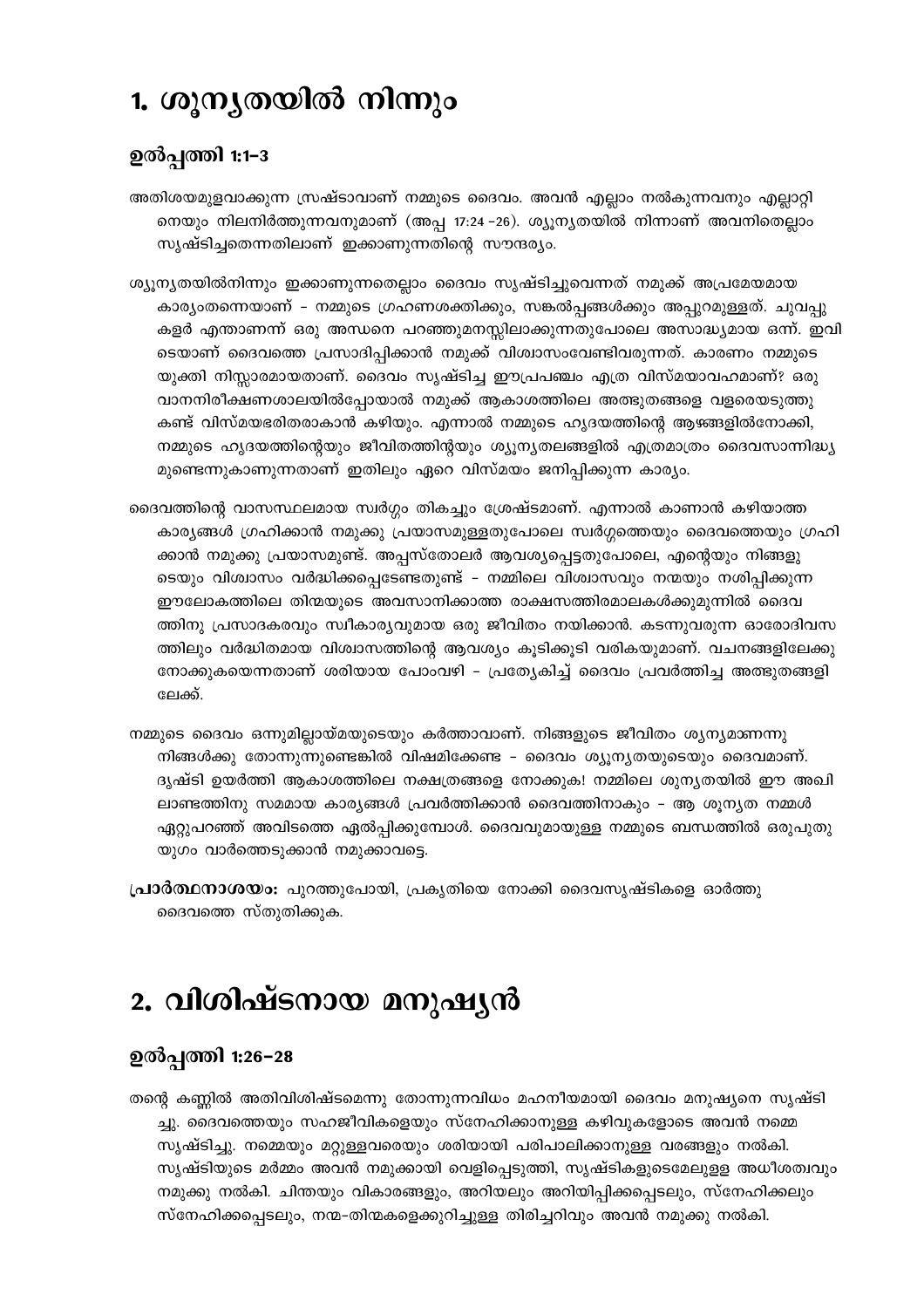തീർച്ചായും നാം അവന്റെ ച്ഛായയിലും സാദൃശ്യത്തിലും സൃഷ്ടിക്കപ്പെട്ടവരാണ്. ഭയങ്കരവും അത്ഭുതകരവുമായി അവൻ നമ്മെ സൃഷ്ടിച്ചു (സങ്കീ 139:14).

- വ്യക്തിപരമായി അവൻ നമുക്കുവേണ്ടി ഒരുക്കിയിട്ടുള്ള പദ്ധതികൾ, നമ്മെ സ്നേഹിക്കാനും കരുതു വാനും അനുഗ്രഹിക്കുവാനുമായി ദൈവത്തിന്റെ ഹൃദയം എത്ര ഒരുങ്ങിയിരിക്കുന്നു എന്ന് വെളി പ്പെടുത്തുന്നു. ഓരോ പ്രഭാതവും സ്ഥിരീകരിക്കുന്നു. ഓരോ മഴത്തുള്ളിയും അതിനെ സൂചിപ്പി ക്കുന്നു. മാറുന്ന ഓരോ കാലാവസ്ഥയും അതുപ്രസ്താവിക്കുന്നു. പിറന്നുവീഴുന്ന ഓരോശി ശുവും അതുറപ്പുനൽകുന്നു. ഓരോ ഇളം കാറ്റും അതിനെ തലോടുന്നു. ഓരോ സൂര്യോദയവും അതിനെ ഒർമ്മിപ്പിക്കുന്നു. ഒരോ സുര്യാസ്തമനവും അത് അച്ചട്ടാക്കുന്നു. ഒരോ പൂവും അതി നെക്കുറിച്ചു വാചാലമാകുന്നു. ഓരോ ധാന്യമണിയും അതുഘോഷിക്കുന്നു. ഓരോ മാലാഖ മാരും അതുച്ചത്തിൽ മൊഴിയുന്നു. ബൈബിളിലെ ഓരോ വിശ്വാസവീരനും അതുവിളംമ്പരം ചെയ്യുന്നു. യേശുവിന്റെ ജനനവും, ജീവിതവും, മരണവും, ഉയിർത്തെഴുന്നേൽപ്പും, വാഗ്ദാന ങ്ങളും പരമമായ ആസത്യം നമ്മോടുരയ്ക്കുന്നു. മനുഷ്യനോടുള്ള ദൈവത്തിന്റെ സ്നേഹം ഓരോ പ്രഭാതത്തിലും പുതിയതാണല്ലോ (വിലാപങ്ങൾ 3:23).
- അതിമഹത്തായ ഒരു ബന്ധം ദൈവവുമായി നാം സൃഷ്ടിച്ചെടുക്കണമെന്ന് ദൈവം ആവശ്യപ്പെടു ന്നു. അവൻ നമ്മെ മാനിക്കുകയും ആദരിക്കുകയും ചെയ്യുന്നവനാണ്. തന്നിൽ ഏകാഗ്രചിത്തരാ യവരെ ശക്തിയോടെ പിന്താങ്ങുന്നതിനായി ഭൂതലത്തിലുടനീളം പരതുന്ന കണ്ണുകളാണ് നാമ്മുടെ ദൈവത്തിന്റേത് (2ദിനവൃത്താന്തം 16:9). ഇന്നുപ്രഭാതത്തിൽ നിങ്ങളെ കണ്ടെത്താ നായി ദൈവത്തിന് ഒത്തിരി പരതേണ്ടിവന്നോ? നമ്മെ സൃഷ്ടിച്ചതിൽ ദൈവം അഭിമാനം കൊള്ളുന്നരീതിയിലാവട്ടെ നമ്മുടെ ജീവിതം.
- **പ്രാർത്ഥനാശയം:** നിങ്ങളുമായി ഒരു ബന്ധം സ്ഥാപിച്ചെടുക്കാനായി ദൈവം മുൻകയ്യെ ടുത്തുചെയ്ത കാര്യങ്ങളെ ഓർത്തു ദൈവത്തെ സ്തുതിക്കുക.

# 3. വാഗ്ദാനവിശ്വസ്തയുടെ മഴവില്ല്

### ഉൽപ്പത്തി 9:8–16

- നോഹയുമായി ഉണ്ടാക്കിയ ഉടമ്പടി ദൈവം പാലിക്കുകയും അതിനെ ഓർക്കുകയും ചെയ്യുന്നു. ദൈവം തന്റെ വാഗ്ദാനങ്ങളിൽ എന്നും വിശ്വസ്തനാണ്. പുത്രോല്പാദനം സാദ്ധ്യമല്ലാതിരുന്ന സാറായിലൂടെ മൺതരികളെപ്പോലെ സന്താന പരമ്പരയെ നൽകുമെന്ന് അബ്രഹാമിനു നൽകിയ വാഗ്ദാനം ദൈവം നിറവേറ്റി. ഈജിപ്റ്റിൽ ഫറവോന്റെ അടിമത്തത്തിലായിരുന്ന ഇസ്രായേലിനു വാഗ്ദത്തനാടായ കാനാൻദേശം സ്വന്തമായി നൽകുമെന്ന് മോശയിലൂടെ നൽകിയവാ്ദാനം ദൈവം നിറവേറ്റി. മാനവരാശിയുടെ മുഴുവൻ പാപങ്ങൾക്കു പരിഹാരമായി തന്റെ മകനെ ബലിയായിനൽകാനായി ഭൂമിയിലേക്ക് അയക്കമെന്നു എശയ്യാവിലൂടെ നല്കിയ വാഗ്ദാനം 700 വർഷങ്ങൾക്കുശേഷം ദൈവം നിറവേറ്റി. യേശുവിന്റെ കാലടികളെ പിന്തുടരുന്ന വർക്കായി സ്വർഗ്ഗം ഒരുക്കിയിരിക്കുന്നു എന്ന വാഗ്ദാനം നമ്മുടെ ഓരോരുത്തരുടെയും ജീവിത ത്തിൽ നിറവേറ്റപ്പെടാനിരിക്കുന്ന ഒന്നാണ്.
- ഇതിനായികാത്തിരിക്കുന്ന നാം നമ്മോടു ചോദിക്കുക, നാം എത്രമാത്രം വാഗ്ദാനങ്ങളിൽ വിശ്വ സ്തരാണ്? യേശുവിനെ രക്ഷകനായി സ്ഥീകരിച്ച സമയത്ത് നാം അനേകവാഗ്ദാനങ്ങൾ ദൈവ ത്തിനു നൽകിയിരുന്നു. അവയെ നാം വിശ്വസ്തതയോടെ പാലിക്കുന്നുണ്ടോ? അതോ നമ്മൾ ദൈവത്തിന്റെ ഭാഗത്തുനിന്നുള്ള വാഗ്ദാന പൂർത്തിമാത്രം ആഗ്രഹിച്ചും പ്രതീക്ഷിച്ചും ഇരിക്കു ന്നവരാണോ? നമ്മൾ നൽകിയവാഗ്ദാനങ്ങളെക്കുറിച്ച് ഇന്നത്തെ പ്രാർത്ഥനയിൽ ഓർക്കുകയും അവയിൽ ഉറച്ചുനില്ക്കുവാനുള്ള തീരുമാനം ദൃഢപ്പെടുത്തുകയുമാകാം.
- **പ്രാർത്ഥനാശയാ:** ദൈവവുമായി നാം ഉണ്ടാക്കിയ ഉടമ്പടികളെക്കുറിച്ചു ചിന്തിക്കുക, അവയെക്കു റിച്ചു പ്രാർത്ഥിക്കുക.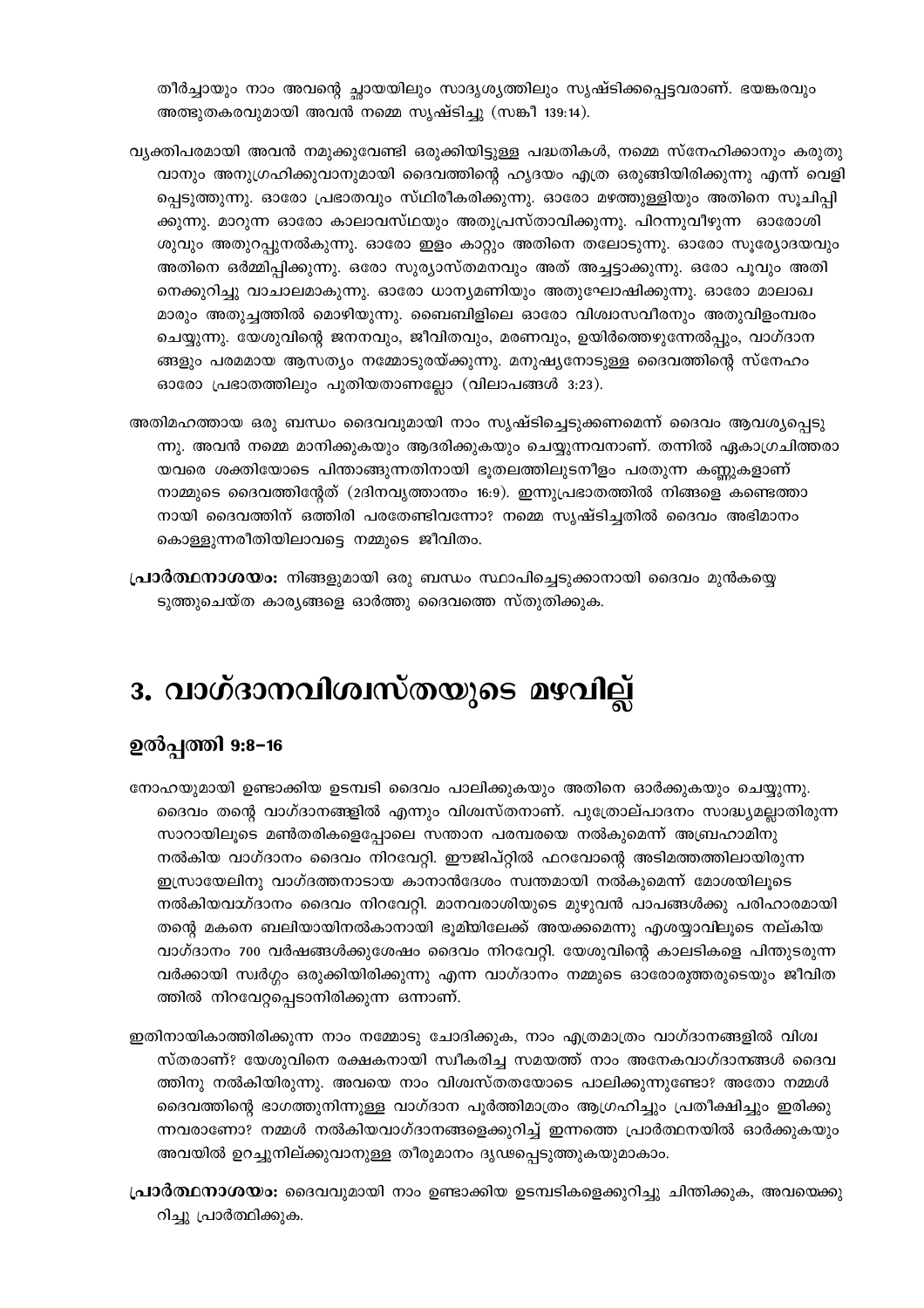### 4. വിഡ്ഢിയായ ബുദ്ധിമാൻ

#### ഉൽപ്പത്തി 32:22-28

- ഒരു വിഡ്ഢിത്തം ചെയ്തിട്ടാണങ്കിൽപ്പോലും നമ്മെ ആരെങ്കിലും വിഡ്ഢി എന്നുവിളിക്കുന്നത് ഉൾക്കൊള്ളാൻ കഴിയുന്ന കാര്യമല്ല. ബുദ്ധിമാൻ, ശക്തൻ, കഴിവുള്ളവൻ, നീതിമാൻ എന്നൊക്കെ യുള്ള വിളികേൾക്കാനും, പ്രശംസിക്കപ്പെടാനും നാം എപ്പോഴും ഇഷ്ടപ്പെടുന്നു. ദൈവം വിളിച്ച പ്പോൾ എങ്ങോട്ട് എന്നുപോലും ചോദിക്കാതെ ഇറങ്ങിത്തിരിച്ചവനാണ് അബ്രഹാം. ഒരു അരുള പ്പാടിന്റെ പേരിൽ 100 വർഷം കാത്തിരിന്നു കിട്ടിയ ഏകസന്താനത്തെ ബലികഴിക്കുവാനും തയ്യാ റായി. ലോകത്തിന്റെ മുന്നിൽ ഒരുവിഡ്ഢിയായ ഒരുവൻ.
- ദൈവം പറയുന്നതിനെ മുമ്പും പിമ്പും നോക്കാതെ അനുസരിക്കുന്ന ഒരുവനായിരുന്നു അബ്രഹാം. നമുക്കുകിട്ടുന്ന ദൈവീക ഉപദേശങ്ങളെ തിരിച്ചും മറിച്ചും നോക്കി, എന്തൊക്കെ ഒഴികഴിവു കണ്ടെത്താൻ പറ്റും എന്നു നമ്മുടെ ബുദ്ധിയുപയോഗിച്ചു സസൂക്ഷ്മം കണ്ടുപിടിക്കുന്നവരാണു നാം പലപ്പോഴും. പാമ്പിനെപ്പോലെയുള്ള വിവേകമാണ് അത് എന്നൊരു വിശദീകരണവും നാം അതിനു നൽകും. എന്നാൽ പ്രാവിനെക്കുറിച്ച് ചിന്തയേതുമില്ല! ദൈവ വചനത്തെ ലോകത്തിന്റെ കണ്ണിലെ ഒരു വിഡ്ഢിയെപ്പോലെ അനുസരിക്കുന്നവനാണ് ദൈവത്തിന്റെ മുന്നിലെ യഥാർത്ഥ ബുദ്ധിമാൻ - പാറമേൽ വീടുപണിത മനുഷ്യനെപ്പോലെ.
- ശിഷ്യത്വജീവിതത്തിന്റെ ആദ്യകാലങ്ങളിൽ നമ്മെ നോക്കി ലോകം പറഞ്ഞു കാണും പമ്പരവിഡ്ഢി യെന്ന്. പ്രാർത്ഥനയുടെ പേരിൽ ജീവിതം കളയാൻ നടക്കുന്നുവെന്നൊക്കെ. എന്താണുകാരണ മെന്നുവച്ചാൽ, കൂട്ടിക്കിഴിച്ചുനോക്കാതെ, പൂർണ്ണമായും നാം വചനത്തെ അനുസരിച്ചു. അങ്ങിനെ ചെയ്യുന്നവൻ ലോകത്തിന്റെ മുന്നിലെ വിഡ്ഢിയാണ്, ദൈവത്തിന്റെ മുന്നിലെ ബുദ്ധിമാനും. എല്ലാമുപേക്ഷിച്ചു മൂന്നും രണ്ടും വയസ്സുള്ള മക്കളെയും കൊണ്ട് തൃശ്ശൂർക്ക് മിഷൻടീമിനെയും കൊണ്ടുപോയപ്പോൾ പലരും പറഞ്ഞു ഇതു ബുദ്ധിപരമായ ഒരു തീരുമാനമായിരിക്കില്ല, അവി ടെച്ചെന്നെങ്ങിനെ ജീവിക്കും, ആരു സഹായിക്കും എന്നൊക്കെ. എന്നാൽ ഇന്നുതിരിഞ്ഞുനോ ക്കുമ്പോൾ ദൈവവഴിതന്നെയാണ് ഞ്ജാനത്തിന്റെ വഴിയെന്നു കാണാൻ കഴിയും – ആത്മീക മായും ഭൗതീകമായും. തന്റെ വിശ്വസ്തൻ ലജ്ജിക്കാൻ അവൻ ഇടവരുത്തുകയില്ല.
- ഏകമകനെ ദൈവത്തിനു നൽകാൻ തയ്യാറായപ്പോൾ ദൈവം അവനെ ആകാശത്തിലെ നക്ഷത്രങ്ങ ളെപ്പോലെയും കടൽത്തീരത്തെ മണൽത്തരിപോലെയും സന്താനങ്ങളെ നൽകി അനുഗ്രഹിച്ചു. ദൈവത്തിൽ നമുക്ക് ആശ്രയിക്കാം, അവിടുത്തെ അനുസരിക്കാം. ഒന്നായ നമ്മിൽ നിന്ന് അനേ കശിഷ്യഗണങ്ങൾ പൊട്ടിപ്പുറപ്പെടട്ടെ. നമ്മുടെ അനുസരണത്തിന്റെ സന്താനങ്ങൾ നക്ഷത്രങ്ങ ളെപ്പോലെ വിരാജിക്കട്ടെ.
- **പ്രാർത്ഥനാശയം:** ബൈബിളിലെ വിശ്വാസവീരന്മാരുടെ ജീവിതത്തിലെ ബുദ്ധിശ്യൂന്യത കളെക്കുറിച്ചോർക്കുക. അവരുടെ ജീവിതത്തിലൂടെ പ്രാർത്ഥിക്കുക.

### 5. എന്നെ അനുഗ്രഹിക്കാതെ...

### ഉൽപ്പത്തി 32:22-28

യാക്കോബിന്റെ ജീവിതത്തിലെ വലിയൊരു വഴിത്തിരിവായിരുന്നു ഈ സംഭവം. തന്റെ പാപപ്രകൃ തിയുടെ (ചതിയുടെ) അനന്തരഫലങ്ങൾ ഇക്കാലമത്രയും യാക്കോബിനെ വേട്ടയാടിക്കൊണ്ടിരി ക്കുകയായിരുന്നു. എന്നാൽ ഇപ്പോൾ ജേഷ്ഠനായി ഏസാവുമായി രമ്യപ്പെടുവാനായി അവൻ തീക്ഷ്ണമായി ആഗ്രഹിച്ചു. അനുഗ്രഹങ്ങൾ യാക്കോബ് ആഗ്രഹിച്ചു, ഏതുതരത്തിലുള്ള അനു ഗ്രഹങ്ങളെന്ന് നമുക്കറിയില്ലങ്കിലും. ബെഥേലിൽ വച്ചുദൈവം വാഗ്ദാനം ചെയ്ത അനുഗ്രഹമാ യിരിക്കാം. എന്നാൽ ദൈവം അവന്റെ പേരു (പേരുദോഷമെന്നു വായിക്കുക) മാറ്റിക്കൊടുക്കാ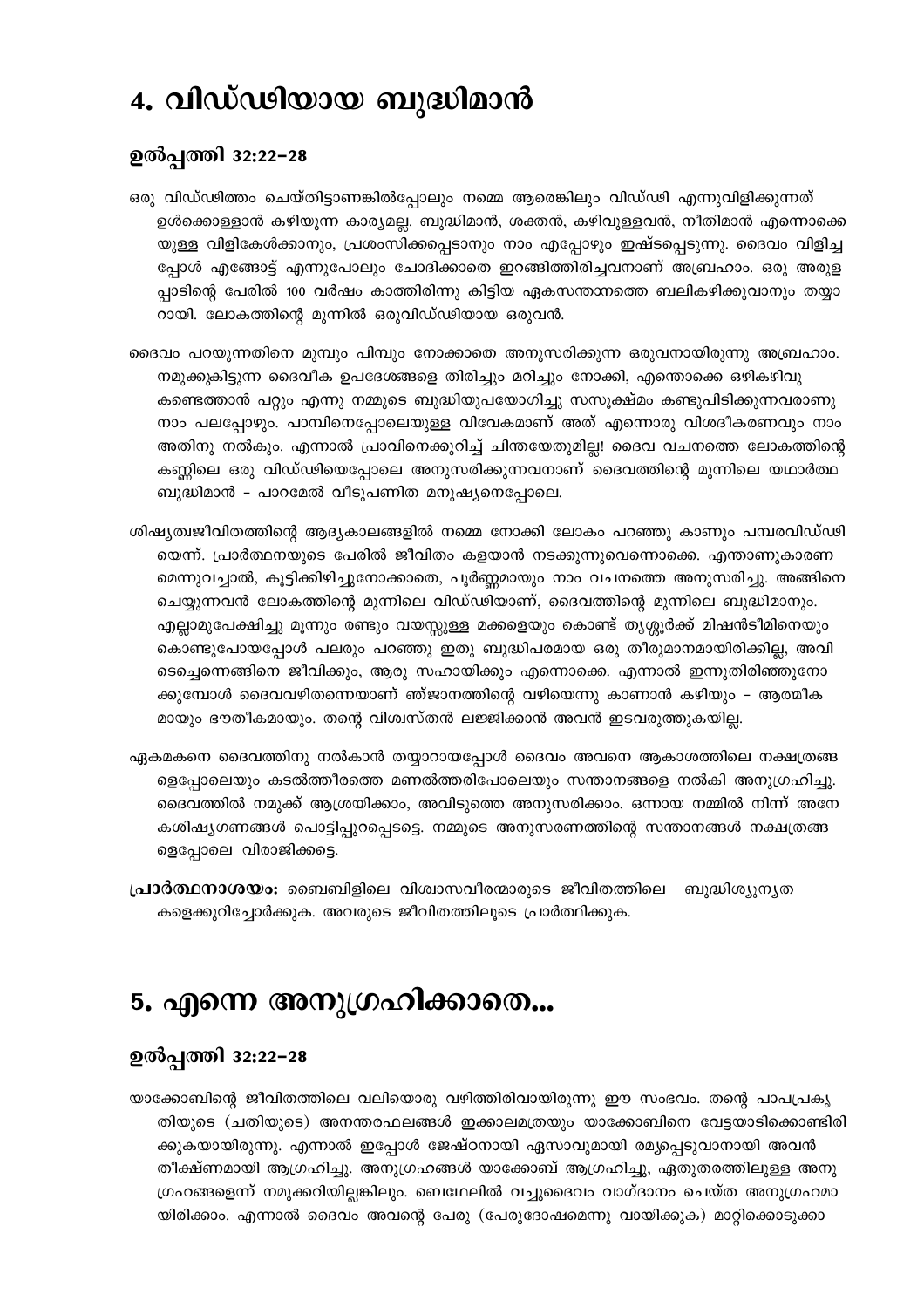നാണ് തയ്യാറായത്. വഞ്ചകൻ എന്നർത്ഥം വരുന്ന യാക്കോബിൽ നിന്നും, ദൈവത്തിന്റെ പട യാളി എന്നർത്ഥമുള്ള ഇസ്രായേലായി അവനെ മാറ്റി. അതായിരിക്കാം യാക്കോബ് യഥാർത്ഥ ത്തിൽ ആഗ്രഹിച്ചതും. അവന്റെ ജീവിതത്തിലും സ്വഭാവത്തിലും വന്ന മാറ്റങ്ങൾക്കു ദൈവം നൽകിയ ഒരു അംഗീകാരമായിത്തിർന്നു ഈ അനുഗ്രഹം, മറ്റനേകം അനുഗ്രഹങ്ങൾ കൂടെയും.

- ജോസഫിനെപ്പോലെ ഒരു മകനെ ലഭിക്കുന്നത് തീർച്ചയായും ഒരു അനുഗ്രഹമാണ്. സഹോദരീ സഹോദരന്മാരേ, നമുക്കും ബലഹീനതകളും, സ്വഭാവത്തിലെ പോരായ്മകളും ഉണ്ടായിരിക്കാം. ഇതിനെല്ലാം ഉപരിയായി നമ്മെ സഹായിക്കാനും മറികടക്കാനും കഴിയുന്നവനാണു ദൈവ മെന്നു നിങ്ങൾക്കു വിശ്വാസമുണ്ടോ? തീർച്ചയായും ദൈവത്തിനതു സാധിക്കും. എന്നാൽ ദൈവം നമ്മുടെ ഭാഗത്തുനിന്നും ഒരു ഉണർവ്വുള്ള മനോഭാവവും പ്രതീക്ഷിക്കുന്നു. എന്നെ അനുഗ്രഹിക്കാതെ ഞാൻ പ്രാർത്ഥന നിർത്തുകയില്ല, അതുഞാൻ ഉറപ്പിച്ചിരിക്കുന്നു എന്ന മനോഭാവം. മാറ്റംവരുത്തേണ്ടകാര്യങ്ങളിൽ നമുക്കു തീക്ഷ്ണതയുള്ളവരാകാം. അനുഗ്രഹങ്ങൾ പ്രാപിക്കുന്നതിലും.
- **പ്രാർത്ഥനാശയം:** ദൈവത്തിനുമുന്നിലുള്ള നിങ്ങളുടെ സ്ഥാനമാനങ്ങളിൽ ശിഷ്യനായതിനു ശേഷം അനേകം മാറ്റം വന്നു. വചങ്ങളിൽ നോക്കി അതിൽ പത്തെണ്ണമെങ്കിലും കണ്ടുപിടിക്കു ക, പ്രാർത്ഥിക്കുക, മറ്റുള്ളവരുമായി പങ്കുവയ്ക്കുക. (ഉദാ: മുമ്പു നിങ്ങൾ അന്യനും പരദേശിയു മായിരുന്നു എന്നാൽ ഇപ്പോൾ വിശുദ്ധരും ദൈവഭവനത്തിലെ അംഗങ്ങളും.

### 6. ജോസഫിനു ദൈവം നൽകിയ ദാനം

### ഉൽപ്പത്തി 41:41-44

- മിസ്രയീമിൽ (ഈജിപ്തിൽ) അനേകം പദവികളും ബഹുമാനവും നൽകി ദൈവം ജോസഫിനെ ആദരിച്ചു. മുൻ ജീവിതകാലം മുഴുവൻ അവനുണ്ടായത് അവഗണനയും കഷ്ടപ്പാടുകളും മാത്രമാ യിരുന്നു. ആദ്യം സ്വസഹോദരിൽനിന്നും, പോത്തിഫറുടെ ഭവനത്തിൽനിന്നും, ജയിലിൽ നിന്നും പിന്നെ അനേകം സ്ഥലങ്ങളിൽ നിന്നും. ഇത്രയും കാതം വിട്ടുകൊടുക്കാതെ പിടിച്ചുനിൽക്കാൻ അവനെങ്ങനെ കഴിഞ്ഞു? തീർച്ചയായും ജോസഫിന് ദൈവത്തിന്റെ നന്മയെ ക്കുറിച്ച് ഉറപ്പുണ്ടായിരിക്കണം. ദൈവം എല്ലാക്കാര്യങ്ങളും നമുക്കു നന്മയാക്കായിചെയ്യുന്നു എന്ന് നാം വിശ്വസിക്കണം. ദൈവം നമ്മുടെ ആത്യന്തിക നന്മയ്ക്കു വേണ്ടി ജോലി ചെയ്യുക യും, പദ്ധതികൾ ആസൂത്രണം ചെയ്യുകയും, വഴികൾ ഒരുക്കുകയും ചെയ്യുന്നു. നാം ദൈവ ത്തിന്റെ നന്മകളാൽ വലയം ചെയ്യപ്പെട്ടിരിക്കുന്നവരാണ്, നമുക്കത് അർഹമായതിനാലല്ല, പകരം അവൻ നല്ലവനായതിനാൽ.
- നമ്മുടെ ജീവിതത്തിലേക്കായി അനേകം നന്മകൾ അവൻ ഒരുക്കിയിരിക്കുന്നു എന്നു നമുക്കു വിശ്വ സിക്കാം. ആ നന്മകൾ മാനസാന്തരപ്പെടുവാനും ദൈവത്തിനു കീഴടങ്ങാനുമുള്ള ഒരു പ്രചോ ദനം നമുക്കുനൽകട്ടെ. അവന്റെ വഴികൾ നമുക്കു സുരക്ഷ നല്കുന്ന കോട്ടകളാണ്, അവനു നാം കീഴടങ്ങി ജീവിക്കുമ്പോൾ.
- ദൈവം ജോസഫിനായി ഒരുക്കിയത് തന്നെ ചുറ്റിപ്പറ്റി ജീവിക്കുന്ന അനേകർക്കുള്ള നന്മകളും ആയിരുന്നു, ദൈവത്തിൽ ആശ്രയിക്കാനും അവന്റെ വഴികളിൽ ശരണം വയ്ക്കാനും അനേകരെ പഠിപ്പിച്ച നന്മകൾ. ദൈവത്തിന്റെ നന്മകൾ നിത്യജീവിതത്തിലേക്കു നമ്മെ ഒരുക്കുകയും ചെയ്യുന്നവയാണ്, ഈ ജീവിതത്തിൽത്തന്നെ എല്ലാം നേടാനും അനുഭവിക്കാനും മാത്രമുള്ളത ല്ല. ദൈവം നമ്മെ സൃഷ്ടിച്ചിരിക്കുന്നത് ഉന്നതമായ കാര്യങ്ങൾക്കുവേണ്ടിയാന്ന തിരിച്ചറിവ് അതുനമുക്കു നൽകുന്നു.
- **പ്രാർത്ഥനാശയം:** ദൈവം നമുക്കായി അനേകപദ്ധതികൾ ഒരുക്കിയിരിക്കുന്നു. എന്നാൽ നാം ദൈവത്തിനായി ഒരുക്കുന്നപദ്ധതികൾ ഏവയാണ്? ഈ കാലയളവിലേക്കും ഭാവിയിലേക്കും?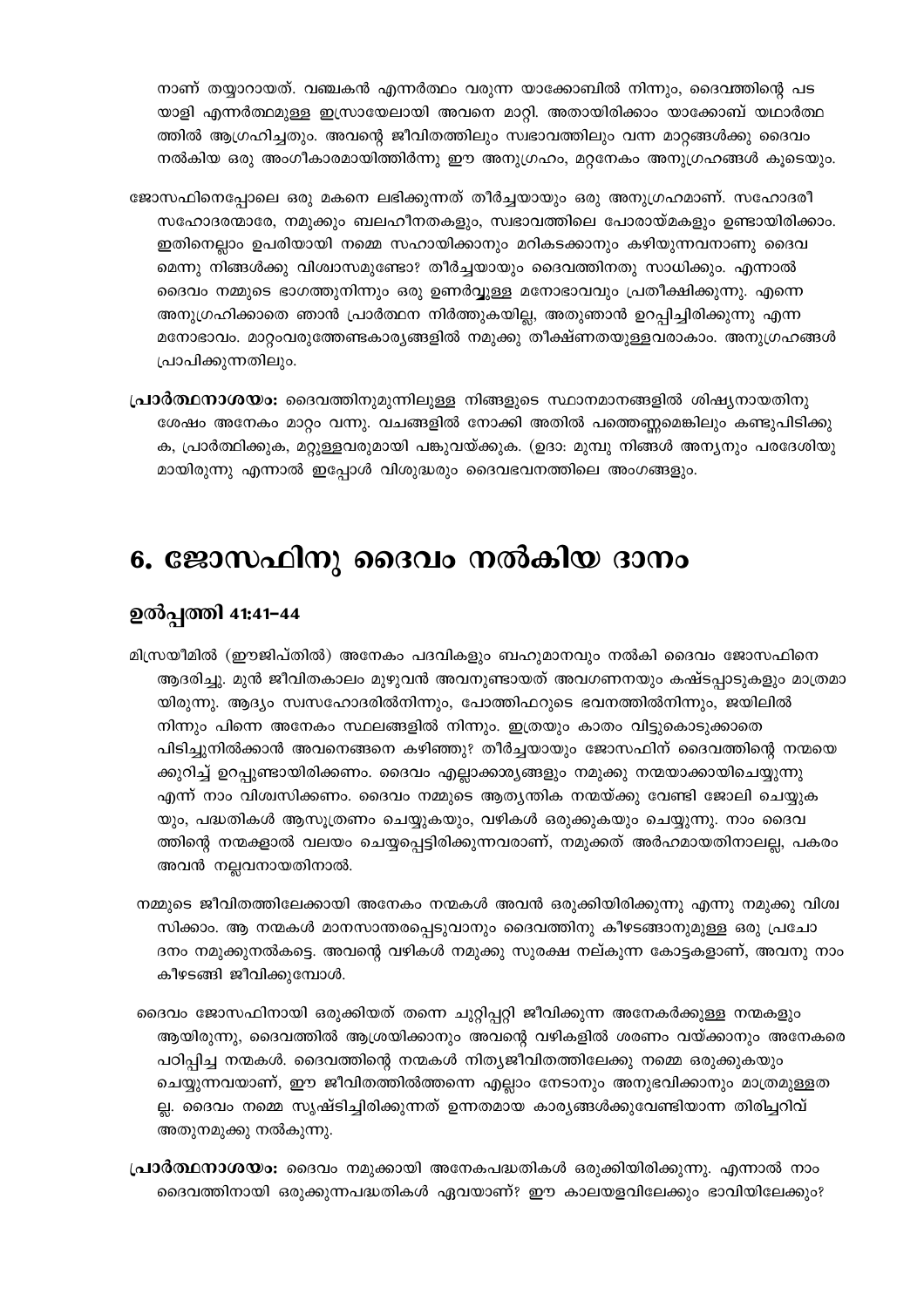# 7. മുൾച്ചെടിപടർപ്പിൽ നിന്നുള്ള വിളി

### പുറപ്പാട് 3:1-10

- ആ ദിവസം മോശയ്ക്കൊരു സാധാരണ ദിവസമല്ലായിരുന്നു. വന്യതയുടെ അങ്ങേത്തലയ്ക്കലേക്ക് മോശതന്റെ ആടുകളുമായി മേയാൻ പോയി, അതു ദൈവത്തിന്റെ പർവ്വതമായിരുന്നു. അഗ്നിനട മാടിയിട്ടും ദഹിച്ചുവീഴാത്ത മുൾപടർപ്പ് അവനൊരു വിസ്മയമായി. അപരിചിതമായ ഒരു കാഴ്ച യായിരുന്നു തീർച്ചയായും അവനത്. തനിക്കുവേണ്ടി കാത്തിരിക്കുന്ന ദൈവമായിരുന്നു ആമുൾപടർപ്പിലെന്നത് അവനു വിശ്വസിക്കാൻ കഴിഞ്ഞില്ല. ഈജിപ്തിന്റെ അടിമത്ത ത്തിൽനിന്നും ദൈവജനതയെ വിടുവിക്കാനുള്ള വിഷമകരമായ സുപ്രധാനദൗത്യം ദൈവം അവ നെയേൽപ്പിച്ചു. എന്തുവിളിയായിരുന്നു അതെന്നോർക്കുക! അവന്റെ ജീവിതം മാറ്റിമറിച്ച ഒന്ന്. ആട്ടിടയിനിൽനിന്ന് രാഷ്ട്രത്തലവനായി നേരിട്ടുള്ള നിയമനം. യേശുതന്റെ ശിഷ്യരെ വിളിച്ചു ഞാൻ നിങ്ങളെ മനുഷ്യരെപ്പിടിക്കുന്നവരാക്കും എന്നു പറഞ്ഞതും ഇതിനുതുല്ല്യമായ ഒന്നല്ലേ?. ജനതകൾക്കു പാപത്തിന്റെ അടിമത്തത്തിൽനിന്നും നിതൃമോചനം നല്കാനുള്ള ഒരു വലിയ വിളിയാണ് ദൈവം നമുക്കിന്നു നൽകിയിരിക്കുന്നത്.
- ഞാൻ എന്റെ ജനതയുടെ സങ്കടം അറിയുന്നു എന്ന് ദൈവം മോശയോടു പറഞ്ഞു. അവരുടെ നില വിളികൾ എന്റെയടുക്കൽ എത്തിയിരിക്കുന്നു. ആരും നശിച്ചുപോകാതെ എല്ലാ മനുഷ്യരും രക്ഷ പ്രാപിക്കണമെന്ന് ദൈവം ഉറച്ചിരിക്കുന്നു. ആ ദൗത്യം അവൻ നമ്മെ ഏൽപ്പിച്ചുമിരിക്കുന്നു. നാമതു ആത്മാർത്ഥമായി ഏറ്റിരിക്കുന്നുവോ? മോശയ്ക്കു തന്റെ കഴിവുകളിൽ മതിപ്പു പോരായി രുന്നു, എന്നാൽ ദൈവം അവനോടുകൂടെയുണ്ടെന്ന് വാഗ്ദാനം നല്കുന്നു. ഇന്നു നമ്മിലും ആ തോന്നൽ വേരുപിടിക്കുന്നുണ്ടായിരിക്കാം. എനിക്കിതുചെയ്യാനുള്ള കഴിവോ, ശക്തിയോ, ആത്മീയതയോ ഉണ്ടോയെന്നുള്ള സന്ദേഹങ്ങൾ. എന്നാൽ ദൈവം നമ്മിൽനിന്നും ആവശ്യപ്പെ ടുന്നത് വിനയവും ദൈവഭയവുമാണ്. മോശയോടു ചെരുപ്പഴിക്കാൻ പറയുന്നതിന്റെ പൊരുളുമി താണ്. നമ്മുടെ അഹങ്കാരത്തിന്റെയും സ്വയം നീതിനടിപ്പിന്റെയും, സ്വാർത്ഥതയുടെയും ആത്മ പ്രശംസയുടെയും ചെരുപ്പുവള്ളികൾ അഴിച്ചുമാറ്റാൻ ദൈവം കൽപ്പിക്കുന്നു.
- എന്റെ ജീവിതത്തിൽ എന്റെ കഴിവുകൾകൊണ്ടു നടത്തിയെടുക്കാമെന്നു വിചാരിച്ചകാര്യങ്ങളിൽ ഞാൻ അമ്പേ പരാജയപ്പെട്ടു. എന്നാൽ എന്നാൽ അസാദ്ധ്യമാണന്നു ഏറ്റുപറഞ്ഞ കാര്യങ്ങളിൽ ദൈവം എന്നെ മഹത്തായരീതികളിൽ ഉപയോഗിച്ചു. വിനയത്തോടെ അവനുകീഴടങ്ങുക, അവൻ നമ്മെ ഉപയോഗിക്കും.
- **പ്രാർത്ഥനാശയം:** ദൈവം നമുക്കു തന്നിരിക്കുന്ന വിളികളുടെ ഒരു പട്ടികയുണ്ടാക്കുക. (ഉദാ. ഭർത്താവ്, ഭാര്യ, യുവാവ്....) അവയിലോരോന്നിലും നാമെങ്ങിനെ ചെയ്യുന്നു എന്ന് കണ്ടുപിടി ക്കുക.

#### മോശയും ദൈവവും 8.

### പുറപ്പാട് 4:1-14

ദൈവം മോശയുടെ പിന്നാലെ തന്നെയായിരുന്നു. മോശയെ അവൻ വെറുതെവിടാൻ പോകുന്നില്ലാ യിരുന്നു. മോശയെക്കുറിച്ചു ദൈവത്തിനുള്ള പദ്ധതികൾ തീർത്തും വൃക്തമായിരുന്നു. ദൈവം ക്ഷമയുള്ളവനാണ്. മോശയ്ക്കുമനസ്സിലാകുന്ന രീതിയിൽ വ്യക്തമായിത്തന്നെ തന്റെ പദ്ധതി കൾ അവൻ വെളിപ്പെടുത്തി. ദൈവം വ്യക്തതയുടെ ദൈവമാണ്. തന്റെ കുട്ടിയെ നീന്താൻ പഠി പ്പിക്കുന്ന ഒരു പിതാവിനെപ്പോലെ, ദൈവം മോശയെ പരിശീലിപ്പിക്കുന്നു. മോശയുടെ ചോദ്യ ങ്ങൾക്കുത്തരം നൽകുന്ന അടയാളങ്ങളും നൽകുന്നു.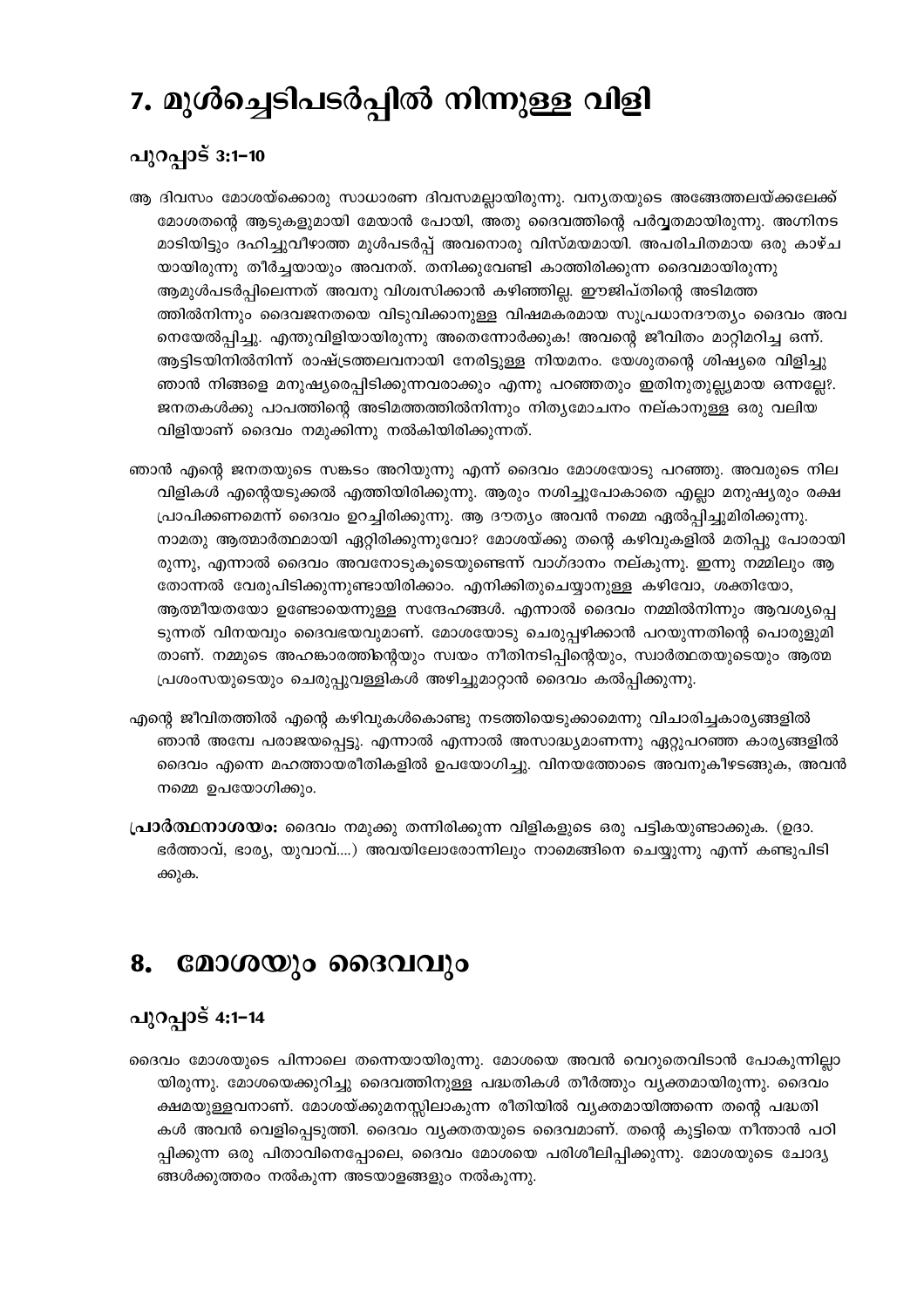- ഈ അടയാളങ്ങളും വാഗ്ദാനങ്ങളും ലഭിച്ചതിനുശേഷവും മോശ തന്റെ വാക്ചാതുര്യമില്ലായ്മയെ ക്കുറിച്ചു പരാതിപറയുന്നു (വാ 10). ഇതു ദൈവത്തെ പ്രകോപിപ്പിച്ചു. നീയെന്നെക്കുറിച്ച് എന്താ വിചാരിച്ചത്? ഞാനാരാണെന്നു നിനക്കറിയാമോ? എന്ന രീതിയിലാണു ദൈവം സംസാരിക്കു ന്നതെന്നു തോന്നും, വാ 11 വായിക്കുമ്പോൾ. നിങ്ങൾ ദൈവത്തിനു നൽകുന്ന സമയം പരിഗ ണിച്ചാൽ മുറ്റത്തെ മുല്ലയ്ക്കു മണമില്ല എന്ന ചൊല്ലു നിങ്ങളുടെ ജീവിതത്തിൽ അന്വർത്ഥകമാകു ന്നുണ്ടോ? ബൈബിൾ പഠിക്കുന്നതിലും, പ്രാർത്ഥനാസമയത്തിലും, കുടുംബപ്രാർത്ഥനയിലും, ഇടമീറ്റിംഗുകളിലെ പങ്കാളിത്തത്തിലും, സാമ്പത്തിക മേഖലയിലുമെല്ലാം ദൈവത്തിനനുയോജ്യ മായ മാനം നാം നൽകുന്നുണ്ടോ? അതോ ദൈവം കരുണാമയനും ക്ഷമാലുവുമാണ് എന്ന ചിന്തയാൽ ദൈവത്തെ നിസ്സാരവൽക്കരിക്കുകയാണോ? നമുക്കു വൃത്യസ്തരാകാം ഇക്കാരൃങ്ങ ളിൽ.
- മോശയുടെ ചോദ്യങ്ങൾ തീർന്ന മട്ടില്ലായിരുന്നു (വാ 13). എനിക്കു മോശയുടെ അപ്പോഴത്തെ മനസ്സുഗ്രഹിക്കാൻ കഴിയുന്നില്ല. അവൻ കഠിന ഹൃദയനായിത്തീർന്നോ, അതോ അവൻ കാര്യ ങ്ങൾ വൃക്തമായി മനസ്സിലാക്കാൻ ശ്രമിക്കുകയാണോ, അതുമല്ലെങ്കിൽ അവൻ വെറുമൊരു ഭീരു വാണോ, ഒന്നും അറിയില്ല. എന്നാൽ ഒന്നുണ്ട്, മോശയുടെ തുറന്ന മനസ്സിനെക്കുറിച്ചുള്ള ഒരു വിലമതിപ്പ്. നമുക്കു പരിഹാസ്യമായിത്തോന്നിയാലും മോശയെ സംബന്ധിച്ച് അവന്റെ ചോദ്യങ്ങൾ പ്രധാനപ്പെട്ടതാണ്. അതിനാൽ അതുചോദിക്കപ്പെടേണ്ടതുമാണ്. അബ്രാഹാമിനു ചോദ്യങ്ങൾ ഉണ്ടായിരുന്നു, ഗിദെയോനും, ദാവീദിനും, ഇയ്യോബിനും, ഹബാക്കുക്കിനുമെല്ലാം ചോദ്യങ്ങൾ ഉണ്ടായിരുന്നു. അവർ അതു ചോദിച്ചതു നന്നായി, ദൈവത്തിനവർക്കു മറുപടി നൽകാനും കഴിഞ്ഞു.
- ദൈവമാണു നിങ്ങളെ സൃഷ്ടിച്ചത്. അവന്റെ ജ്ഞാനത്തിൻ പ്രകാരമാണ് അവൻ നിങ്ങൾക്കു കുറവു കളും കഴിവുകളും നൽകിയത, അവനു നിങ്ങളെ ഉപയോഗിക്കാനായി.
- **പ്രാർത്ഥനാശയം:** നിങ്ങളുടെ കഴിവുകേടുകളെ/പരിമിതികളെ ദൈവത്തിനു മഹത്വം നൽകാ നായി എങ്ങിനെയൊക്കെ ഉപയോഗിക്കാമെന്നു ചിന്തിക്കുക. അവ പാപങ്ങൾക്കുള്ള നീതീകരണ മാകാതെ.

### 9. പിളരുന്ന ചെങ്കടൽ

### പുറപ്പാട് 14:10−22

ഈ വചനത്തിലൂടെ നാം കാണുന്നത് ഇസ്രായേൽ ജനം ഈജിപ്ത്കസെന്യം പുറകേ വരുമ്പോൾ ഭയപ്പെട്ട് മോശയോടു കയർക്കുന്നതും പിന്നീട് ദൈവം ചെങ്കടൽ പിളർന്ന് അവരെ സുരക്ഷിത മായി കടത്തി വിടുന്നതുമാണ്. ഈ ജനം എന്തു പറഞ്ഞാണ് മോശയോടു കയർക്കുന്നത് എന്ന് ശ്രദ്ധിച്ചുവോ?. ഇത്രയും അത്ഭുതങ്ങൾ പ്രവർത്തിച്ച് ഇവിടെവരെയെത്തിച്ച ദൈവം ഇനിയും തങ്ങളെ രക്ഷിക്കും എന്നുവിശ്വസിക്കാതെ ഇതിനേക്കാൾ ഭേദം ഈജിപ്തിലെ അടിമത്ത ജീവി തമായിരുന്നു എന്നാണവർ ചിന്തിച്ചത്.

നമ്മുടെ കാഴ്ചപ്പാട് ഇന്ന് എപ്രകാരമാണ് സഹോദരെ. തന്റെ പുത്രന്റെ ജീവൻ നൽകി നമ്മെ മാനസാന്തര ജീവിതത്തിലേക്ക് നയിച്ച ദൈവം, പാപവും കഷ്ടതയും നിറഞ്ഞ ഈ ലോകമാ കുന്ന ചെങ്കടൽ പിളർത്തി സുരക്ഷിതസ്ഥാനത്ത് നമ്മെ തന്നോടൊപ്പം ചേർക്കാൻ തയ്യാറായി നിൽക്കുന്നത് നമുക്ക് കാണാൻ സാധിക്കുന്നുണ്ടോ; അതോ അതിനിടയിൽ നമ്മെ പരീക്ഷിക്കു വാൻ വരുന്ന അനവധി പ്രശ്നങ്ങളെ വിശ്വാസത്തോടെ നേരിടാതെ ഞങ്ങൾക്ക് ആ പഴയ പാപ ത്തിന്റെ അടിമത്തജീവിതം ആയിരുന്നു നല്ലത് എന്നു ചിന്തിക്കുകയാണോ. നമുക്കുവേണ്ടി മുൻപ് ദൈവം ചെയ്തതും ഇപ്പോൾ ചെയ്തുകൊണ്ടിരിക്കുന്നതുമായ നന്മകൾ മുന്നോട്ടും അവൻ നമുക്കായി ചെയ്യും എന്ന വിശ്വാസത്തോടെ നമുക്കു മുന്നോട്ടു പോകാം. അങ്ങിനെ നമ്മൾ ദൈവത്തെ മഹത്വപ്പെടുത്തുന്നവരും ആകാം.

**പ്രാർത്ഥനാശയം:** യേശുവിന്റെ കുരിശുമരണത്തെ ഓർത്തു പ്രാർത്ഥിക്കുക.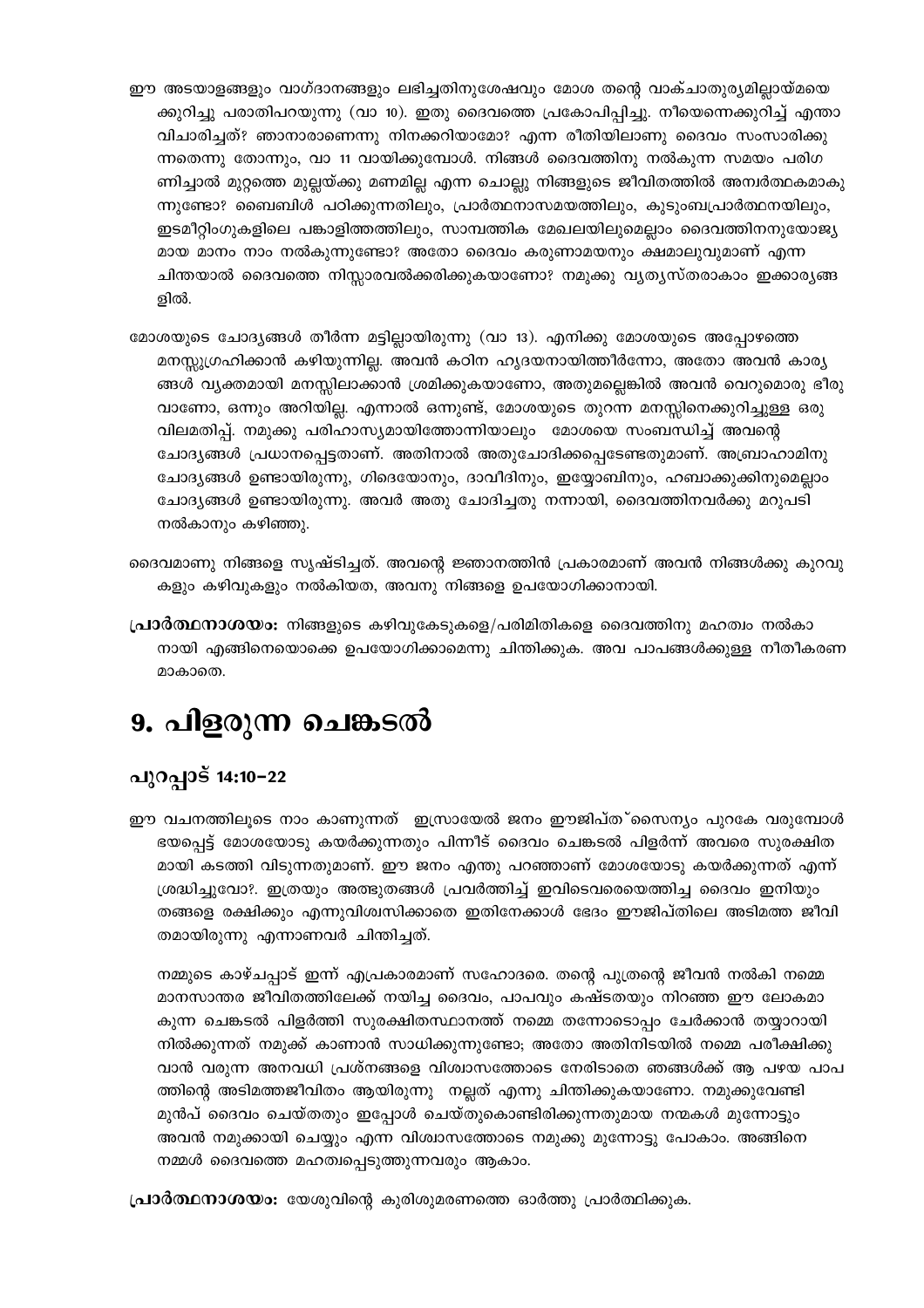# 10. സ്വർഗ്ഗീയ മന്നാ

### പുറപ്പാട് 16:10−15

- അവിശ്വാസത്തിന് ഓർമ്മക്കുറവും, അതൃപ്തിക്ക് സ്ഥിരതയില്ലാത്ത ഓർമ്മയുമാണുള്ളത്. രുചി നാവിൻതുമ്പത്തു നിൽക്കുന്ന ഇറച്ചിച്ചട്ടിലേക്ക് അവരുടെ ഓർമ്മകൾ ഓടിയെത്തിയപ്പോൾ പീഠ നങ്ങളുടെ കയ്പുപാനപാത്രത്തിന്റെ ഓർമ്മ അവരിൽനിന്നും അപ്രത്യക്ഷമായി. ഈജിപ്തിന്റെ അടിമത്തത്തിൽ ആയിരുന്നപ്പോൾ അവർ തങ്ങളുടെ ദുർഘടങ്ങളെക്കുറിച്ചു നിലവിളിച്ചു, സ്വാത ന്ത്ര്യത്തിനായി എന്തും സഹിക്കുമെന്ന് ഉറപ്പിക്കുകയും ചെയ്തു. എന്നാൽ സ്വാതന്ത്ര്യം ലഭിച്ച പ്പോൾ വിശക്കുന്ന വയറിന്റെ സാന്ത്വനത്തിനായി അടിമനുകം വീണ്ടും തോളിലേറ്റുന്നതിനെക്കു റിച്ചാണവർ ചിന്തിക്കുന്നത്. മനുഷ്യൻ സന്തോഷത്തിന്റെ വിലമനസ്സിലാക്കുന്നത് അതവനെ വിട്ടു പിരിയുമ്പോഴാണ്. നമ്മുടെ വർത്തമാനകാലദുരിതങ്ങളുടെയും ഭൂതകാലവരങ്ങളുടെയും താള ത്തിനൊപ്പമാണ് അവിശ്വാസം വീണമീട്ടുന്നത്. നിങ്ങളിൽ പാപം ചെയ്യാത്തവൻ ഈപിറുപിറുപ്പു കാരെ കല്ലെറിയട്ടെ. ചെങ്കടലിനെ മറക്കാൻ അധികസമയം എടുക്കേണ്ടിവന്നില്ല.
- സ്വാതന്ത്ര്യത്തിന്റെ ശുദ്ധവായു മലിനമാകാനും, മരുഭൂമിയിലെ കഷ്ടതകളുടെ ഉഷ്ണക്കാറ്റ് വീശിയ ടിക്കാനും തുടങ്ങി. തങ്ങൾ ആസ്വദിച്ചു എന്നവകാപ്പെടുന്ന മിസ്രായീം സ്വാദിനെക്കുറിച്ചുള്ള സത്യാവസ്ഥ ഇതൊന്നുമായിരുന്നില്ല എന്നതാണ് ഇവിടത്തെ വൈരുദ്ധ്യം.
- ഈജിപ്തിൽനിന്നും വിടുവിച്ചുകൊണ്ടുവന്ന സമയം മുതൽ ഇസ്രായേൽക്കാർ മർക്കടമുഷ്ടിക്കാരാ യിരുന്നു. അതിനാൽമാത്രമാണ് വാഗ്ദാനം ചെയ്തനാട്ടിലേക്കുള്ള യാത്രാമദ്ധ്യേ ദൈവമവർക്ക് കഠിനയാതനകളും സഹനങ്ങളും നൽകിയത്. നാല്പതുദിവസംമാത്രം വേണ്ടിയിരുന്ന ഒരു യാത്രയെ നാല്പതുവർഷത്തെ പ്രയാണമാക്കി മാറ്റിയത്. നമുക്കായി ജീവാർപ്പണം പോലും ചെയ്ത നല്ലിടയനാണ് നമ്മുടെ ദൈവം. അവൻ നമ്മെ സ്നേഹിക്കുന്നു. അവൻ നമ്മിൽനിന്നും അനുസരണയും കൃതഞ്ജതയും പ്രതീക്ഷിക്കുന്നു.
- തന്നിൽ പൂർണ്ണമായും ആശ്രയം വയ്ക്കാന് ദൈവം ഇസ്രായേല്യരെ പഠിപ്പിക്കുന്നു. വിശ്വാസ ത്തോടെ പ്രതികരിക്കുന്നുവെങ്കിൽ അവർക്ക് എല്ലാ അനുഗ്രങ്ങളും ഉണ്ടാകുമെന്ന് അവൻ വാഗ്ദാനം ചെയ്തു. മരുഭൂമിയിൽ ദൈവം നല്കിയമന്നയോട് യേശുതന്നത്താൻ സാമൃപ്പെടുത്തി യത് ഇതിനാലാണ്.
- ജീവിതയാത്രയിൽ നിങ്ങൾ ഈ ഇസ്രായേലുകാരെപ്പോലെയാണോ? ജീവിതത്തിലെ ഓരോ വള വിലും കോണിലും പരാതിയുമായി രംഗത്തിറങ്ങുന്നവർ? ദൈവം ചെയ്തകാര്യങ്ങളെക്കുറിച്ചു നിങ്ങൾക്കുള്ള ഓർമ്മ അല്പായുസ്സുമാത്രമുള്ളതാണോ? അതോ, ദൈവത്തെ സ്നേഹിക്കുന്ന വർക്കും അവിടത്തെ പദ്ധതിപ്രകാരം വിളിക്കുന്നവർക്കും വേണ്ടി അവൻ എല്ലാം നന്മയ്ക്കായി തീർക്കുന്നു (റോമക്കാർ 8:28) എന്ന ഉത്തമബോധ്യം ഉള്ളവരാണോ? ജീവിതയാത്രയിലുള്ള നന്മ യ്ക്കായും തിന്മയ്ക്കായും മുന്നേറേനമ്മെ ഒരുക്കാനും, എല്ലാറ്റിനും എപ്പോഴും നന്ദിയുള്ളവരായി രിക്കാനും വേണ്ടി നമുക്കുപ്രാർത്ഥിക്കാം.
- **പ്രാർത്ഥനാശയം:** ജീവിതത്തിൽ ഉണ്ടായേക്കാവുന്ന ഏറ്റവും ഭീകരമായ അവസ്ഥ/അവസ്ഥകൾ എന്തായിരിക്കുമെന്നു ചിന്തിക്കുക. അത്തരം ഒരു അവസ്ഥ വന്നാൽപ്പോലും പതറാത്ത വിശ്വാസം ഉണ്ടാവാൻ വേണ്ടി പ്രാർത്ഥിക്കുക.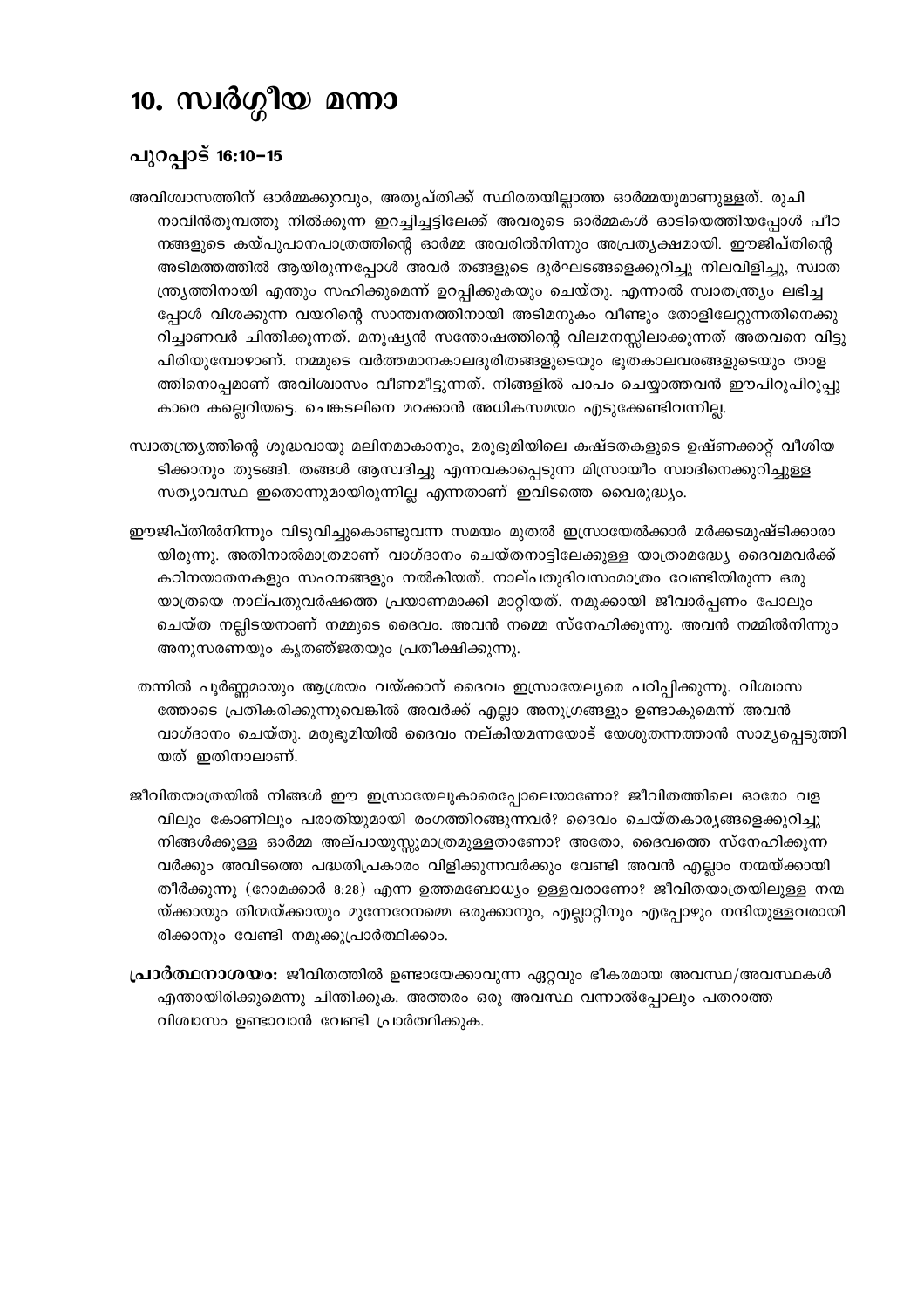### 11. നിന്റെ മഹത്വം എന്നെ കാണിക്കുക.

### പുറപ്പാട് 33:12−23

ദൈവത്തിനുനേരേ നീട്ടിയ ഒരുപാടു ചോദ്യങ്ങൾ മോശയ്ക്കുണ്ടായിരുന്നു. ആരെ നീ കുട്ടിന യക്കും? നിന്റെ വഴികൾ എന്താണ്? നിനക്കെന്നോടു പ്രസാദമുണ്ടോ? എന്നെ നീ തിരഞ്ഞെടു ത്തെന്ന് എങ്ങിനെ മറ്റുള്ളവർ അറിയും? ഈ ജനത്തിനിടയിൽ ഞാൻ വ്യത്യസ്തനാണോ?

തന്റെ പ്രസാദം മോശയിലുണ്ടെന്ന് ദൈവം മോശയ്ക്കു ഉറപ്പുനൽകിയിട്ടും ദൈവത്തിന്റെ മഹത്വം തന്നെ കാണിക്കണമെന്ന് മോശ ദൈവത്തോട് ആവശ്യപ്പെട്ടു. ദൈവം പറഞ്ഞു; എന്റെ എല്ലാ നന്മകളും നിന്നെ ഞാൻ കാണിക്കാം എന്നാൽ എന്റെ മുഖം നിനക്കു കാണാൻ പറ്റില്ല.

ദൈവത്തിന്റെ സത്യം നമുക്ക് അവിടത്തോടുള്ള തോന്നലുകൾക്കതീതമാണ്. നമുക്ക് ദൈവത്തോ ടുള്ള ബന്ധത്തിന് ആഴവും സ്ഥിരതയുമുണ്ടാകേണ്ടതിനായി, അകൽച്ചയെന്നു തോന്നുന്ന അവസ്ഥകൾ ദൈവം നമ്മുടെ ജീവിതത്തിൽ കൊണ്ടുവരുന്നു. ദശകോടികാതങ്ങൾ അകലത്തി ലായാലും ദൈവം നമ്മെക്കുറിച്ച് കരുതലുള്ളവനാണ്. ദൈവത്തിന്റെ ഹൃദയമുള്ള പുരുഷനായ ദാവീദ് ദൈവത്തിന്റെ അസാന്നിദ്ധ്യമെന്ന തോന്നലിനെക്കുറിച്ച് പലതവണ പരാതിപറഞ്ഞിട്ടുണ്ട് (സങ്കീ 10:1, 22:1, 43:2). തീർച്ചയായും അവൻ ദാവീദിനെ ഉപേക്ഷിച്ചില്ലായിരുന്നു, നമ്മെയും ഉപേ ക്ഷിക്കുകയില്ലയെന്ന് ദൈവം വാഗ്ദാനം ചെയ്യുന്നു. (ആവർത്തനം 31:8, സങ്കീ 37:28).

ചിലസമയത്ത് അവൻ തന്റെ മുഖം നമ്മിൽ നിന്നും മറയ്ക്കുന്നുവെന്ന കാര്യം ദൈവം അംഗീകരി ക്കുന്നുമുണ്ട് (എശയ്യ 45:15). ദൈവവുമായുള്ള ബന്ധത്തിൽ പക്വതയും പാകതയും വരുവാനുള്ള പരീക്ഷകൾ മാത്രമാണിത്. എല്ലാ ക്രിസ്ത്യാനിയും ഇതിലൂടെ കടന്നുപോകുന്ന സമയം അവന്റെ ജീവിതത്തിലുണ്ട്. ആസമയങ്ങൾ വേദനാജനകമായവയാണങ്കിലും അവ നമ്മുടെ വിശ്വാസത്തെ പാകപ്പെടുത്തുന്നു (ഇയ്യോബ് 23:8-10).

ഇന്നത്തെ ജനം ആരാധനയിൽ ഒരു ദൈവാനുഭവം മാത്രമാണ് തേടുന്നത്. ദൈവത്തിന്റെ ഹൃദ യത്തെയല്ല എന്നത് വലിയ ഒരു തെറ്റാണ്. നമ്മുടെ അനുഭവങ്ങൾക്കുമുപരിയായുള്ള ദൈവസാ ന്നിദ്ധ്യം എപ്പോഴും നമ്മോടൊപ്പമുണ്ട്, നമ്മുടെ തോന്നലുകൾകൊണ്ട് അളക്കാവുന്നതിലും മഹ ത്തരമായതാണ് ആ മഹനീയ സാന്നിദ്ധ്യം. അവന്റെ സാന്നിദ്ധ്യം നാം തീർച്ചയായും അറിയേണ്ട തുണ്ട്. എങ്കിലും അവനിൽ ആശ്രയം വയ്ക്കുന്നതിലാണ് അവനെ അറിയുന്നതിനേക്കാൾ ദൈവത്തിനുമുന്നിൽ ശ്രേഷ്ടമായത്. വിശ്വാസമാണ് ദൈവത്തെ പ്രീതിപ്പെടുത്തുന്നത്, തോന്ന ലുകളല്ല.

ദൈവത്തെസംബന്ധിച്ച നിത്യസത്യങ്ങൾ വീണ്ടും ഓർക്കുക. ദൈവം നല്ലവനാണ്, അവൻ എന്നെ സ്നേഹിക്കുന്നു, അവൻഎന്നെ അറിയുന്നു, എന്റെ അവസ്ഥമനസ്സിലാക്കുന്നു, അവൻ എന്നെ കരുതുന്നു, എനിക്കുവേണ്ടി നല്ലപദ്ധതികൾ അവന്റെ പക്കലുണ്ട്. ദൈവം വെളിച്ചത്തിൽ പറഞ്ഞ വയെ ഇരുട്ടിലിരുന്ന് നാം ഒരിക്കലും സംശയിക്കരുത്.

**പ്രാർത്ഥനാശയം:** ദൈവത്തെ സംബന്ധിച്ചുള്ള നിത്യസത്യങ്ങളെയോർത്തു പ്രാർത്ഥിക്കുക.

### 12. കലിതുള്ളുന്ന യോർദ്ദാൻ

#### യോശുവ 3:1-17

ഒരുജീവിതകാലം മുഴുവൻ വിശ്വാസത്തോടുകൂടി മുന്നോട്ടുപോകാൻ ഉപയുക്തമാകുന്ന വലിയ പ്രചോദനം നമുക്കിവിടെ നിന്നും ലഭിക്കുന്നു. പാപത്തിന്റെ ഇടയിൽ നിൽക്കുന്ന നമുക്ക്, ദൈവം വാഗ്ദാനം ചെയ്യുന്ന സമ്പൽ സമൃദ്ധിയുടെ ദേശം അപ്രാപൃമാണന്നു തോന്നിയേക്കാം. എന്നാൽ ജീവിതത്തിൽ വരുത്തുന്ന ചിലമാറ്റങ്ങൾ കർത്താവിനു നമ്മുടെജീവിതത്തിൽ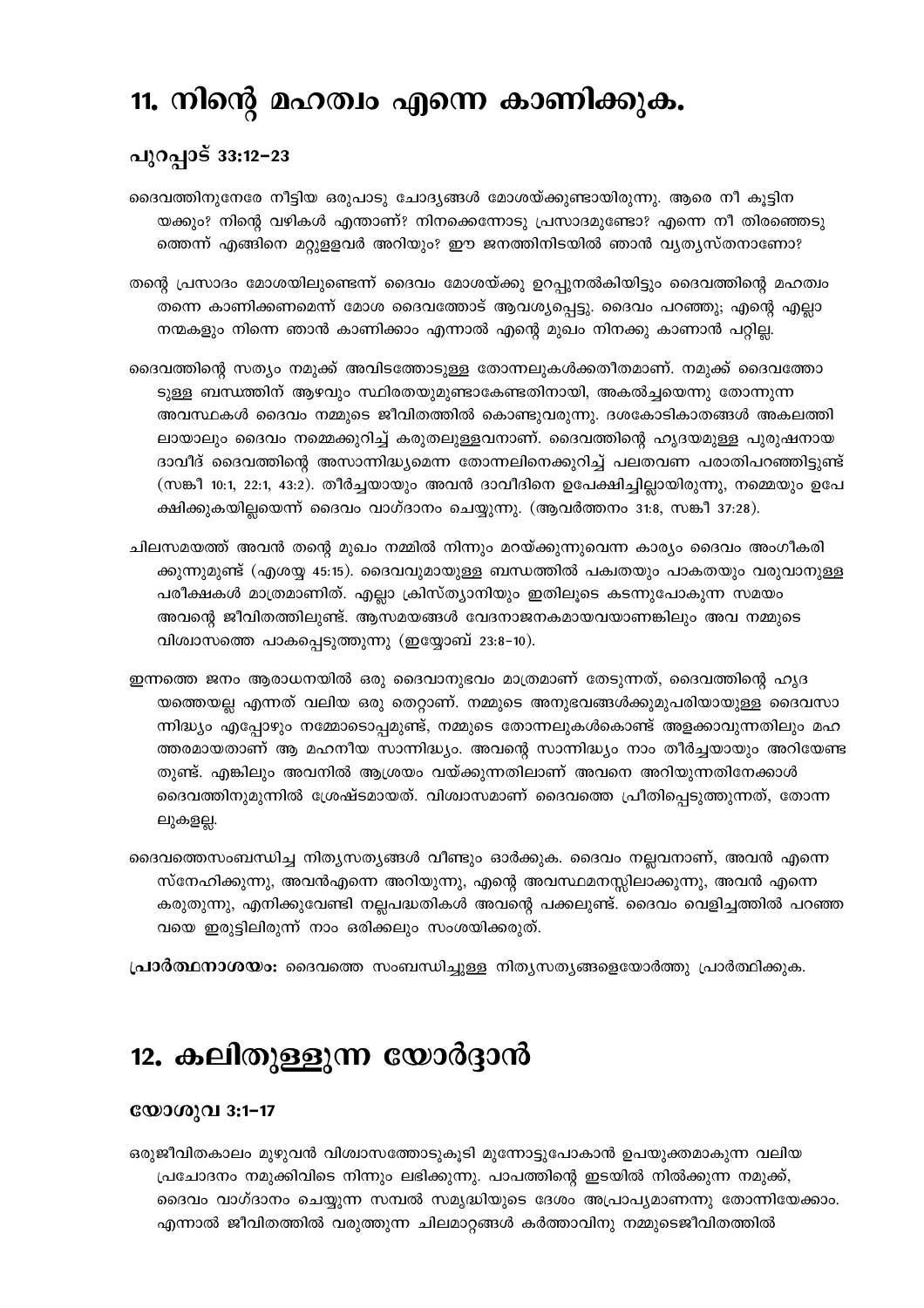സമാധാനത്തിന്റെയും സ്നേഹത്തിന്റെയും നമ്പൽ സമൃദ്ധിയുടെയുമായ അത്ഭുതങ്ങൾ കൊണ്ടു വരുവാൻ സാധിക്കുമെന്ന് യോശുവ നമ്മെ ഓർമ്മിപ്പിക്കുന്നു. എന്തൊക്കെയാണ് ആ മാറ്റങ്ങൾ? ഐക്യം, അനുസരണം, സ്വയം ശുദ്ധീകരണം, നായകർക്കുപിന്നിൽ ഒറ്റക്കെട്ടായ അണിചേരൽ എന്നിവയാണ് അക്കാര്യങ്ങളെന്ന് ഈ വേദഭാഗത്തുനിന്നും നമുക്കു വ്യക്തമായി മനസ്സിലാക്കാം.

- മനസ്സിലും, പ്രവൃത്തികളിലും പൂർണ്ണമായ ഐക്യം നമ്മുടെ ഇടയിൽ ഉണ്ടാവണമെന്ന് ദൈവം ആഗ്രഹിക്കുന്നു. നമുക്കു ചെയ്യാൻ സാധിക്കുന്ന കാര്യങ്ങളിൽ മാത്രമാണ് ദൈവം നമ്മിൽ നിന്നും അനുസരണം ആവശ്യപ്പടുന്നത്. മനുഷ്യസാധാരണമല്ലാത്ത ഒരുനിബന്ധനയും ദൈവം മുന്നോട്ടു വയ്ക്കുന്നില്ല. വെള്ളം വായു ഭക്ഷണം എന്നിവപോലെതന്നെ അതൃന്താപേക്ഷിത മാണ് ശുദ്ധീകരണവും. അധികനാൾ മാലിന്യങ്ങളിൽ വസിക്കുവാൻ നമുക്കുകഴിയുകയില്ല. ദൈവം തിരഞ്ഞെടുത്ത നായകർക്കു നാം വിധേയരായിരിക്കണമെന്നത് ദൈവകൽപ്പനയാണ്.
- ദൈവത്തിന്റെ നിലപാടിനനുസരിച്ച് ഇസ്രായേൽ ജനത മാറ്റങ്ങൾ വരുത്തിയപ്പോൾ അസാദ്ധ്യമെന്നു കരുതിയ യോർദ്ദാൻ നദി അതിന്റെ നിറഞ്ഞു കവിഞ്ഞ അവസ്ഥയിൽ മറികടക്കാൻ കഴിഞ്ഞു. നമ്മൾ ഒരോരുത്തരും ദൈവത്തെ അനുസരിച്ചു മുന്നോട്ടുപോകുമ്പോൾ, ജീവിതത്തിൽ തടസ്സമാ യിനിൽക്കുന്ന പലയോർദ്ദാൻ നദികളും നമുക്കുവഴിമാറിത്തരും. ഏവരേയും ദൈവം അവനുഗ്ര ഹിക്കട്ടെ.
- **പ്രാർത്ഥനാശയം:** ദൈവത്തിനു കീഴടങ്ങാതെ മറുതലിക്കുന്ന ഏതൊക്കെ മേഖലകളാണു നിങ്ങ ളുടെ ജീവിതത്തിൽ ഉള്ളതെന്നു ഏറ്റുപറഞ്ഞു പ്രാർത്ഥിക്കുക.

# 13. ജെറിക്കോയുടെ പതനം

#### **С2200116:1-22**

- ദൈവം പറഞ്ഞതെല്ലാം ജോഷ്വ പൂർണ്ണമായും വിശ്വസിക്കുകയും ഒന്നും വിട്ടുകളയാതെ അനുസ രിക്കുകയും ചെയ്തു. അതിരാവിലെതന്നെ എഴുന്നേറ്റു ജോഷ്വയും പുരോഹിതന്മാരും മറ്റെല്ലാ വരും നഗരത്തിനു ചുറ്റും കവാത്തു നടത്തി പാളയത്തിലേക്കുമടങ്ങി.
- നഗരത്തിനുചുറ്റും കവാത്തു നടത്തണമെന്നല്ലാതെ എപ്പോൾ വേണമെന്ന് ദൈവം പറഞ്ഞിരുന്നില്ല. എന്നാൽ ജോഷ്വാ അതിരാവിലെതന്നെ പുറപ്പെട്ടു. അബ്രാഹാമിന്റെ ജീവിതത്തിലും ഇതു പോലെ കാണാൻ കഴിയും. ഇസഹാക്കിനെ ബലി നൽകാൻ ദൈവം ആവശ്യപ്പെട്ടപ്പോൾ അബ്ര ഹാമും അതിരാവിലെതന്നെ അതിനായി പുറപ്പെട്ടു. ദാവീദാകട്ടെ പ്രാർത്ഥനയ്ക്കായി പ്രഭാത ത്തിൽ തന്നെ ദൈവത്തിനായി ഒരുക്കി കാത്തിരുന്നു (സങ്കീ 5:3). യേശുവും അതിരാവിലെ എഴുന്നേറ്റ് ഒരുവിജന സ്ഥലത്തു പോയി പ്രാർത്ഥിച്ചു. നാം പ്രാർത്ഥിക്കുന്ന സമയം ഏതാണ്? അതിരാവിലെതന്നെ ദൈവവുമായി സമയംചിലവഴിക്കുമോ അതോ പിന്നത്തേക്ക് മാറ്റിവയ്ക്കു മോ. പിന്നീടത്തേക്കു മാറ്റിവയ്ക്കുന്ന ഒരു കാര്യം നമുക്കു ചെയ്യാൻ താത്പര്യമില്ലാത്ത കാര്യമാണ്. മാറ്റിവയ്ക്കുന്നത് അതു ചെയ്യാതിരിക്കുന്നതിന് തുല്യമാണ്.
- ആറുദിവസം അവർ നഗരത്തിനു ചുറ്റും കവാത്തു നടത്തിയിട്ടും ഒന്നും സംഭവിച്ചില്ല. എങ്കിലും അവർ നിരാശരാകാതെ 7-ാം ദിവസത്തിലെ 7-ാം പ്രാവശ്യവും വരെ ദൈവം പറഞ്ഞത് അനു സരിച്ചു.
- നാം ഒരാളെ ശിഷ്യനാക്കാൻ ശ്രമിക്കുമ്പോൾ ഒരുമാറ്റവും കാണാത്തപ്പോഴും നിരാശനാകാതെ, ദൈവം പ്രവർത്തിക്കും എന്നുവിശ്വസിച്ച് പൂർണ്ണമായും പരിശ്രമിക്കുമെങ്കിൽ നമുക്കു വലിയ അത്ഭുതങ്ങൾ കാണാൻ കഴിയും.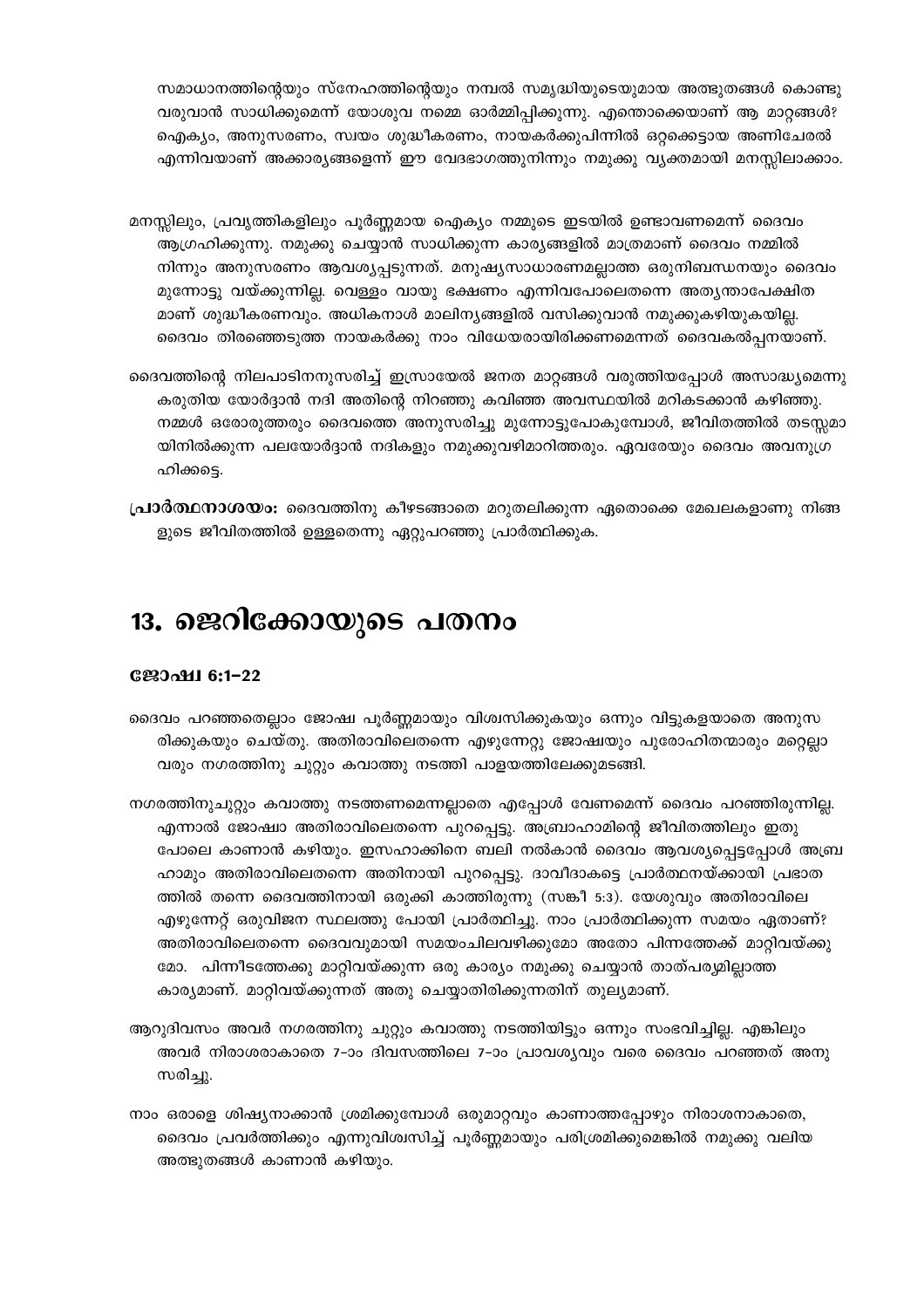- നശിപ്പിക്കാനായിട്ടുള്ള വസ്തുക്കളിൽനിന്നും ഒന്നും നിങ്ങൾ എടുക്കരുതെന്ന് 18–ാം വാകൃത്തിൽ ജോഷ്വ ഓർമ്മിപ്പിക്കുന്നു. പാപത്തിന്റെ കാര്യത്തിൽ നാം കർശനമായ നിലപാട് എടുക്കേണ്ടിയി രിക്കുന്നു. ദൈവത്തിന് അനുയോജ്യമല്ലാത്ത ഒരുകാര്യവും നാം ആഗ്രഹിക്കരുത്. നമ്മുടെ ഹൃദ യത്തിൽഎടുക്കരുത്.
- കോളോ 3:5–10 ഭൗമികമായി നിങ്ങളിൽ ഉള്ളസ്വഭാവങ്ങളെയെല്ലാം നശിപ്പിച്ചുകളയുവിൻ എന്നു നമു ക്കുവിടെ വായിക്കാൻ കഴിയും. അതിനുള്ള ഒരു തീരുമാനം ഇന്നു നമുക്കെടുക്കാം.

**പ്രാർത്ഥനാശയം:** പാപങ്ങൾ വിശദമായിത്തന്നെ ഏറ്റുപറയുക.

### 14. നിശ്ചലനായ സൂര്യൻ

#### **Сஜാഷ1 10:6-14**

ദൈവത്തിലുള്ള ജോഷ്വായുടെ വിശ്വാസവും, മറ്റുളളവർകേൾക്കെ അതേറ്റുപറയുന്നതിനുളള ധൈര്യവും ഇവിടെ പ്രത്യേകം എടുത്തു പറയേണ്ടകാര്യമാകുന്നു. ജോഷ്വ ദൈവത്തിന്റെ പ്രവർത്തികളെ വളരെയധികം ശ്രദ്ധയോടെ വീക്ഷിക്കുന്ന വ്യക്തിയായിരുന്നു. ഇസ്രാ യേൽക്കാർക്ക് ജയം അസാധ്യമായിരുന്ന ഒരു യുദ്ധമാണ് ദൈവം ഇവിടെ അവർക്കു സാധ്യ മാക്കികൊടുക്കുന്നത്. ഇസ്രായേൽ ജനങ്ങൾ ദൈവമഹത്വം ദർശിക്കുന്നതിനുവേണ്ടി, ദൈവ മാണ്വിജയം നൽകുവാൻ പോകുന്നത് എന്ന് ജനങ്ങൾ കേൾക്കെ ഉറക്കെ വിളിച്ചു പറയുന്ന ജോഷ്വയെ നമുക്കിവിടെ കാണാം.

സൂര്യാ, നീ ഗിബയോനിലും ചന്ദ്രാ, നീ അയ്യലോൻ താഴ്വരയുടെ മുകളിലും നിൽക്കുക എന്നു പറഞ്ഞ ജോഷ്വയുടെ അപേക്ഷ ദൈവം മുമ്പെങ്ങുമില്ലാത്തവിധത്തിൽ കേട്ടു. സൂര്യൻ അസ്തമി ച്ചില്ല.

ഇന്നു നമുക്കു ദൈവത്തിലുള്ള വിശ്വാസവും നമുടെ വിശ്വാസം മറ്റുള്ളവരുടെ മുൻപിൽ ഏറ്റുപറ യുവാൻ നാം കാണിക്കുന്ന തീക്ഷ്ണതയും അനേകർ ദൈവത്തിൽ വിശ്വസിക്കുവാനും ദൈവ ത്തിന്റെ മഹത്വം ദർശിക്കുവാനും ഇടയാക്കും.

ഇന്നു നിങ്ങൾക്കു ദൈവത്തിലുള്ള വിശ്വാസം മറ്റുള്ളവരോട് പങ്കുവയ്ക്കുകയുംദൈവം നിങ്ങ ളുടെജീവിതത്തിൽ പ്രവൃത്തിച്ചിട്ടുള്ള വലിയകാര്യങ്ങളെകുറിച്ച് ദൈവത്തിനു നന്ദി പറയു കയുംചെയ്യുക.

**പ്രാർത്ഥനാശയം:** യേശുവിനുവേണ്ടി ശക്തമായ ഒരു കാര്യം ചെയ്യാനുള്ളതീരുമാനം ഇന്നത്തെ പ്രാർത്ഥനയിൽ എടുക്കുക.

#### ഗിദെയോനും ദൈവവും 15.

#### ന്യായാധിപർ 6:11–23

ദൈവം നിന്റെ കൂടെ, ശക്തനായ പോരാളീ, എന്ന് കർത്താവ് ഗിദെയോനോട് അരുളിച്ചെയ്തു. എന്നാൽ ഒളിച്ചിരിക്കാനാണ് ഗിദെയോൻ തീരുമാനിച്ചത്. തനിക്കും തന്റെ ജനത്തിനും വന്നു ചേർന്നിരിക്കുന്ന കഷ്ടതകൾ എന്തുകൊണ്ട് എന്നും ഗിദെയോൻ ചോദിച്ചു. ദൈവം എന്തു കൊണ്ടു തങ്ങളെ സഹായിക്കുന്നില്ല എന്നതായിരുന്നു ചോദ്യം. ദൈവത്തെയും അവനുമായുള്ള ഉടമ്പടികളെയും തങ്ങൾ തള്ളിക്കളഞ്ഞതിന്റെ പരിണതഫലമാണിതെന്ന കാര്യം ഗിദെയോൻ മറന്നു. നാം ചെയ്യേണ്ട കാര്യങ്ങളെക്കുറിച്ചു വിസ്മരിച്ചിട്ട്, ദൈവത്തിനുമേൽ നമ്മുടെ പ്രയാസ ങ്ങളെ പഴിചാരുകയെന്നത് എളുപ്പമാണ്.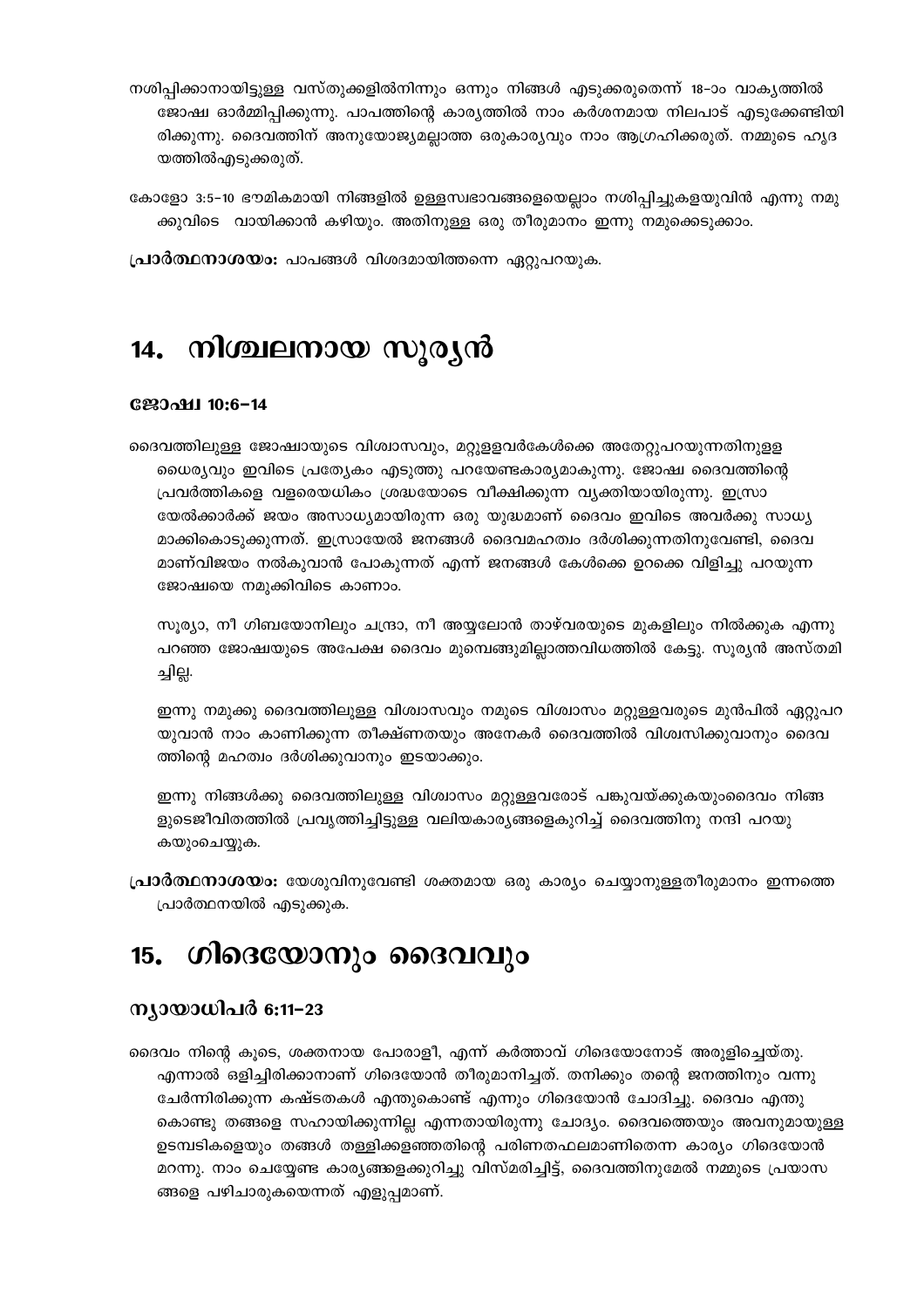നിർഭാഗ്യവശാൽ ഇതുകൊണ്ടൊന്നും നമ്മുടെ പ്രശ്നങ്ങൾ തീരുകയില്ല.

- ഈമനോഭാവം ദൈനത്തോടുനമ്മെ അടുപ്പിക്കുകയുമില്ല. പിന്മാറ്റത്തിന്റെയും ധിക്കാരപരമായ പെരു മാറ്റത്തിന്റെയുമൊക്കെ അങ്ങേ തലയ്ക്കൽ അതു നമ്മെ എത്തിക്കുകയും ചെയ്യും. എതിർപ്പു കളെ അതിജീവിക്കാനുള്ള കരുത്തുദൈവം നൽകുമെന്ന് ദൈവം വാഗ്ദാനം ചെയ്തു (വാ 14–16). എന്നിട്ടും ഗിദെയോൻ തന്റെ പോരായ്മക്കളത്തന്നെയാണ് മുറുകെപിടിക്കുന്നത്. ദൈവ ത്തിന്റെ കഴിവുകളെ കാണുന്നകാര്യകത്തിൽ അവൻ പരാജിതനായി.
- ദൈവം നമുക്കും വ്യക്തമായ ഉത്തരവാദത്തങ്ങൾ കൽപ്പിച്ചിട്ടുണ്ട്. അതിനുള്ള പണിസാധനങ്ങളും കഴിവുമെല്ലാം ദൈവം നമുക്കു നൽകിയിട്ടുണ്ടെങ്കിലും, നാം പലപ്പോഴും ഒഴികഴിവുകളുടെ മറവി ൽ ഒളിച്ചിരിപ്പാണ്. ദൈവ പദ്ധതികളിൽ നമുക്കു കൂടുതൽ സമയം ചിലവഴിക്കാം, നമ്മുടെ തന്നെ ചിന്തകളിൽ നിന്നും ഒഴിഞ്ഞുകൊണ്ട്. സമാധാനത്തോടുകൂടിയിരിക്കുക, ഭയചകിതനാക രുത്, നീ മരിക്കാനൊന്നും പോകുന്നില്ല എന്ന് ദൈവം ഗിദെയോനോടു പറഞ്ഞു.

നമുക്കും മുന്നോട്ടു പോകുന്നതിനായി ദൈവത്തിൽ നിന്നുള്ള ഉറപ്പുകൾ ആവശ്യമാണ്.

**പ്രാർത്ഥനാശയം:** ശല്ല്യപ്പെടുത്തുമ്പോൾ നിങ്ങളെങ്ങിനെയാണു പെരുമാറുന്നത് എന്ന് ഫാമിലി ഗ്രുപ്പിലുള്ള മറ്റു സഹോദരങ്ങളോടു ചോദിക്കുക. അവരോടു സഹായം ആവശ്യപ്പെടുക.

# 16. പഴയതു നശിപ്പിച്ചു പുതിയതു പണിയുക

#### ന്യായാധിപർ 6:25–32

ബാലിന്റെ ബലിപീഠം ഇടിച്ചുനിരത്തി, ഈമലമുക്കൂിൽ ദൈവത്തിനു അനുയോജ്യമായ ഒരു യാഗ പീഠം പണിയുക എന്ന് യഹോവ ഗിദയോനോട് ആവശ്യപ്പെട്ടു. അന്നു ഗിദയോനോടു ദൈവം കൽപ്പിച്ചത് ഇന്നു നമ്മോടും ആവർത്തിക്കുന്നു.

#### കൊളോസ്യർ 3:5

- നശിപ്പിക്കുക: ദുർവൃത്തി, അശുദ്ധി, ദുഷ്കാമം, ദുരാഗ്രഹം, വിഗ്രഹാരാധനയായ അത്യാഗ്രഹം, എന്നിങ്ങനെയുള്ള ഭൗമികസ്വഭാവങ്ങളെ.
- പണിയുക: ദൈവത്താൽ തിരഞ്ഞെടുക്കപ്പെട്ടവരും വിശുദ്ധരും പ്രിയരുമായി മനസ്സലിവ്, ദയ, വിന യം, സൗമൃത, ക്ഷമ, എന്നിവ.

എഫേസ്യർ 4:22-24

നശിപ്പിക്കുക: നിങ്ങളുടെ മുൻകാലജീവിതരീതി പരിഗണിക്കുമ്പോൾ വഞ്ചനാപരമായ മോഹങ്ങ ളാൽ മലിനനായിത്തീർന്ന പഴയമനുഷ്യനെ.

പണിയുക: നിങ്ങളുടെ ഉള്ളിലുള്ള ആത്മാവിൽ പുതുക്കം പ്രാപിച്ച്, സതൃത്തിന്റെ ഫലമായ നീതി യിലും വിശുദ്ധിയിലും ദൈവാനുരൂപമായി സൃഷ്ടിക്കപ്പെട്ട പുതിയമ്നുഷ്യനെ.

റോമർ 6:11-13

നശിപ്പിക്കുക: പാപത്തിന്റെ മോഹങ്ങളെ അനുസരിക്കാൻ തക്കവണ്ണം പാപം നിങ്ങളുടെ മർതൃശരീര ത്തിൽ ഇനി വാഴരുത്. നിങ്ങളുടെ അവയവങ്ങളെ പാപത്തിനു സമർപ്പിക്കുത്.

പണിയുക: ക്രിസ്തുവേശുവിൽ ദൈവത്തിനുവേണ്ടി ജീവിക്കുന്നവരായി നിങ്ങളെത്തന്നെ എണ്ണു വിൻ. നിങ്ങളുടെ അവയവങ്ങളെ നീതിയുടെ ഉപകരണങ്ങളായി ദൈവത്തിനു സമർപ്പിക്കുക.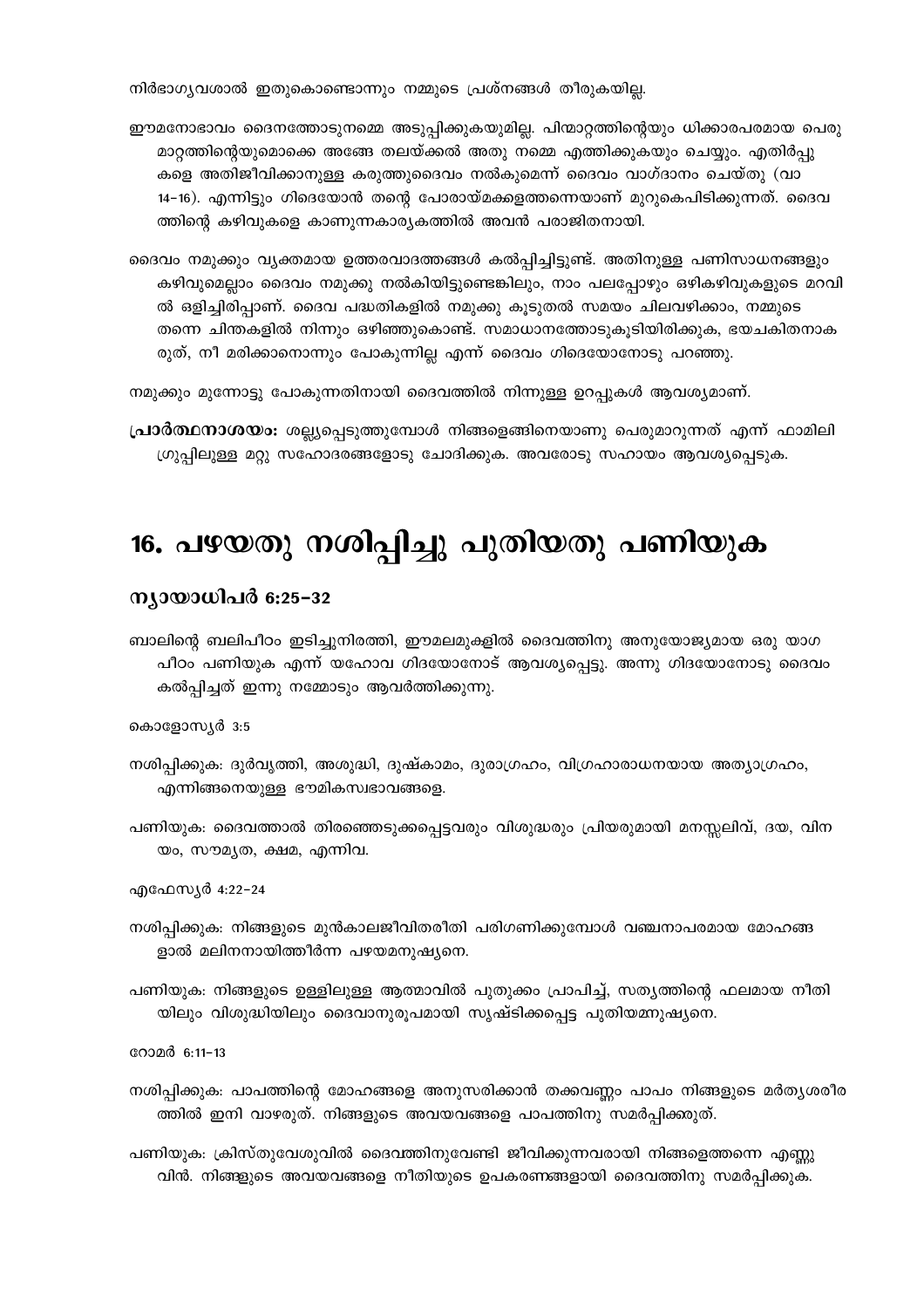നശിപ്പിക്കുക: ആത്മാവിനാൽ ശരീരത്തിന്റെ ദുഷ്പ്രവൃത്തികളെ

- പണിയുക: ദൈവാത്മാവിനാൽ നയിക്കപ്പെടുക
- മാനസാന്തരമെന്നത് ഇതുന്നെയാണ്. ഭൗമീകമായ ബലിപീഠങ്ങളെ നശിപ്പിച്ച് കർത്താവിനായി അനു യോജ്യമായ ബലിപീഠങ്ങൾ പണിയുക. ദൈവം ആവശ്യപ്പെട്ട പ്രകാരം ഗിദെയോൻ ചെയ്തതു പോലെ.
- 30-ാം വാകൃത്തിൽ ചുറ്റുമുള്ളവരുടെ പ്രതികരണം നമുക്കുകാണാം. ബാലിന്റെ ബലിപീഠം നശിപ്പിച്ച വൻ നശിക്കണം. നമ്മുടെ മാനസാന്തരത്തെക്കുറിച്ചും ഈലോകത്തിന്റെ പ്രതികരണം ഇതിലും മെച്ചമാകാൻ വഴിയില്ല. നാം ഈലോകത്തിന്റേതായിരുന്നുവെങ്കിൽ, അതിന്റെ സ്വന്തമെന്ന പോലെ ലോകം നമ്മെ സ്നേഹിക്കുമായിരുന്നുവെന്ന് യേശുപറഞ്ഞല്ലോ! ഈലോകത്തിനുവിരു ദ്ധരായിരിക്കാൻ യേശുനമ്മെവിളിച്ചിരുക്കായ്കയാൽ ഈലോകം നമ്മെ വെറുക്കുന്നു (യോഹ  $15:19)$
- ക്രിസ്തുവേശുവിൽ ദൈവീകജീവിതം നയിക്കുന്നവർ തീർച്ചയായും പീഠിപ്പിക്കപ്പെടേണ്ടവരല്ലയോ?  $(2 \n *①*|*0*|*0*|*0*|*0*|*0*|*0*|*0*|*0*|*0*|*0*|*0*|*0*|*0*|*0*|*0*|*0*|*0*|*0*|*0*|*0*|*0*|*0*|*0*|*0*|*0*|*0*|*0*|*0*|*0*|*0*$
- **പ്രാർത്ഥനാശയം:** ആത്മപരിശോധന നടത്തി, നിങ്ങളിൽ ഇനിയും നശിപ്പിക്കപ്പെടാതെ ഇരി ക്കുന്ന പഴയമനുഷ്യന്റെ ബലിപീഠങ്ങൾ ഏവയെന്നു കണ്ടു പിടിക്കുക.

# 17. ശിംശോന്റെ ജനനം

#### ന്യായാധിപർ 13:1-25

ദൈവം നമ്മളെ ഒരുക്കമുള്ളവരാക്കുന്നതിനായി, വചനത്തിൽ കൂടുതൽ ഉൾക്കാഴ്ചകൾ നൽകുന്ന തിനുവേണ്ടി ഈ പ്രഭാതം തന്നതിന് നന്ദി പറയാം.

ദൈവത്താൽ അനുഗ്രഹിക്കപ്പെട്ട സ്ത്രീ. (ന്യായാധിപർ 13:1-5)

ദൈവം തന്റെ ദൂതനെ അയയ്ക്കുവാൻ തക്കവണ്ണം ദൈവത്തിന്റെ അടുക്കലേയ്ക്ക് അവളുടെ പ്രാർത്ഥന എത്തി. ദൈവം തന്റെ ദൂതനെ വിട്ട് എങ്ങിനെയാണ് ജീവിക്കേണ്ടതെന്ന് അവൾക്കു പറഞ്ഞു കൊടുത്തു (മുൻപ് സാറായോടും പിന്നീട് മറിയത്തോടും). നിന്നിൽനിന്നും ജനിക്കാനിരിക്കുന്നവൻ ഇസ്രായേലിനെ നയിക്കാനുള്ളവനാണ് എന്നും മനസ്സിലാക്കിക്കൊടുത്തു. നമ്മെ തിരഞ്ഞെടുത്ത ദൈവം നമുക്ക് മക്കളെ നൽകുമ്പോൾ നമ്മളെപ്പോലെ തന്നെ നമ്മുടെ മക്കളെയും മുൻകൂട്ടി തിരഞ്ഞെടുത്തിരിക്കുന്നവനാണ്.

ഐക്യം ഉള്ളയിടം ദൈവത്താൽ അനുഗ്രഹിക്കപ്പെട്ടത്. (ന്യായാധിപൻ 13:6-10)

മനോവറുടെ ഭാര്യയ്ക്കു തന്റെ ജീവിതത്തിലെ എല്ലാകാര്യങ്ങളും തുറന്ന് പറയുന്ന ഒരു മനോഭാവം ഉണ്ടായിരുന്നു. അതുകൊണ്ട് ദൈവപുരുഷൻ വന്നതു മനോവറിനോടു പറയുകയും ചെയ്തു. നമ്മുടെ ജീവിതത്തിലെ എല്ലാകാര്യങ്ങളും പരസ്പരം തുറന്നു സംസാരിക്കുന്നവരായിരിക്കണം. മനോവർ തന്റെ ഭാര്യയുമൊത്ത് ദൈവത്തിന്റെ അടുക്കലേയ്ക്ക് പോയി. തങ്ങൾക്ക് ജനിക്കാൻ പോകുന്ന മകനെ എങ്ങിനെ വളർത്തണമെന്ന് ദൈവത്തോടു ചോദിച്ചു. നമ്മുടെ മക്കളെവളർത്തേണ്ട വിധം, നമ്മളിന്ന് ആരോടാണു ചോദിക്കുന്നത്.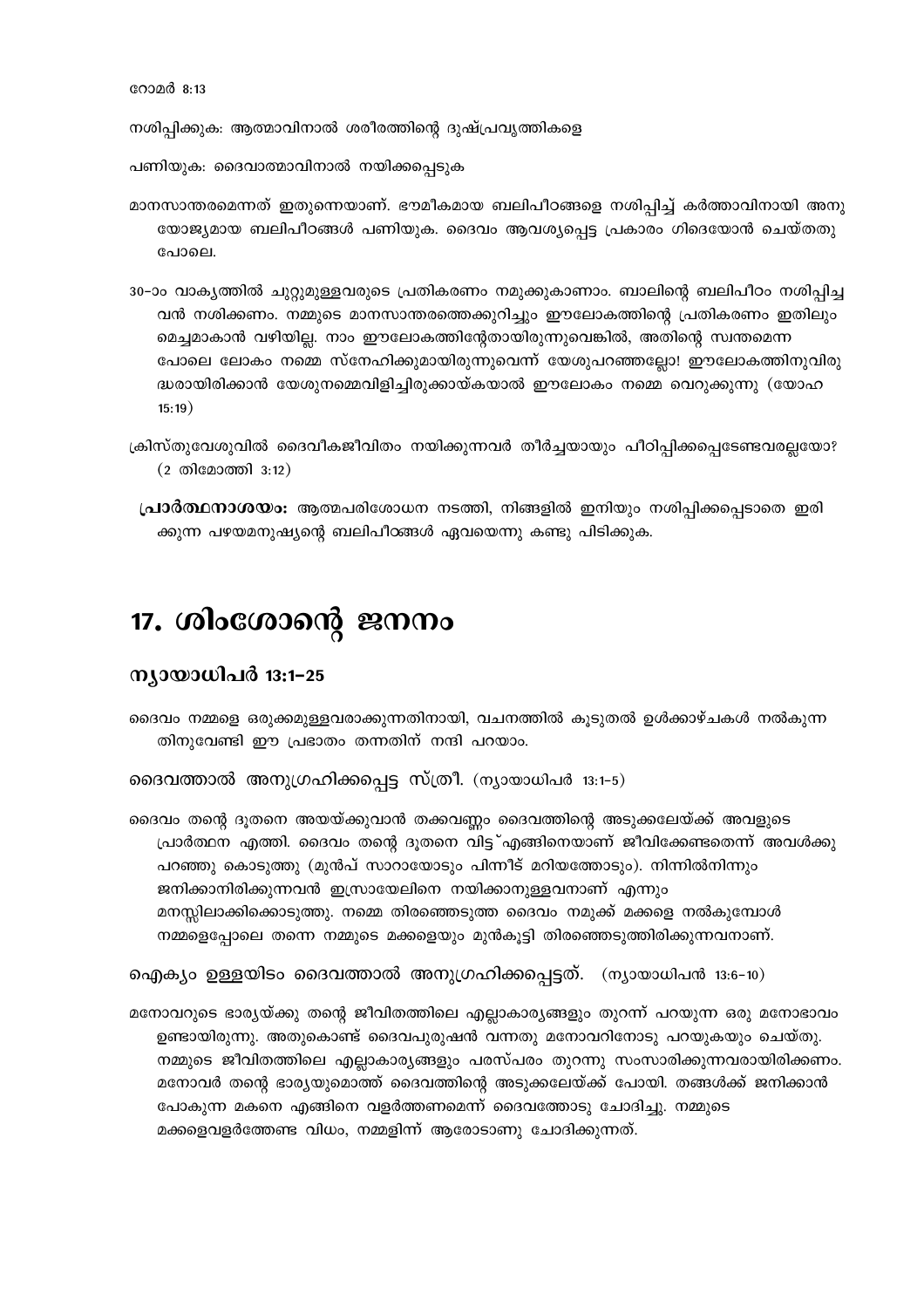അനുഗ്രഹമുള്ളിടത്ത് ദൈവത്തിന്റെ സംരക്ഷണമുണ്ടായിരിക്കും. (ന്യായധിപർ 13:15-25)

- മനോവറും ഭാര്യയും നന്ദിപൂർവ്വം പെരുമാറി. അവർ ദൈവഹിതം ആരായുക മാത്രമല്ല, ദൈവത്തിന്റെ തീരുമാനത്തിനുസരിച്ച് പ്രവർത്തിക്കുകയും ചെയ്തു. സഹോദരീസഹോദരന്മാരെ, നമുക്കും ദൈവത്തിന്റെ ഇഷ്ടപ്രകാരം നമ്മുടെ മക്കളെ വളർത്തി ദൈവതിരുമുൻപിൽ നിർത്താം.
- **പ്രാർത്ഥനാശയം:** നിങ്ങളുടെ കുടുംബം ഭാവിയിൽ ദൈവത്തിനുവേണ്ടി എങ്ങിനെയുള്ളവരായി ത്തീരണമെന്നു ചിന്തിക്കുക. അങ്ങനെയാവാനായി സഹായമെടുക്കുക.

### 18. കീഴടങ്ങലിലെ വിജയം

#### ന്യായാധിപർ 16:23-30

- ഇസ്രായേലിന് ഇരുപത് സംവത്സരം ന്യായം നടത്തിയവ്യക്തിയാണ് ശീംശോൻ. ബാലസിംഹങ്ങ ളെപ്പോലും ആയുധമില്ലാതെ കീഴടക്കാൻ തക്കവണ്ണം വളരെ ശക്തനായ മനുഷ്യനായിരുന്നു അദ്ദേഹം. പല സമയത്തും അവൻ തനിക്കുനേരേവരുന്ന ജനക്കുട്ടത്തെ ഏകനായി നേരിടുകയും അവരെ തകർത്ത് കളയുകയും ചെയ്യുമായിരുന്നു. പക്ഷേ ഇവിടെ നാം കാണുന്നത് നിസ്സഹായ നായ ഒരു ശീംശോനെയാണ്.
- ശീംശോന്റെ ശക്തി എന്നത് ക്ഷൗരക്കത്തി തൊടുവിക്കാത്ത തന്റെ തലമുടിയാണ്. ഒരു സ്ത്രീയുടെ വഞ്ചനയാൽ അതവൻ നഷ്ടപ്പെടുത്തി. തന്നിൽ നിന്നും തന്റെശക്തി പൂർണമായും എടുക്ക പ്പെട്ടു എന്നു തനിക്ക് പൂർണബോധ്യമായിരുന്നു. എന്നിട്ടും പൂർണവിശ്വാസത്തോടെ അവൻ ദൈവത്തോടു പ്രാർത്ഥിക്കുന്നതു കാണാൻ സാധിക്കും. അതോടൊപ്പം തന്നെ ആ വിശ്വാസ ത്തോടെ പ്രവർത്തിക്കുന്നതും നമുക്കു കാണാം. അവൻ ജീവിച്ചിരിക്കുമ്പോൾ ഉന്മൂലനം ചെയ്ത നരേക്കാൾ അധികമായിരുന്നു അവൻ മരിക്കുന്ന സമയത്ത് ജീവൻ എടുത്തവരുട എണ്ണം. നമ്മുടെ ആത്മീയജീവിതം ഏതാണ്ട് ഇതുപോലെയാണ്. നമ്മുടെ ജീവിതത്തിലെ ഏറ്റവും വലിയശക്തി വിശ്വാസം ആണ്. വിശ്വാസത്താൽ വളരെവലിയകാര്യങ്ങൾ നമ്മുടെ ജീവിത ത്തിൽ ചെയ്തിട്ടുള്ളവരാണു നാം. ചിലസന്ദർഭങ്ങളിൽ ലോകത്തിന്റെ ആകർഷണ വലയ ത്തിൽപ്പെട്ട് നമ്മുടെ വിശ്വാസം നഷ്ടപ്പെടാറുണ്ട്, അല്ലെങ്കിൽ നഷ്ടപ്പെട്ടിരിക്കുകയാണ്. നമുക്കു ശീംശോന്റെ ജീവിതത്തിൽ നിന്നും പാഠം ഉൾക്കൊള്ളാം.
- തനിക്ക് എല്ലാം നഷ്ടപ്പെട്ട സമയത്തും, അവൻ ദൈവത്തിൽ ആശ്രയിച്ചും വിശ്വാസം ആർജ്ജിച്ചും പ്രവർത്തിച്ചതുപോലെ നമ്മുടെ ജീവിതത്തിലും വിശ്വാസത്തോടെ പ്രാർത്ഥിച്ച് നമുക്കു പ്രവർത്തിക്കാം. നമ്മുടെ ജീവിതത്തിലും വലിയകാര്യങ്ങൾ സംഭവിക്കട്ടെ.
- **പ്രാർത്ഥനാശയം:** ഇന്നുനിങ്ങളുടെ വിശ്വാസം എങ്ങിനെയുണ്ടെന്നു ചിന്തിക്കുക. വിശ്വാസത്തെ ഹനിക്കുന്ന വസ്തുതകൾ ഏവയാണ്? അവയെ നശിപ്പിക്കാൻ തീരുമാനിക്കുക.

### 19. ശരിയായ തിരഞ്ഞെടുപ്പ്

#### റുത്ത് 4:13-17

ഇസ്രായേലിനോടും ഇസ്രായേലിന്റെ ദൈവത്തോടും കൂറുപുലർത്താനായി തന്റെ ജാതീയബന്ധ ങ്ങളും പാരമ്പര്യങ്ങളും ഉപേക്ഷിക്കുന്ന പുറജാതിക്കാരിയായ റൂത്ത് യേശുവിന്റെ വംശാവലി യിലെ ഒരു കണ്ണിയായിത്തീരുന്ന മഹനീയ കാഴ്ചയാണ് നമുക്കിവിടെ കാണാൻ കഴിയുന്നത്. ഇ വിടെ കാണുന്ന ഓരോവ്യക്തിയും നമ്മുടെ ജീവിതത്തോടു താദാത്മ്യം പ്രാപിക്കുന്നവരാണ്.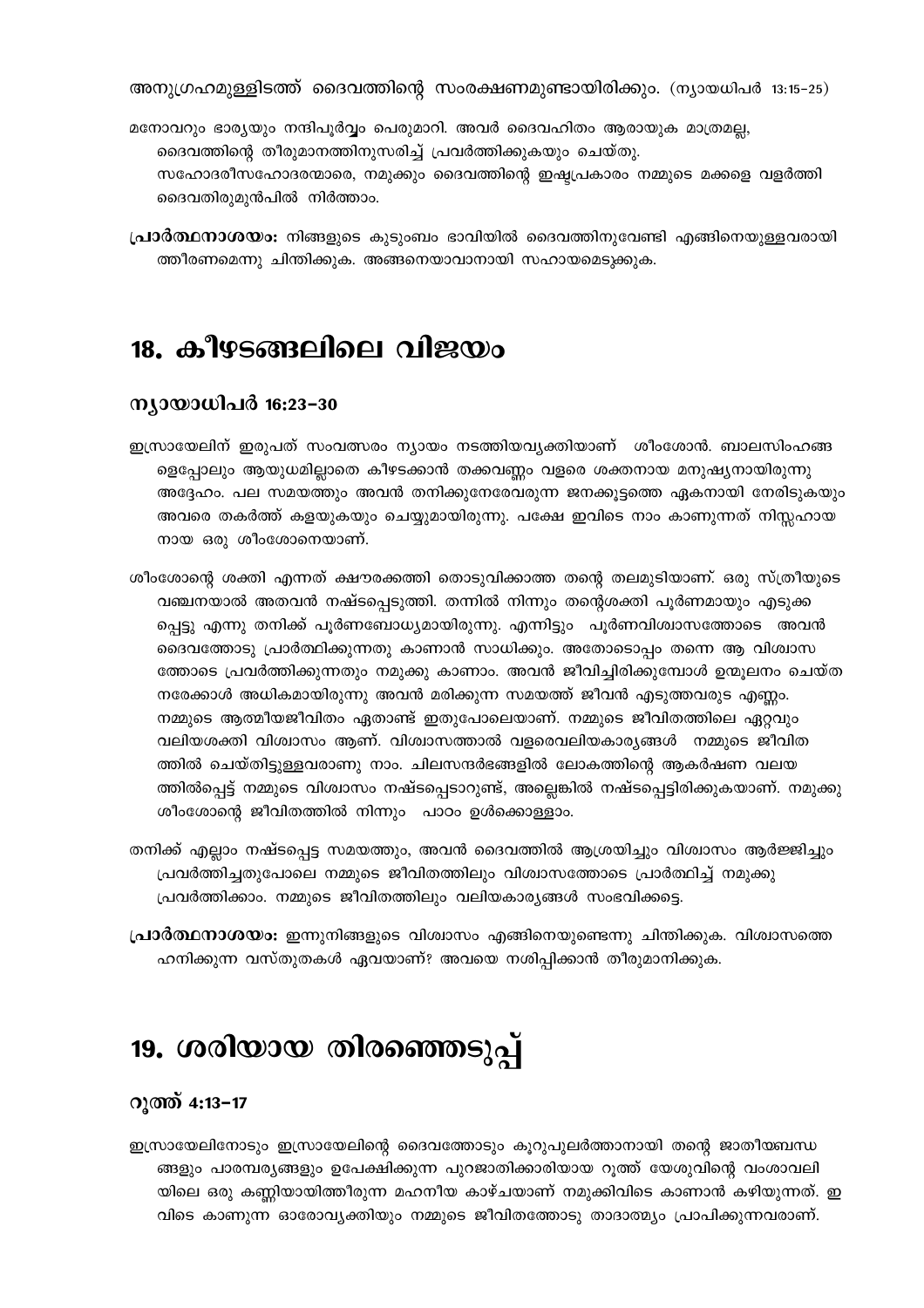- എലിമെലേക്, മാഹ്ളോൻ, കില്ല്യോൻ: (റൂത്ത് 1:1-5) ദൈവം ക്ഷാമത്തിനൊരു അറുതിവരുത്തുമെ ന്നുള്ള പ്രതീക്ഷയില്ലാതെ അന്യദേശത്തെ സമൃദ്ധിനോക്കിപ്പോയ ഒരുവനും മക്കളും. മക്കളവിടെ നിന്നും ഭാര്യമാരെസ്വീകരിച്ചെങ്കലും നിർഭാഗ്യവശാൽ അവർക്കവിടെ ജീവൻ വെടിയേണ്ടിവന്നു. നമ്മുടെ ശിഷ്യത്വജീവിതത്തിലും പ്രത്യാശയില്ല എന്നുതോന്നുമ്പോൾ, ജീവിതം പച്ചപിടിപ്പിക്കാ നായി ദൈവജനത്തെയും അവിടുത്തെ വാഗ്ദാനങ്ങളെയും വിട്ട് അനൃദേശത്തേക്ക് ഓടിപ്പോ കുമോ?
- നവോമി: ഒരു സ്ത്രീയുടെ ജീവിതത്തിൽ അതൃന്താപേക്ഷിതമായ സ്നേഹവും സംരക്ഷണവും അവൾക്ക് ഇല്ലാതായി. ജീവിതം കയ്പ്പുനിറഞ്ഞതായപ്പോൾ മരുമക്കളോടു തങ്ങളുടെ പിത്രൃഭവ നങ്ങളിലേക്കു തിരികെപ്പോകാൻ ആവശ്യപ്പെടാൻ അവൾ നിർബന്ധിതയായി. ദൈവത്തിലുള്ള വിശ്വാസം നവോമി കൈവിട്ടില്ല.
- ഓർപ്പ: ഓർപ്പയ്ക്കും റുത്തിനും ഒരേവഴികളാണ് മുന്നിലുണ്ടായിരുന്നത്. എന്നാൽ ഭാവിസുരക്ഷയെ സംബന്ധിച്ച് ഒരു തിരഞ്ഞെടുപ്പു വേണ്ടിവന്നപ്പോൾ ഓർപ്പ സ്വന്തം വഴിതേടിപ്പോയി. ഭാവി അനിശ്ചിതമാണന്ന കാരണത്താൽ ഒരുതീരുമാനമെടുക്കേണ്ടിവരികയാണങ്കിൽ നാമെന്താവും ചെയ്യുക?
- റൂത്ത്: തനിക്കന്യനായിരുന്ന ദൈവത്തെക്കുറിച്ച് ആഴത്തിൽ മനസ്സിലാക്കി. അവിടത്തോടു വിശ്വസ്ത യായിരിക്കാൻ ഉറച്ചു. പുസ്തകത്തിലുടനീളം അവൾ എല്ലാം നവോമിയോടു തുറന്നു സംസാരി ക്കുന്നതും, നവോമിയുടെ ഉപദേശപ്രകാരം മാത്രം മുന്നോട്ടുപോകുന്നതും നമുക്കുകാണാം. ഒരു ശിഷ്യനുവേണ്ടകാര്യങ്ങളല്ലെ ഇതെല്ലാം?
- അവൾ ശരിയായ വഴി തിരഞ്ഞെടുക്കുകയും നീതിയായി ജീവിക്കുകയും ചെയ്തതിനാൽ ദൈവം അവളെ രക്ഷകന്റെ ഒരു മുത്തശ്ശിയായി തിരഞ്ഞെടുത്തു.
- ഏറ്റവുമടുത്ത വീണ്ടെടുപ്പുകാരൻ: നേട്ടവും പ്രശസ്തിയും ഉണ്ടാവുകയില്ല എന്നറിഞ്ഞപ്പോൾ നിര സിച്ച ഉത്തരവാദത്തം അവന് എന്തു നഷ്ടമാണുണ്ടാക്കിയതെന്നു നോക്കുക – യേശുവിന്റെ വംശാവലിയിൽ ഉൾപ്പെടാനുള്ള അവസരം. ബൈബിളിൽ അവന്റെ പേരുപോലും എഴുതിയിട്ടി 읝.
- മറ്റുള്ളവർ കാണാതെയും അഭിനന്ദിക്കാതെയുമിരിക്കുമ്പോൾ ദൈവം നൽകിയ ഉത്തരവാദത്തങ്ങൾ നാം തിരസ്കരിക്കുന്നവരാണോ?
- ബോവാസ്: അദ്ദേഹത്തിന് ഇത്രനല്ല ഒരു ഹൃദയം എവിടെനിന്നും ലഭിച്ചു? (മത്തായി 1:5 നോക്കുക) അവന്റെ മാതാപിതാക്കളിൽനിന്നു തന്നെ. രാഹാബിനെ വിവാഹം കഴിച്ചത് ശല്മോനു സമൂഹ ത്തിൽ അഭിനന്ദനം കിട്ടുന്ന കാര്യമല്ലായിരുന്നു. എന്നാൽ അവൻ ദൈവീകമായ വഴിതിരഞ്ഞെടു ത്തതിനാൽ അവന്റെ മകനും അതേവഴിതന്നെ സ്വീകരിച്ചു.
- ദൈവീകകാര്യത്തിനുവേണ്ടി ഒരു തിരഞ്ഞെടുപ്പുവന്നപ്പോൾ ശല്മേന്നും, രാഹാബും, ബോവാസും, റൂത്തുമൊക്കെ ആവഴിതന്നെ തിരഞ്ഞെടുത്തു. ദൈവം അവരെമറന്നില്ല, അവരെ തന്റെ മകനു പിറക്കാനുള്ള വംശാവലിയിൽ ചേർത്ത് അവരുടെ ജീവിതം മനോഹരമാക്കി. ഓർക്കുക; ദൈവ രാജ്യത്തിൽ ഒരു ആത്മീയതലമുറയ്ക്ക് വംശാവലിയാകാൻ ദൈവം നമ്മെയും തിരഞ്ഞെടുത്തി രിക്കുന്നു.
- **പ്രാർത്ഥനാശയം:** നമുക്കറിയാവുന്ന ശിഷ്യന്മാരിലെ നല്ല ഗുണങ്ങളെക്കുറിച്ചോർത്ത് ദൈവത്തെ സ്തുതിക്കുക. അവരോടും പങ്കുവയ്ക്കുക.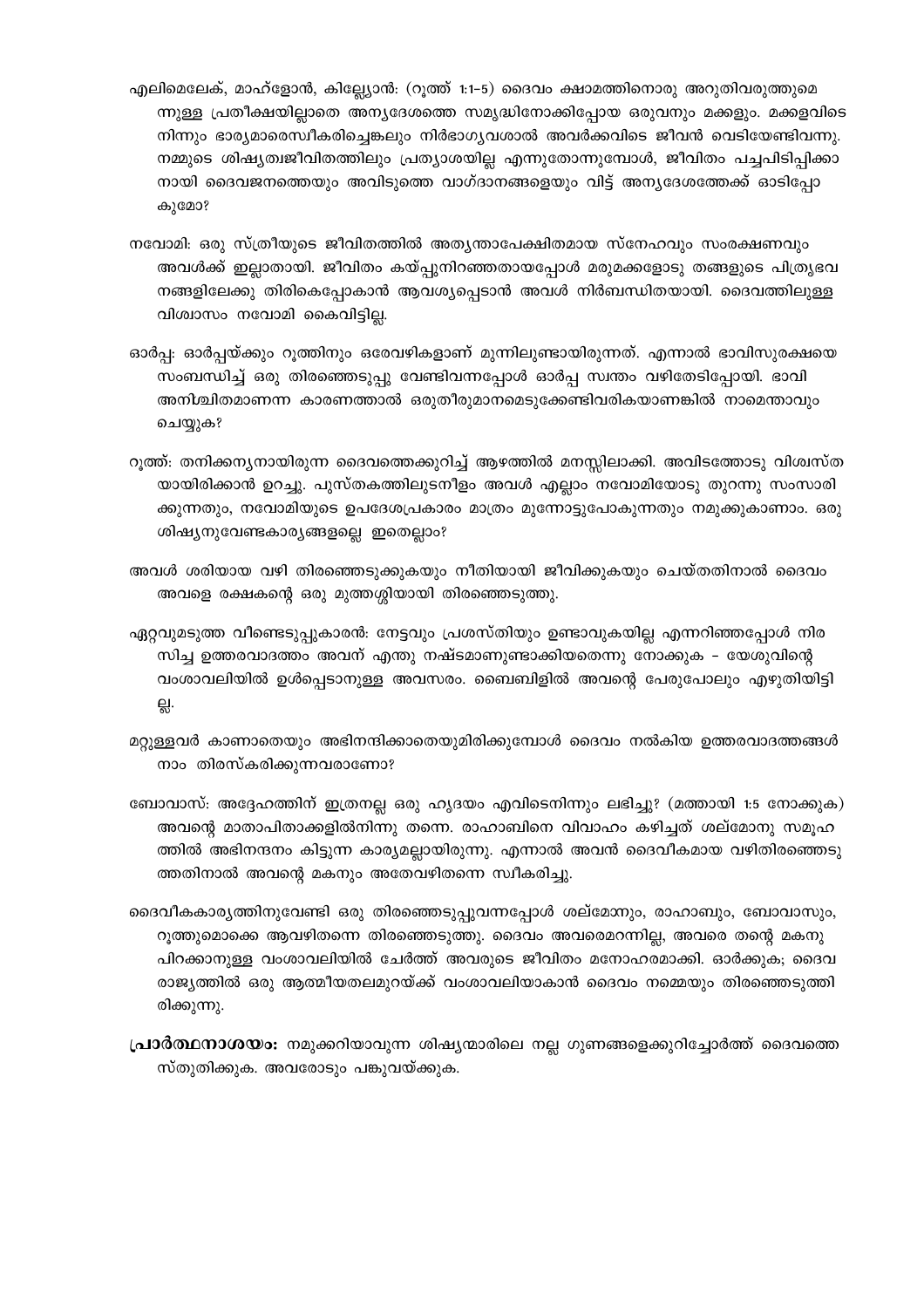# 20. കർത്താവിന്റെ നാമത്തിൽ...

#### 1 ശമുവേൽ 17:41–50

- കേവലമൊരു ആട്ടിടയനായ ദാവീദ് മല്ലനായ ഗോലിയാത്തിനെ കീഴടക്കിയതു നാമിവിടെ കാണു ന്നു. ബാല്യം മുതൽ യുദ്ധമുറകളിൽ പരിശീലനം നേടിയ ശക്തനായ ഒരു പോരാളിയായിരുന്നു ഫിലിസ്ത്യനായ ഗോലിയാത്ത്. അവന്റെ രൂപത്തെക്കുറിച്ചും കവചങ്ങളെക്കുറിച്ചും വചനത്തിൽ നാം കാണുന്നു. വിശ്വസിച്ചാലും ഇല്ലെങ്കിലും, 110 കിലോ ഭാരമുള്ള കവചങ്ങളായിരുന്നു ഗോലി യാത്ത് ധരിച്ചിരുന്നത്. കാണുന്നമാത്രയിൽ തന്നെ ആളുകൾ ഭയചകിതരാകും.
- തന്റെ പിതാവിന്റെ ആടുകളെ മേയ്ക്കാൻ ചുമതലയുള്ള കോമളബാലനായിരുന്നു ദാവീദ്. ആടുകളെ മേയ്ക്കുന്നതിൽ മാത്രമല്ല, ദൈവത്തിന്റേതായ കാര്യങ്ങൾ അവഹേളിക്കപ്പെടാതിരിക്കാനും അവൻ തീക്ഷ്ണതയുള്ളവനായിരുന്നു.
- ഫിലിസ്ത്യന്റെ വെല്ലുവിളികേട്ട ദാവീദ് ദൈവത്തിന്റെ ജനത്തെ സംരക്ഷിക്കാനുള്ള തീക്ഷ്ണത യാൽ ജ്വലിച്ചു. ഗോലിയാത്തിന്റെ രൂപവും ഭാവവുമൊന്നും അവനെ ഭയപ്പെടുത്തിയില്ല. ദൈവ ത്തിലുള്ള അവന്റെ ആശ്രയം നിഷ്കളങ്കമായിരുന്നു. ഒരൊറ്റ കല്ലുകൊണ്ട് മഹാമല്ലനായവനെ തകർത്തുകൊണ്ട് അവൻ ദൈവജനത്തിനുവിജയമേകി. വലിയ വാളോ, പരിചയോ ഒന്നും ദൈവത്തിന്റെ പരിരക്ഷണത്തേക്കാൾ ഉന്നതമല്ല എന്ന ഉറപ്പ് ദാവീദിനുണ്ടായിരുന്നു. ദൈവ ത്തിന്റെ നാമത്തിൽ അവന്റെ കഴിവുകൾ അവൻ ഉപയോഗിച്ചു.
- ദൈവത്തിലുള്ള വിശ്വാസം ഒരുവന്റെ ജീവിതത്തൽ എന്തുമാറ്റമുണ്ടാക്കുമെന്നും, ദൈവത്തിനായി വേലചെയ്യാനുള്ള ആത്മവിശ്വാസവും ധൈര്യവും എങ്ങുനിന്നെന്നറിയാതെ അവനെങ്ങിനെ ലഭി ക്കുമെന്നും നാം കാണുന്നു. ഗോലിയാത്തിനു സമമായ പ്രശ്നങ്ങൾ നമ്മെ അലട്ടുന്നുണ്ടെങ്കിൽ പോലും, ദൈവത്തിനുമുന്നിൽ അവയെല്ലാം തീരെ ചെറുതാണന്നും, ദൈവം അതിലുമേറെ വലി യവനാണന്നുമുള്ള വിശ്വാസം നമുക്കിന്നു സ്വായത്തമാക്കാം. നമ്മുടെ പ്രയാസങ്ങളെ താഴ്ത്താനും നമ്മെ ഉയർത്താനുമുള്ള അധികാരം ദൈവത്തിനുണ്ട്. ദാവീദ് ദൈവത്തെ ആശ്ര യിച്ചത്രത്തോളം നാം ദൈവത്തെ ആശ്രയിക്കുന്നുണ്ടോ?
- **പ്രാർത്ഥനാശയം:** തന്റെ ഉത്തരവാദത്തങ്ങൾ കാര്യക്ഷമമായിത്തന്നെ ദാവീദു നോക്കി നടത്തിയി രുന്നു. സഭയെ ശോഭയുള്ളവളാക്കാനായി നിങ്ങൾക്കു നൽകപ്പെട്ടിരിക്കുന്ന ഉത്തരവാദത്തം എന്താണ്? ഇപ്പോൾ നിങ്ങൾക്കുള്ള ഉത്തരവാദത്തങ്ങൾ കാര്യക്ഷമമായി ചെയ്യാൻ നിറവേറ്റാൻ കഴിയും.

### 21. വിശ്വാസവും അനുസരണയും

#### 1 രാജാക്കന്മാർ 17:1–8

- യെഹൂദരാജാവായുരുന്ന ആഹാബ് തനിക്കുമുണ്ടായവരെക്കാളെല്ലാം ഉപരിയായി തിന്മ പ്രവർത്തിച്ച യാളായതിനാൽ ഏലിയാവിലൂടെ ദൈവം ശക്തമായി പ്രതികരിക്കുന്നതു കാണാം. ഇസ്രയേ ലിന്റെ ദൈവം യഹോവയാണന്ന്.. ഏലീയാ വിളിച്ചുപറയുന്നു (17:1, 18:37). യോഹന്നാനും, യോശുവയും, പൗലോസും പറയുന്നത് ഇതിനോടുചേർന്നുള്ളതാണ് (1 യോഹന്നാൻ 4:15, യോശുവ 24:15, അപ്പ 27:23)
- യഹോവയാണ് ഏകദൈവം എന്നും യേശുവാണ് സത്യദൈവമെന്നും ഉറച്ചവിശ്വാസവും, വിശ്വസ്ത മായ അനുസരണയും നമ്മിലുള്ളപ്പോൾ ഏത് വറ്റിവരണ്ട അവസ്ഥയിലും അത്ഭുതങ്ങൾക്ക് വഴി യൊരുങ്ങും. ഏലിയാവ് അതു ചെയ്തപ്പോൾ മുന്നരവർഷം നീണ്ടുനിന്ന വരൾച്ച രാജ്യത്തു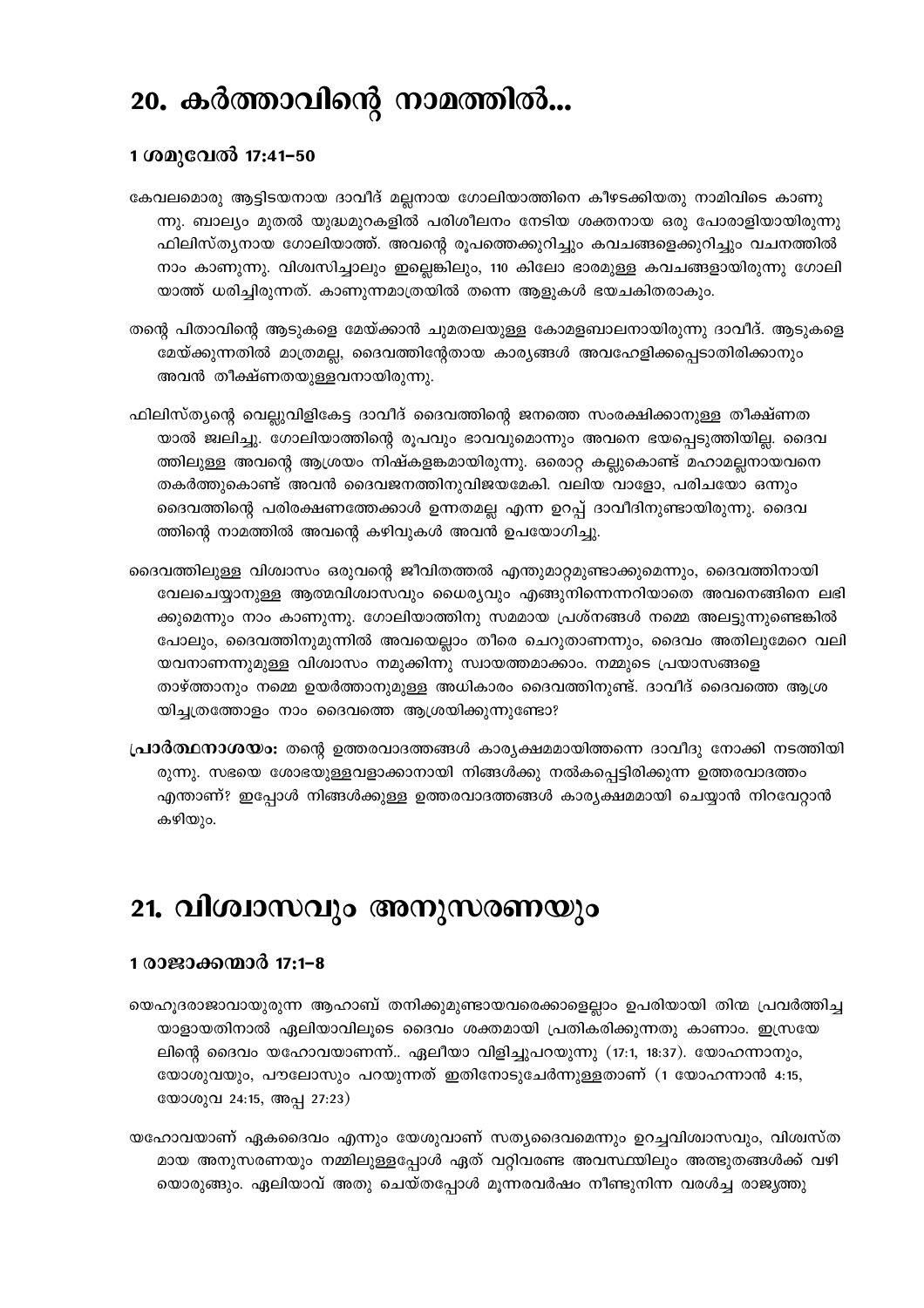ണ്ടായി, ദുഷ്ടനായ ആഹാബിൽ നിന്നും അവനെ രക്ഷിക്കാനും കൂടിയായിരുന്നു ദൈവമിതു ചെയ്തത്.

- കാക്കകൾ എപ്പോഴും അന്നം കൊത്തിഭക്ഷിക്കുന്നപറവകളായിരുന്നിട്ടും, ഇവിടെ ഏലിയാവിനായി അവ അപ്പവും ഇച്ചിയും കൊണ്ടുവന്നു കൊടുക്കുന്നതു നാം കാണുന്നു – ആഹാബിന്റെ കൊട്ടാ രത്തിൽന്നുതന്നെ ആയിരുന്നിരിക്കാം.
- തുടർന്ന് ഏലിയാവിന്റെ പ്രാർത്ഥനാഫലമായി കെരീത്തുതോടുവറ്റിപ്പോകുന്നതും നാം കാണുന്നു. തന്റെ ആശ്രയം തോട്ടിലും കാക്കകളിലും ആയിരിക്കരുത്, പകരം തന്നെ എന്നും നടത്തുന്ന ദൈവത്തിൽ ആയിരിക്കണം എന്ന് ഓർക്കാൻ അവന് ഇടയായി. തോടുകൾ വറുന്ന അവസ്ഥ ന മ്മുടെ ജീവിതത്തിൽ കൊണ്ടുവരുന്നദൈവം നമ്മെ മുന്നോട്ടുനയിക്കാൻ പ്രാപ്തനാണ്. സെറാ ഫത്തിലേക്കും കാർമ്മലിലേക്കും പോകാനുള്ളവിളി ഏലിയാ കേട്ടതുകൊണ്ട് വലിയ അത്ഭുത ങ്ങൾ ദൈവം അവനിലൂടെ പ്രവർത്തിച്ചു (18:37-38).
- അപ്പസ്തോലനായ പൗലോസിന്റെ ജീവിതത്തിലും താൻ ഏറ്റുപറയുകയും വിശ്വസിക്കുകയും ചെയ്ത നാമത്തിനുവേണ്ടി നിലകൊണ്ടപ്പോൾ, കപ്പൽ ചേതത്തിൽ അകപ്പെട്ടസമയത്ത് തനിക്കും കൂടെയുണ്ടായിരുന്ന എല്ലാവർക്കും ഒരു രോമം പോലും നഷ്ടമാവാതെ പ്രാണഹാനി യിൽനിന്നും രക്ഷപെടാൻ സാധിച്ചു. റോമായിൽചെന്ന് കൈസറുടെമുന്നിൽ യേശുവിലുള്ള തന്റെ വിശ്വാസം ഏറ്റുപറയാൻ വിളിക്കപ്പെട്ടപ്പോൾ തോടുവറ്റിയ (കപ്പലപകടത്തിൽപ്പെട്ടു ജീ വൻനഷ്ടമാകുമെന്ന) അവസ്ഥയിൽനിന്നും ദൈവം അവനെ അത്ഭുതകരമായി രക്ഷിക്കുന്നു.
- **പ്രാർത്ഥനാശയം:** എന്തുകാര്യങ്ങളെ പ്രതിയാണ് നിങ്ങൾ ദൈവത്തിനെതിരെ പിറുപിറുത്തിട്ടു ള്ളത്? നിങ്ങളുടെ വിശ്വാസം തകർക്കാൻ പര്യാപ്തമായ കാര്യങ്ങൾ ഏവയാണ്? അതിനെ അതിജീവിക്കാനുള്ള വഴികളെന്താണ്?

### 22. സെറാഫത്തിലെ വിധവ

#### 1 രാജാക്കന്മാർ 17:7-16

ഈ വേദഭാഗത്തിലെ ചില കാര്യങ്ങൾ നമ്മുടെ ചിന്തയ്ക്കും പ്രാർത്ഥനയ്ക്കും വിഷയമാക്കാം.

- വാ 7 തോടുവററിപ്പോയി: എന്തുകൊണ്ടായിരിക്കാം ദൈവമിതുചെയ്തത്? പ്രകൃതിയെ ശല്യംചെയ്യാൻ ദൈവം ആഗ്രഹിച്ചിരുന്നോ? ഏലിയായുടെ വാക്കുകൾക്ക് ദൈവം എത്ര പ്രാധാന്യം കൊടുത്തു? പ്രവാചകനെ ഒരു സുരക്ഷിതസ്ഥാനത്തേക്ക് എന്തുകൊണ്ട് ദൈവം മാറ്റിയില്ല? ശത്രുക്കളിൽ നിന്നുള്ള രക്ഷയോ, വിധവയോടു വിശ്വാസം പങ്കുവയ്ക്കുന്നതോ കാര ണമാണോ? ഏലിയാവിന്റെയോ മറ്റുള്ളവരുടേയോ സഹനങ്ങളെ ദൈവം ലഘുവായിട്ടെടുക്കു ന്നില്ല. അവരെ വലിയ അത്ഭുതങ്ങൾക്കായി ഒരുക്കുകയാണിവിടെ.
- വാ 8– ദൈവത്തിന്റെ അരുളപ്പാട് ഏലീയാവിനുണ്ടായി. ആരോടും സംസാരിക്കാൻ ദൈവത്തിനു കഴിയുമായിരുന്നെങ്കിലും ദൈവം തന്റെ തിരഞ്ഞെടുക്കപ്പെട്ടവരിലൂടെയാണ് സംസാരിക്കുന്നത്. എന്തുകൊണ്ട്?
- വാ 9 സെരാഫത്തിലേക്ക് ഉടൻ പോകുക: ഉടൻ എന്നവാക്കിന്റെ പ്രാധാന്യം എന്ത്? മൂന്നര വർഷ മായി ഇസ്രായേൽക്കാർ ക്ഷാമത്തിലാണ്. എന്നാൽ ഏലിയാവിനെപ്പോറ്റാനായി ദൈവം ഈവി ധവയെ ഒരുക്കുന്നു. ദൈവത്തിന്റെ കരുണയെക്കുറിച്ചു സംസാരിക്കുവാനായി യേശു ഈ വേദ ഭാഗം ഉപയോഗിക്കുന്നു (ലൂക്ക 4:25–26) കുഞ്ഞിനെ മരണത്തിലേക്ക് ഏതെങ്കിലും മാതാപിതാ ക്കൾ വിട്ടുകൊടുക്കുമോ? നമ്മുടെ ദൈവം പാപമോചനത്തിനായി തന്റെ ഏകജാതനെ നല്കിയ കാര്യം ഓർക്കുക. ദൈവം ഏലിയാവിനു നൽകിയ വാഗ്ദാനങ്ങൾ ഇന്നു നമുക്കെത്രവിശ്വാസം നൽകുന്നു.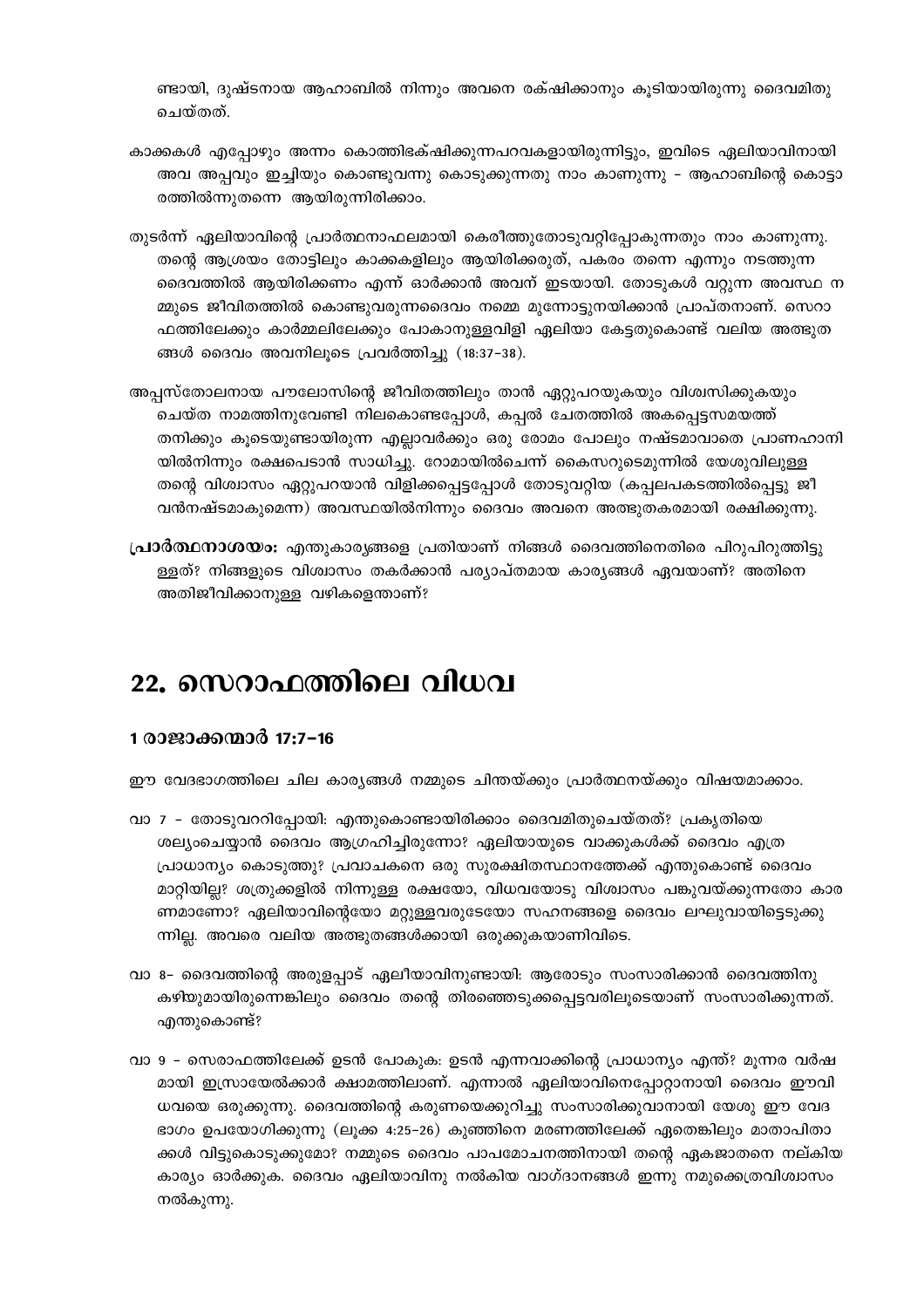- വാ 12 എന്തുകൊണ്ടാണവൾ അങ്ങയുടെ ദൈവമായ കർത്താവ് എന്നു പറയുന്നത്?: യഹോവയെ അവളുടെ ദൈവമായി സ്വീകരിച്ചിരുന്നെങ്കിൽ എത്രഅളവിനു അവൾ അനുഗ്രഹിക്കപ്പെട്ടേനേ! നിങ്ങളുടെ ആകുലതകൾ എന്തൊക്കെയാണ്? എന്തുകൊണ്ട്?
- വാ 13 അവളുടെ ജീവന്റെ സുരക്ഷയെക്കുറിച്ച് ഉറപ്പുനല്കാൻ ഏലിയാവിനെങ്ങിനെ കഴിഞ്ഞു?: എന്തുകൊണ്ടാണ് അവളോടുപോയി അപ്പമുണ്ടാക്കി കൊണ്ടുവരുവാൻ പ്രവാചകൻ കൽപ്പിച്ചത്? (അവളുടെ വിശ്വാസം പ്രാവർത്തികമാക്കി കാണുന്നതിനു വേണ്ടിയാണോ?
- വാ 14 എന്തുകൊണ്ടാണ് ദൈവമായ യഹോവയെക്കുറിച്ച് ഏലിയാ അവളോടു പറഞ്ഞത്? അവൾ ആദൈവത്തിൽ പിന്നീട് എത്രമാത്രം വിശ്വാസമർപ്പിച്ചു? നിങ്ങൾക്കുവേണ്ടി ദൈവം നൽകിയി ട്ടുള്ള വാഗ്ദാനങ്ങൾ ഏവ?
- വാ 15 എവ്വിധമാണ് വിധവയുടെ കുടുംബത്തിനും ഏലിയാവിനും എല്ലാദിവസവും ഭക്ഷണമുണ്ടാ യത്? (വിധവയുടെ ആത്മാർത്ഥമായ അനുസരണകൊണ്ട്) തന്റെ ജനത മൂന്നരവർഷമായി ക്ഷാമത്തിലായിട്ടും ദൈവം അവൾക്കായി സ്വർഗ്ഗിയ മന്ന പൊഴിച്ചുകൊണ്ടിരുന്നു.
- വാ 16 ആതൃന്തികമായ വിജയവും, സന്തോഷവും, സമാധാനവും എവിടെയാണ്?: ദൈവവചന ത്തിൽ. അവിടുത്തെ വാഗ്ദാനങ്ങളിൽ. ഇസ്രായേൽക്കാർ ഏറ്റുപറയാൻ മടിച്ചവിശ്വാസം (വാ 24) അവളുടെ നാവിൽനിന്നുമുണ്ടായി.
- ദൈവത്തിന്റെ വാഗ്ദാനങ്ങൾ എത്രയുണ്ടായിരുന്നാലും അവയെല്ലാം ക്രിസ്തുവിൽ ഉവ്വ് എന്നുത ന്നേ. അതുകൊണ്ടത്രേ ഞങ്ങൾ ദൈവമഹത്വത്തിനായി ക്രിസ്തുവിലൂടെ ആമേൻ പറയുന്നത് (2 കൊരിന്ത്യർ 1:20) സ്വർഗസ്ഥനായ പിതാവിന്റെ വാഗ്ദാനങ്ങൾ നമ്മുടെ ആകുലതകളെ ആട്ടി പ്പായിക്കുന്നു. വിശ്വാസത്താൽ അവയെ സ്വന്തമാക്കുക.

പ്രാർത്ഥനാശയം: മുകളിൽ പറഞ്ഞചോദൃങ്ങളെക്കുറിച്ച് ധ്യാനിക്കുക.

### 23. രണ്ടാമതൊരു അവസരം

#### 1 രാജാക്കന്മാർ 17:17–24

- മരിച്ച ഒരാളുടെ ജീവൻ തിരിച്ചുകിട്ടുക എന്നതിനേക്കാൾ വലിയ ഒരു അത്ഭുതമുണ്ടോ? യഹോവയാ യ ദൈവം നിലത്തെ പൊടികൊണ്ട് മനുഷ്യനുരൂപം നൽകി അവന്റെ മൂക്കിൽ ജീവശ്വാസം ഊതി അവൻ ജീവനുള്ള ദേഹിയായിത്തീർന്നു (ഉൽപ്പത്തി 2:7). താൻ ഊതിക്കൊടുത്തശ്വാസം അവൻ തിരികെയെടുക്കുമ്പോൾ മനുഷ്യൻ മരിച്ചു പൊടിയായിത്തീരുന്നു.
- ഇവിടെ നാം കണ്ട ബാലനും, ശുനേം കാരത്തിയുടെ മകനും, ലാസറും, യായിറോസിന്റെ മകളും, നയീനിലെ വിധവയുടെ മകനും, തബീത്തയും, യൂത്തിക്കോസും പിന്നെ യേശുവും (ആകെ എട്ടുപേർ) മരണത്തിന്റെ നിദ്രയിൽ നിന്നും മടങ്ങിവന്നവരാണ്. ഇന്നത്തെ വേദഭാദത്തേക്കുനോ ക്കാം.
- തന്റെ കുഞ്ഞുമരിച്ചപ്പോഴാണ് ആസ്ത്രീക്ക് തന്റെ പാപത്തെക്കുറിച്ച് ബോധമുണ്ടാകുന്നത് (വാ 18). അതുവരെദൈവത്തേയോ തന്റെ പാപത്തേയോ ഓർത്തില്ല. എന്നാൽ ഇപ്പോഴും മാനസാന്തര പ്പെടുന്നതിനു പകരം ഏലിയാവിനെ കുറ്റപറയുകയാണ് അവർ ചെയ്യുന്നത്. ദൈവപുരുഷനെ തിരെ പിറുപിറുക്കുകയും അവനെ കുറ്റപ്പെടുത്തുകയും ചെയ്യുമ്പോൾ യഥാർത്ഥത്തിൽ ദൈവ ത്തെത്തന്നെയാണ് കുറ്റപ്പെടുത്തുന്നത്. നമ്മുടെജീവിതത്തിലും പ്രതികൂലസാഹചര്യങ്ങൾ നേരി ടേണ്ടിവരുമ്പോൾ നാം ദൈവത്തെയോ മറ്റുശിഷ്യൻമാരേയോ പഴിപറയാറുണ്ടോ? അതോ നാം നമ്മെത്തന്നെ പരിശോധിക്കുമോ?.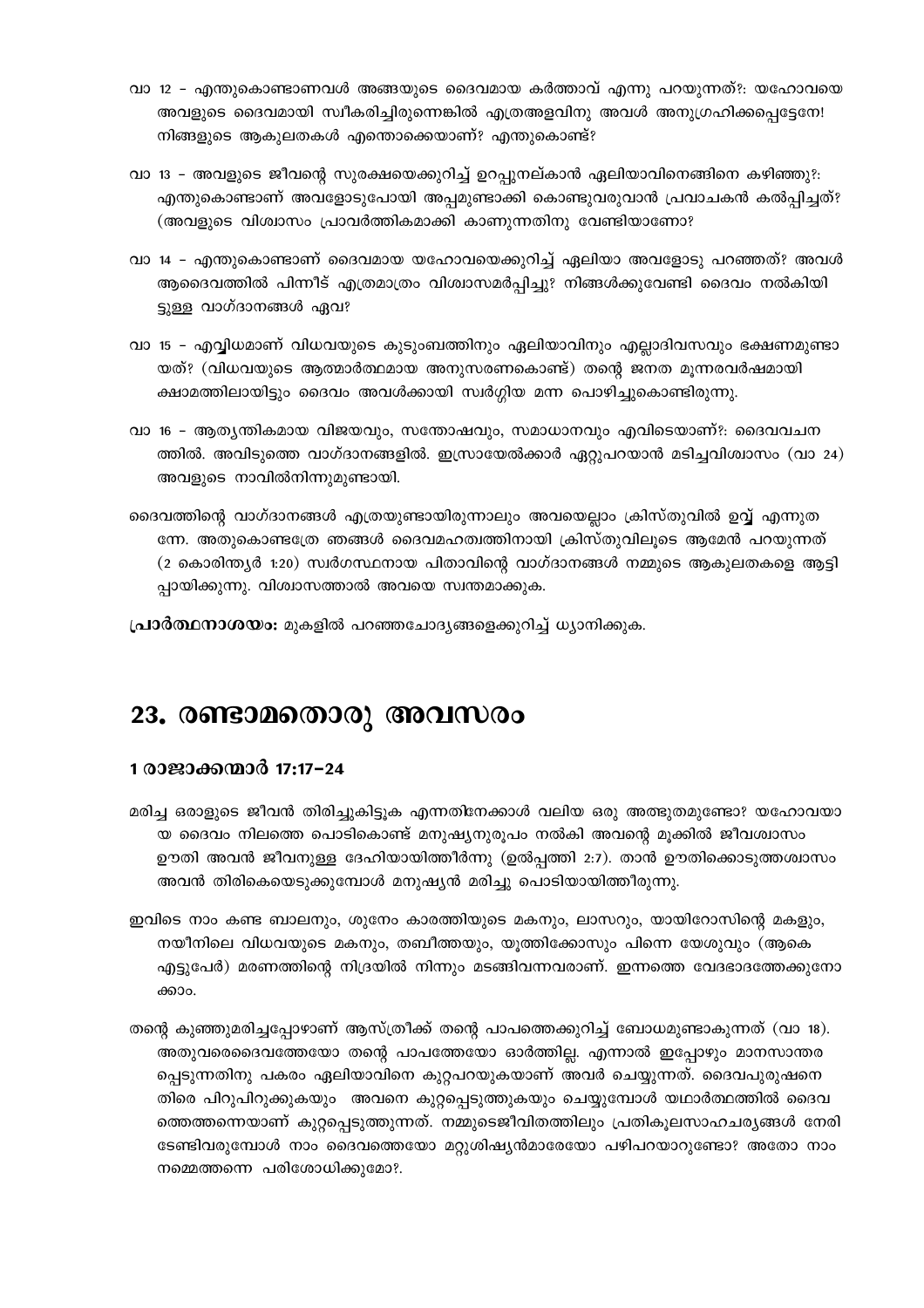പിറുപിറുപ്പ് നേരിടേണ്ടിവന്ന ദൈവപുരുഷനാണങ്കിൽ തിരിച്ചൊരുവാക്കു സംസാരിക്കാതെ ഉറച്ചനി ലവിളിയോടെ ദൈവത്തോടു പ്രാർത്ഥിച്ചു. അതിൻ പ്രകാരം ദൈവം മഹാത്ഭുതം പ്രവർത്തിച്ച് ബാലന്റെ ജീവൻ തിരികെ നൽകി. ഇതുകണ്ട സ്ത്രീ മാനസാന്തരപ്പെട്ട് ദൈവവചനം വിശ്വസി ച്ചു (വാ 24).

നമുക്കെതിരെ ചോദ്യശരങ്ങളോ കുറ്റപ്പെടുത്തലോ വരുമ്പോൾ പ്രതിരോധത്തിലൂന്നാതെ, ഉറച്ചനില വിളിയോടും കണ്ണീരോടും കൂടി ദൈവത്തിനടുത്തു ചെല്ലാം, യേശുവിന്റെ മാതൃക പിൻതുടർന്ന് അവിടുത്തെവാക്കുകൾ അമ്പർത്ഥമാക്കാം. എന്നിൽ വിശ്വസിക്കുന്നവൻ ഞാൻചെയ്യുന്ന പ്രവർത്തികൾ ചെയ്യും, ഇവയേക്കാൾ വലിയപ്രവർത്തികൾ ചെയ്യും. (യോഹന്നാൻ 14:12). വൻകാര്യങ്ങൾചെയ്യാൻ അവൻ നമ്മെ അനുഗ്രഹിക്കട്ടെ.

**പ്രാർത്ഥനാശയം**: യോഹന്നാന്റെ സുവിശേഷത്തിൽ കാണുന്ന ഞാൻ ആകുന്നു... എന്ന വച ങ്ങളെക്കുറിച്ച് യേശുവിനെ സ്തുതിക്കുക. (ഉദാ: ഞാൻ ജീവന്റെ അപ്പം ആകുന്നു)

### 24. ദൈവം അയച്ച അഗ്നി

#### 1 രാജാക്കന്മാർ 18:30–39

- കാർമ്മൽ മലയിൽ ഏലിയാ യഹോവയുടെ ബലിപീഠം പുതുക്കി നിർമ്മിച്ചു. നോക്കിനിന്നയാളു കളോട് ഒരു തീരുമാനമെടുക്കാൻ കൽപ്പിക്കുകയും ചെയ്തു. പന്ത്രണ്ടു കല്ലുകളും ചുറ്റുമുള്ള തോടും കുതിർന്നുനിറയുന്ന വിധത്തിൽ വെള്ളം നിറച്ചു - ഒരു വിധത്തിലുള്ള ഒളിച്ചുകളിയുമി ല്പിവിടെ. എന്നിട്ടവൻ കർത്താവിനെ വിളിച്ചു. യഹോവയായ ദൈവമേ എനിക്കുത്തരം തരേണ മേ... (വാ 37)
- ഏലിയാവും ബാലിന്റെ സേവകരും തമ്മിലുള്ള വൃത്യാസം എത്രവലുതാണെന്നു നോക്കുക. ബാൽ സേവകർ ഉച്ചത്തിൽ ആർത്തുവിളിച്ചു, ഉന്മത്തപ്രലപനങ്ങൾ നടത്തി, വാളും കുന്തവും കൊണ്ടു മുറിവേൽപ്പിച്ചു, ഭ്രാന്തമായി ഓരിയിട്ടു, തങ്ങളുടെ ബാൽ ദേവൻ പ്രസാദിക്കാനായി. ഏലിയാവെ നോക്കുക, തികഞ്ഞമനസ്ഥൈര്യത്തോടെ, ആത്മാർത്ഥമായ ഉറപ്പോടെ, ഉത്തമവിശ്വാസത്തോടെ അവൻ പ്രാർത്ഥനയ്ക്കുത്തരം തരുന്ന ദൈവത്തെവിളിച്ചു. നമ്മുടെ യാചനകൾക്കായി കാതു കൂർപ്പിച്ചിരിക്കുന്നവനാണ് ദൈവം.
- ഏലിയാ പ്രാർത്ഥിക്കുന്നതെന്തിനാ? ചിലയാളുകളുടെ മനസ്സിലുള്ള ചോദ്യമാണിത്. കാർമ്മലിൽനട ക്കുന്ന കാര്യങ്ങളുടെ ഗൗരവം ദൈവത്തിനറിയാമല്ലോ എന്നാണവരുടെ മനസ്സിലിരിപ്പ്. ദൈവവാ ഗ്ദാനങ്ങൾ നിറവേറ്റപ്പെടുന്ന ശൃംഘലയിലെ ഒഴിവാക്കപ്പെടാനാവാത്ത കണ്ണിയാണ് പ്രാർത്ഥന.
- മുൻപും അഗ്നിയിറക്കി ദൈവം പ്രാർത്ഥന കേട്ടിട്ടുണ്ട്. ആദ്യമായി കൂടാരം നിർമ്മിച്ചതിനു ശേഷം ശുദ്ധീകരിക്കുന്ന സമയത്തും (ലേവ്യ 9:24), ദേവാലയ നിർമ്മിതിക്കുശേഷം ശലമോൻ പ്രാർത്ഥി ച്ചപ്പോഴും (2 ദിന 7:1), പടയാളികളെ എണ്ണി ദൈവക്രോധത്തിനു പാത്രമായതിനു ശേഷം ദാവീദ് ബലിയർപ്പിച്ചപ്പോഴും (1 ദിന 21:26)ദൈവം അഗ്നിയിറക്കി അനുഗ്രഹിച്ചു. ദൈവം പ്രാർത്ഥന കേൾക്കുന്നു.
- നാലുകാര്യങ്ങൾക്കുവേണ്ടി ഏലിയാ പ്രാർത്ഥിച്ചു. ഇസ്രായേലിന്റെ ദൈവം അവിടുന്നാണന്ന് അറി യിക്കേണമേ (വാ 36), അടിയൻ അവിടത്തെ ദാസനാണന്നു അറിയിക്കേണമേ – ഏലിയാവിനെ മോശക്കാരനായിട്ടാണ് ജനവും രാജാവും ചിത്രീകരിച്ചിരുന്നത് (വാ 36), അവടുത്തെ കൽപ്പനയാ ലാണ് അടിയൻ ഇതൊക്കെ ചെയ്തതെന്ന് വെളിവാക്കണമേ (വാ 36), നീയാണു യഥാർത്ഥദൈ വമെന്നു ജനങ്ങൾ തിരിച്ചറിഞ്ഞ് നിന്നിലേക്ക് അവർ തിരിയേണമേ (വാ 37). ബലിപീഠം കേടു പാടുകൾ മാറ്റി വീണ്ടെടുത്തപോലെ ജനങ്ങളും ദൈവവുമായുള്ള തങ്ങളുടെ ബന്ധത്തിലുണ്ടായ കേടുപാടുകൾ മാറ്റി ബന്ധം വീണ്ടെടുക്കണമെന്ന് ഏലിയാ പ്രത്യാശിച്ചു. പിന്നീടു നടന്നത് വാക്കു കൾക്കതീതമായതായിരുന്നു (1 രാജാ 18:38). ഏലിയാവിനുള്ള മറുപടി തീർച്ചയായും ലഭിച്ചു.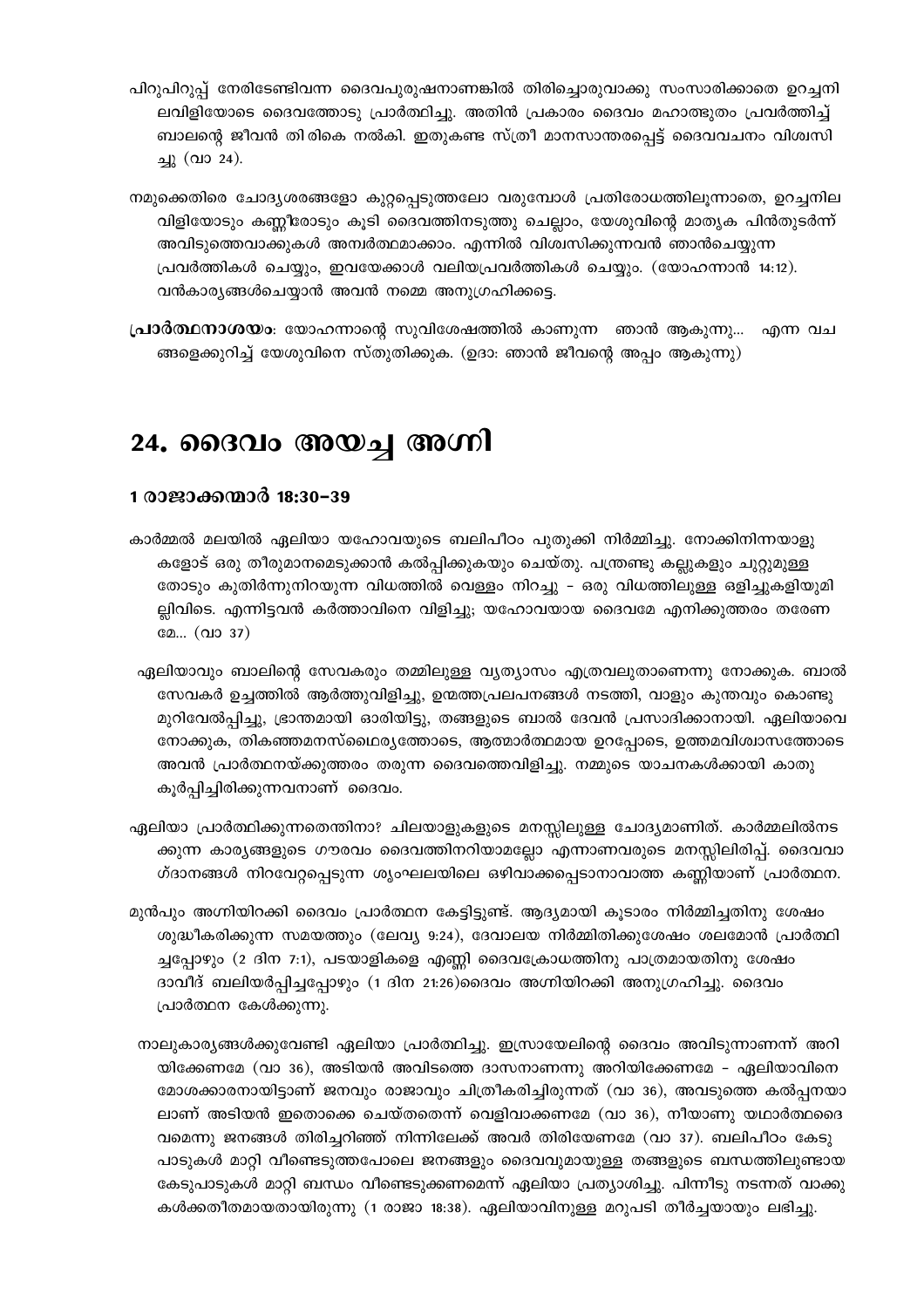- ദൈവം സംസാരിച്ചത് ഉറച്ചശബ്ദത്തിലും, വ്യക്തമായും, വിശ്വസനീയമായ രീതിയിലുമായിരുന്നു. ഇസ്രായേൽ ജനം അതുകണ്ടു, അവർ ഗ്രഹിക്കുകയും ചെയ്തു. അവർ സാഷ്ടാംഗം വീണു, യഹോവ തന്നെ ദൈവം എന്നു വിളിച്ചു പറഞ്ഞു.
- **പ്രാർത്ഥനാശയം:** 2013ൽ ദൈവം മറുപടിനൽകണമെന്ന് നിങ്ങൾ ആഗ്രഹിക്കുന്ന 5 കാര്യങ്ങൾ എഴുതിവച്ചു പ്രാർത്ഥിക്കുക.

### 25. ഏലിയാവേ, നീ എന്തു ചെയ്യുന്നു?

#### 1 രാജാക്കന്മാർ 19:9-18

- ദൈവത്തോടു ചേർന്ന് അതിശയകരമായ കാര്യങ്ങൾ ചെയ്ത ഏലിയാവിവിടെ പരാതിക്കാരനായി മാറിയിരിക്കുന്നു. എന്നാൽ ദൈവം ഏലിയാവിനെക്കൊണ്ട് മടുത്തുപോയിരുന്നില്ല, അവന്റെ കഥകഴിഞ്ഞു എന്ന് ദൈവം നിനച്ചതുമില്ല.
- പർവ്വതമുകളിൽ കയറിനിൽക്കാൻ ഏലിയാവിനോട് ദൈവം ആവശ്യപ്പട്ടെങ്കിലും അവൻ ഗുഹക്കു ള്ളിൽ തന്നെ ആയിരുന്നു. മലയെപ്പിളർന്ന ശക്തമായകാറ്റിനോ, ഭൂകമ്പത്തിനോ ദൈവത്തെക്കാ ട്ടികൊടുക്കാൻ പോന്നതായിരുന്നില്ല, അവന്റെ പരാതികൾ തീർക്കാനും. എന്നാൽ അതേതു ടർന്നുവന്ന മൃദുസ്വരം താനൊളിച്ചിരുന്ന ഗുഹയിൽനിന്നും വെളിയിൽ വരാൻ അവനു പ്രചോദ നമായി. എന്നാൽ യഹോവയുടെ ചോദ്യം ഒന്നുതന്നെയായിരുന്നു; ഏലിയാവേ, നീ ഇവിടെ എന്തുചെയ്യുന്നു?
- നാം കിടക്കയിലായിരിക്കുമ്പോൾ നമ്മുടെ മനഃസ്സാക്ഷി നമ്മോടുചോദിക്കുന്നില്ലേ ഈചോദ്യം? ഞാൻ എന്തുചെയ്യുകയായിരുന്നു ഇന്ന്? പ്രതികരണശേഷിനഷ്ടപ്പെട്ട ഒരുമനുഷ്യനെപ്പോലെ നാം ആചോദ്യത്തെ മാറ്റിനിർത്താൻ ശ്രമിക്കുകയാണോ ചെയ്യുന്നത്? ദൈവത്തിനുമുമ്പിൽ നമ്മുടെ ഒഴികഴിവുകൾ വിലപ്പോകുമോ?
- താൻ ക്ഷീണിതനാണന്നു പരാതിപ്പെട്ട ഏലീയാവിന് കൂട്ടായി ഏലീശായെ ദൈവം നൽകി. ഇസ്രാ യേൽ ദൈവത്തെ തള്ളി, ഇനി പ്രസംഗിച്ചിട്ടു കാര്യമില്ല എന്ന പരാതിക്കു ദൈവം ബാൽസേവ കരല്ലാത്ത 7000 പേരെ ചൂണ്ടിക്കാട്ടി. തന്നെക്കൊല്ലാൻ രാജാവു ഒരുമ്പെട്ടിരിക്കുന്നു എന്ന പരാ തിക്ക് തന്റെ ഭരണകാലത്ത് ബാൽസേവകരെയെല്ലാം തുടച്ചുനീക്കിയ യെഹുവിനെ രാജാവായി വാഴിക്കാൻ യഹോവ കൽപ്പിച്ചു. തനിക്കു ജീവഹാനിയുണ്ടാകുമെന്നു ഭയന്ന ഏലീയാവ് മരണം കാണാതെ ഉടലോടെ സ്വർഗ്ഗത്തിലേക്ക് എടുക്കപ്പെടുന്ന മനോഹരകാഴ്ച പിന്നീട് നാം കാണു ന്നു. ദൈവത്തിന് ഏലിയാവെക്കൊണ്ടുള്ള പ്രയോജനം തീർച്ചയായും കഴിഞ്ഞിട്ടില്ലായിരുന്നു. നിങ്ങൾക്കു തോന്നുന്നുണ്ടോ, ദൈവത്തിന് നിങ്ങളെക്കൊണ്ടുള്ള ഉപയോഗം കഴിഞ്ഞുവെന്ന്?
- എല്ലാം അവസാനിച്ചു എന്നുകരുതിയിരിക്കുന്ന അവസ്ഥയിൽ നിന്നും, എല്ലാം തുടങ്ങി എന്നു പറയു ന്നഅവസ്ഥയിലേക്കു നമ്മുടെ വിശ്വാസത്തെ കൈപിടിച്ചുയർത്തുന്ന മഹാത്ഭുതം നമ്മുടെ ജീവി തത്തിൽ ഉണ്ടാവാനായി നമുക്ക് അവിടുത്തെ സന്നിധിയിലേക്കുപോകാം.
- **പ്രാർത്ഥനാശയം:** ദൈവത്തിനുവേണ്ടിയും അവന്റെ രാജ്യത്തിനുവേണ്ടിയും നിങ്ങൾക്കുള്ള സ്വപ്നങ്ങൾ എന്തൊക്കെയാണ്? അവ നഷ്ടപ്പെട്ടെങ്കിൽ അവയെ ഊതിക്കത്തിക്കുക. സ്വപ്നങ്ങ ളൊന്നുമില്ലെങ്കിൽ മാനസാന്തരപ്പെട്ട് അവനേടുക.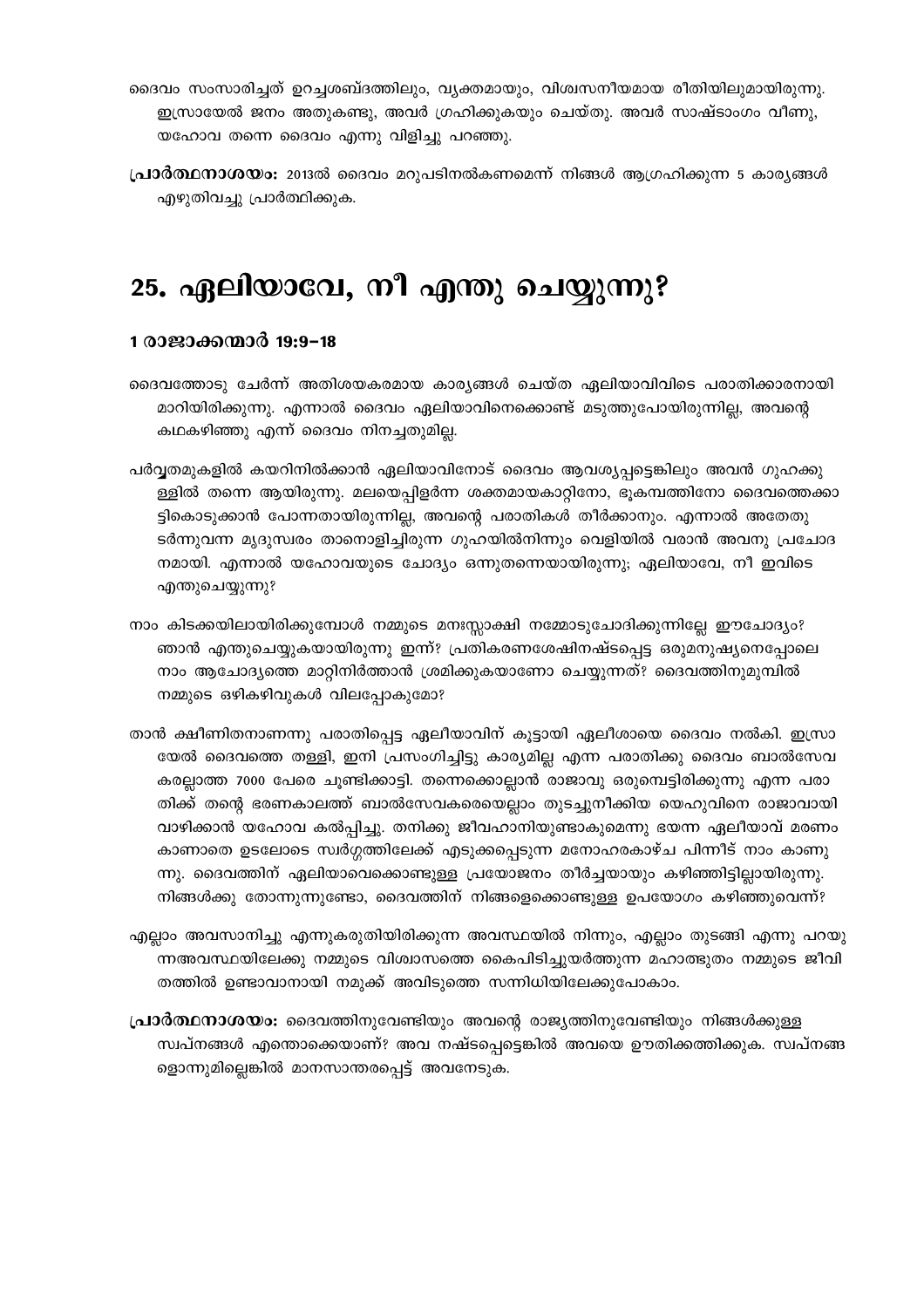### 26. ഉത്തമമായ ബന്ധം

#### 2 രാജാക്കന്മാർ 2:1-12

- ഏലിയാവ് സ്വർഗ്ഗത്തിലേക്ക് എടുക്കപ്പെടുവാൻപോകുന്ന സമയമാണ് ഇവിടെ നാം കാണുന്നത്. അവൻ ഏലീശായോട് നീ ഇവിടെ താമസിക്കുക, യഹോവ എന്നെ ബഥേലിലേക്ക് അയച്ചിരി ക്കുന്നു എന്നു പറഞ്ഞു. യഹോവയാണേ, അങ്ങയുടെ ജീവനാണേ ഞാൻ അങ്ങയെ വിടുക യില്ല എന്ന് ഏലീശ പറഞ്ഞു. ഏലീശ ഏലിയാവിനെ വിട്ടുമാറാതെ പിൻതുടരുന്നത് നമുക്കി വിടെകാണാം.
- ബെഥേലിലേയും, യെരിഹോവിലെയും പ്രവാചകർ വന്ന്, ഇന്ന് അങ്ങയുടെ യജമാനനെ അങ്ങ യുടെ അടുക്കൽനിന്നും ദൈവം എടുക്കുവാൻ പോകുന്നു എന്നു പറഞ്ഞപ്പോൾ അവരോടുമി ണ്ടാതിരിക്കാനാണ് ഏലിയാ കൽപ്പിച്ചത്, തനിക്കതറിയാമെന്ന് അവൻ പറഞ്ഞു.
- പ്രിയമുള്ളവരെ, ശിഷ്യത്വത്തിന്റെ മഹത്തായ ഒരു മാതൃക നമുക്കിവിടെ കാണാൻ കഴിയും. തന്റെ ഗുരുവായ ഏലിയാവ് എവിടെയായിരിക്കുന്നുവോ, അവിടെ താനുമായിരിക്കും എന്ന ബോധ്യം ഉറച്ചരീതിയിൽ ഏലീശായ്ക്കുണ്ടായിരുന്നു. തന്റെ ഗുരുവിന്റെ ജീവിതത്തിലെ പരമപ്രധാനമായ ദിവസത്തിൽ താൻ അദ്ദേഹത്തിന്നൊപ്പം ഉണ്ടാവുമെന്ന് ഏലീശാ തീരുമാനിച്ചു. മാത്രമല്ല, ഏലി യാവിനെക്കുറിച്ചു സംസാരിക്കാൻവന്ന പ്രവാചകഗണങ്ങളോട് നിശ്ശബ്ദരായിരിക്കാൻ അവൻ ആവശ്യപ്പെടുകയും ചെയ്തു.
- എന്തിനെക്കുറിച്ചും ഏവരും അഭിപ്രായം പറയുന്ന ഈകാലഘട്ടത്തിൽ നമ്മുടെ രക്ഷകനെക്കുറിച്ചും, സഹോദരങ്ങളെക്കുറിച്ചും, നായകരെക്കുറിച്ചും, അവരും സഭയും നേരിടുന്ന പ്രശ്നങ്ങളെക്കു റിച്ചും നിരുത്തരവാദമായരീതിയിൽ അഭിപ്രായം പ്രകടിപ്പിക്കുന്നതു കേൾക്കുമ്പോൾ നാമെങ്ങി നെയാണ് പ്രതികരിക്കുന്നത്? മറ്റുള്ളവർ കടന്നുപോകുന്ന ജീവിതസാഹചര്യങ്ങളെ വിശ്വാസ ത്തോടെ സമീപിക്കാൻ നമുക്കാവുന്നുണ്ടോ? ആ പ്രവാചകഗണങ്ങ ളോടു മിണ്ടാതിരിക്കാൻ നാം കർക്കശമായി ആവശ്യപ്പെടുമോ അതോ നാം അവരോടുകൂടി കൂടി നമ്മുടെ സംഭാവന യായി കുറച്ചു എരിവും പുളിയും കൂട്ടിച്ചർക്കുമോ!
- ഏലിയാവും ഏലീശായും തമ്മിലുണ്ടായിരുന്നതുപോലുള്ള ആത്മീയബന്ധങ്ങൾ നമ്മെ വഴിനടത്തു ന്നവരുമായി നമുക്കും ഉണ്ടാക്കിയെടുക്കാം. ശിഷ്യത്വജീവിതം ഒരു അനുഗ്രഹമാക്കിമാറ്റാം. യേശു വിന്റെ രണ്ടാം വരവിൽ അവൻ നമ്മെ അവന്റെകൂടെ എടുക്കപ്പെടുവാനായി ഒരുക്കപ്പെട്ടവരും തികഞ്ഞവരുമാകാം.
- പ്രാർത്ഥനാശയം: അശ്രദ്ധമായ സംസാരത്തിലൂടെ ആരുടെയെങ്കിലും വിശ്വാസത്തെ നിങ്ങൾ മുറിപ്പെടുത്തിയിട്ടുണ്ടോ? ആ വ്യക്തിയുമായി പ്രാർത്ഥിച്ച്, ബന്ധം നേരേയോക്കുക.

### 27. നശിക്കാത്ത പങ്ക്

#### 2 രാജാക്കന്മാർ 2:7-8, 13-14

ഏലിയാവിന്റെ പിൻഗാമിയായി ദൈവം രക്ഷയാകുന്നു എന്ന പേരുള്ള ഏലിശാ പ്രവാചകൻ നിയമി തനാകുന്നു. ഹോരേബ് പർവ്വതത്തിൽ വച്ച് ദൈവം ഏലിയാവിനോട് ആജ്ഞാപിച്ചതനുസരിച്ച്, ഏലിയാവ് ഏലിശയുടെ അടുത്തെത്തി, ഏലിശയെ കൃഷി സ്ഥലത്തുവച്ച് കണ്ടുമുട്ടി. അദ്ദേഹം വേറെ പതിനൊന്ന് ജോലിക്കാരോടുകൂടി കാളയെകൊണ്ട് നിലം ഉഴുകുകയും, പന്ത്രാണ്ടാമത്തെ ഏർകാളയെ സ്വയമായി ഉഴുകുകയുമായിരുന്നു. ഉടനെ ഏലിയാവ് തന്റെ പുതുപ്പ് അധികാരകൈ മാറ്റത്തിന്റെ അടയാളമായി ഏലിശയുടെ മേൽ ഇട്ടു. ഏലിശ ഉടനെ തന്നെ വീട്ടിൽ ചെന്ന് തന്റെ സഹപ്രവർത്തകർക്കും ഇതര ജനങ്ങൾക്കും ഉഴുതുകൊണ്ടിരുന്ന കലപ്പക്കൈകൊണ്ട് വിറക്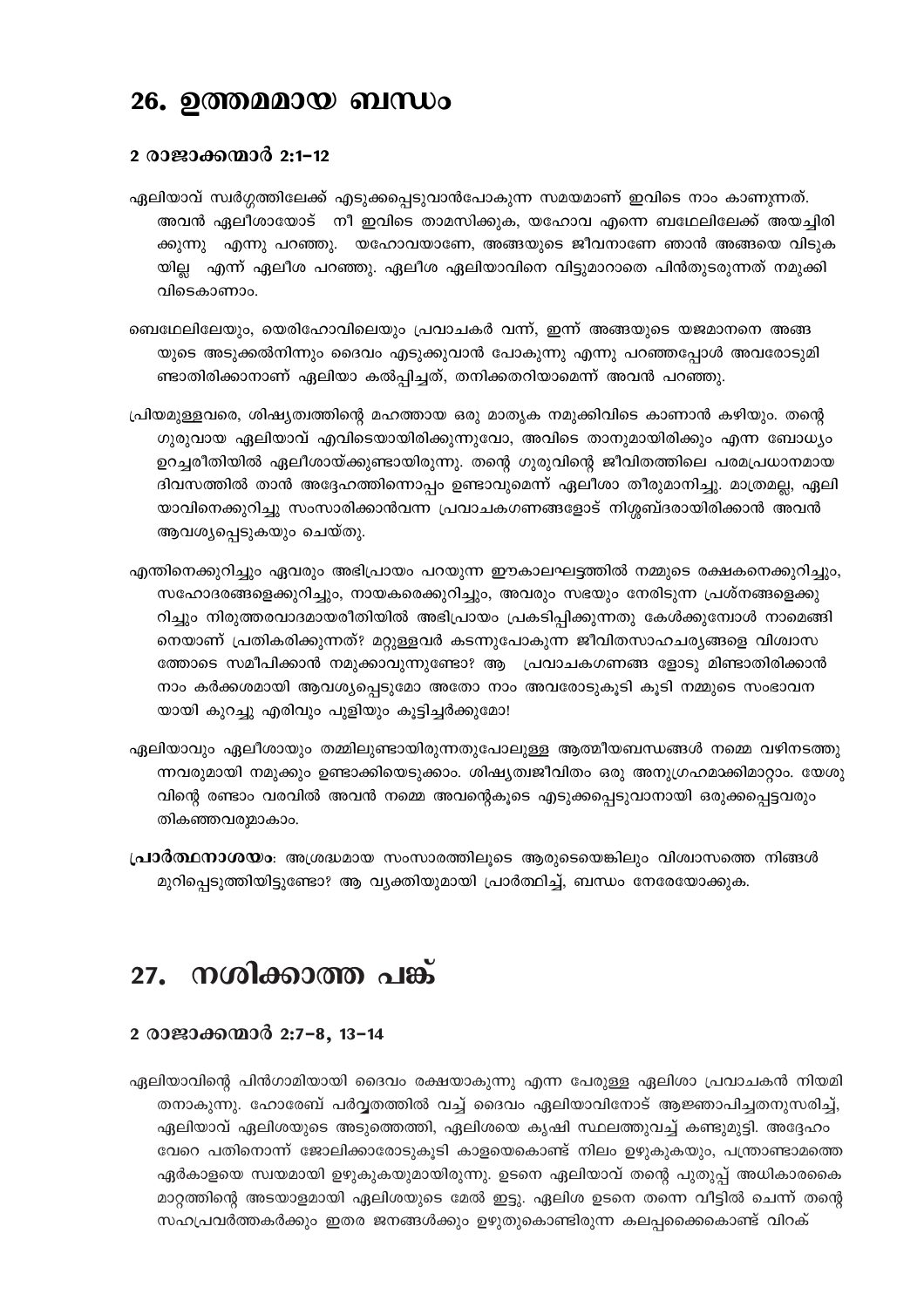ഉണ്ടാക്കി തന്റെ കാളയെ പാകം ചെയ്തു അവർക്ക് കൊടുത്തു യാത്രപറഞ്ഞു, ഏലിയാവിന്റെ ശിഷ്യനായി ശുശ്രൂഷ ചെയ്യുന്നത് ഏറ്റെടുത്തു.

യഹോവ ഏലിയാവിനെ എടുക്കാവാനുള്ള സമയമായെന്ന് ഏലിയാവ് പറയുമ്പോൾ മൂന്നു പ്രാവശ്യവും "ഞാൻ നിന്നെ വിടുകയില്ല" എന്ന് ഏലിശാ ഉത്തരം പറഞ്ഞു. ഏലീശ ഏലിയാവി നോട് അവന്റെ ആത്മാവിന്റെ ഇരട്ടി പങ്കാണ് ആവശ്യപ്പെട്ടത്. ഏലിയാവിനെപ്പോലെയുള്ള ഒരു വലിയ പ്രവാചകൻ രംഗത്തുനിന്ന് മാറുമ്പോൾ അവന്റെ സ്ഥാനം ഏറ്റെടുക്കുവാൻ ആരാണ് ധൈര്യപ്പെടുക? ഏലിയാവ് സ്വർഗ്ഗത്തിലേയ്ക്ക് എടുക്കപ്പെട്ടതുകണ്ടപ്പോൾ അദ്ദേഹം ഏലിയാവിന്റെ ആത്മാവിന്റെ ഇരട്ടിപങ്കു പ്രാപിച്ചുകൊണ്ടിരുന്നു. യോർദ്ദാനിൽ നിന്ന് അവൻ മടങ്ങിപ്പോയത് ഏലിയാവിന്റെ പിൻഗാമി ആയിട്ടാണ്.

ഏലിശയെ തെരഞ്ഞെടുത്തത് ദൈവം ആണെങ്കിലും ഏലിശയുടെ തീക്ഷ്ണതയും ദൈവത്തിനു വേണ്ടിപ്രവർത്തിക്കുവാനുള്ള അദ്ദേഹത്തിന്റെ ഉൽഘടമായ അഭിവാഞ്ചയും നിശ്ചയദാർഢ്യവുമാണ് ഏലിയാവിനുള്ളതിന്റെ ഇരട്ടി പരിശുദ്ധാത്മാവിനെ പ്രാപിക്കുവാൻ ഏലീശയ്ക്ക് ഇടയായത്.

ഇന്ന് സഭയിൽ നമ്മുടെ പങ്ക് എന്താണ്? ദൈവത്തിന്റെ അടുത്ത് നാം എന്തു പങ്കാണ് ചോദിക്കുന്നത്?

ഏലിയാവിന്റെ അടുത്തു നിന്ന് ധാരാളം ഭൗതീകാവശ്യങ്ങൾ ഏലിശയ്ക്കു ചോദിക്കാമായിരുന്നു. ഏലിശ നീതിയായ കാര്യം തിരെഞ്ഞെടുത്തു. ഈ ലോകത്തിലെ പങ്ക് നശിച്ചുപോകുന്നതാണ്. എന്നാൽ ദൈവം നമ്മുക്ക് ഒരുക്കിവച്ചിരിക്കുന്നത് നശിക്കാത്ത പങ്കാണ്.

**പ്രാർത്ഥനാശയം:** നമ്മൾ വിശ്വാസത്തിലേക്കു കൂട്ടിക്കൊണ്ടുവരാൻ വേണ്ടി ശ്രമിക്കുന്ന പരിചയ ക്കാർക്കുവേണ്ടി എന്തെങ്കിലും ചെയ്യുക. (സന്ദർശിക്കുകയോ, ഭക്ഷണത്തിനായി ക്ഷണിക്കുകയോ,  $\cos\theta$ 

# 28. വിധവയുടെ എണ്ണ

2 രാജാക്കന്മാർ 1:7 -8

അനുദിനജീവിതത്തിലെ പലവിധമായ ഉയർച്ചകളും താഴ്ചകളും നമ്മിലൂടെ കടന്നുപോകുമ്പോൾ ഈവചനവുമായി ഒത്തുനോക്കി നമ്മുടെ ജീവിതത്തെ നമുക്ക് വിലയിരുത്താം. അനുചരന്മാർ അടയാളം പറഞ്ഞപ്പോൾത്തന്നെ രാജാ്വിന് ഏലിയാവിനെ മനസ്സിലായി. മറ്റുള്ളവർ നമ്മെക്കു റിച്ച് എന്തൊക്കെ അടയാളങ്ങളാണ് ഇന്നുപറയുന്നത്?

#### <u>2 രാജാക്കന്മാർ 4:1–7</u>

- ഈവിധവ താൻ കടന്നുപോകുന്ന അവസ്ഥകളെക്കുറിച്ച് ദൈവപുരുഷനോടു സംസാരിക്കുകയും അദ്ദേഹം നൽകിയ നിർദ്ദേശങ്ങൾ പാലിക്കുകയും ചെയ്തു. അത് അവളുടെയും മക്കളുടെയും ജീവിതത്തിൽ വിജയം കൊണ്ടുവന്നു. നമ്മുടെ ജീവിതത്തെക്കുറിച്ചുതുറന്നു പറയുവാനുള്ള ബോദ്ധ്യം ഇന്നു നമുക്കുണ്ടോ? നമ്മുടെ ജീവിതം ഏതവസ്ഥയിലൂടെ കടന്നുപോകുന്നു എന്ന് നീതിപൂർവ്വമായി പറയുകയും നൽകപ്പെടുന്ന നിർദ്ദേശങ്ങൾ ആത്മാർത്ഥതയോടെ നിറവേറ്റുന്ന വരുമാകാം നമുക്കിന്ന്. വിനയവും അനുസരണശീലവുമുള്ള ഒരു ഹൃദയം അത്ഭുതങ്ങൾക്ക് സാക്ഷ്യം വഹിക്കുവാൻ പോന്ന ഒന്നാണ്. നമ്മുടെജീവിതത്തിൽ ദൈവം പ്രവർത്തിക്കുന്ന അത്ഭുതങ്ങളിലൂടെ നമുക്ക് ദൈവത്തിനു മഹത്വം കരേറ്റാം. അനുസരണയിലൂടെ വലിയജീവിത വിജയവും ദൈവാനൂഗഹപൂർണ്ണതയും നമുക്കുണ്ടാവട്ടെ.
- **പ്രാർത്ഥനാശയം:** നമ്മെ വഴിനടത്തുന്നവരുമായി പ്രാർത്ഥിക്കുക. ജീവിതത്തെക്കുറിച്ചു തുറന്നു സംസാരിക്കുക.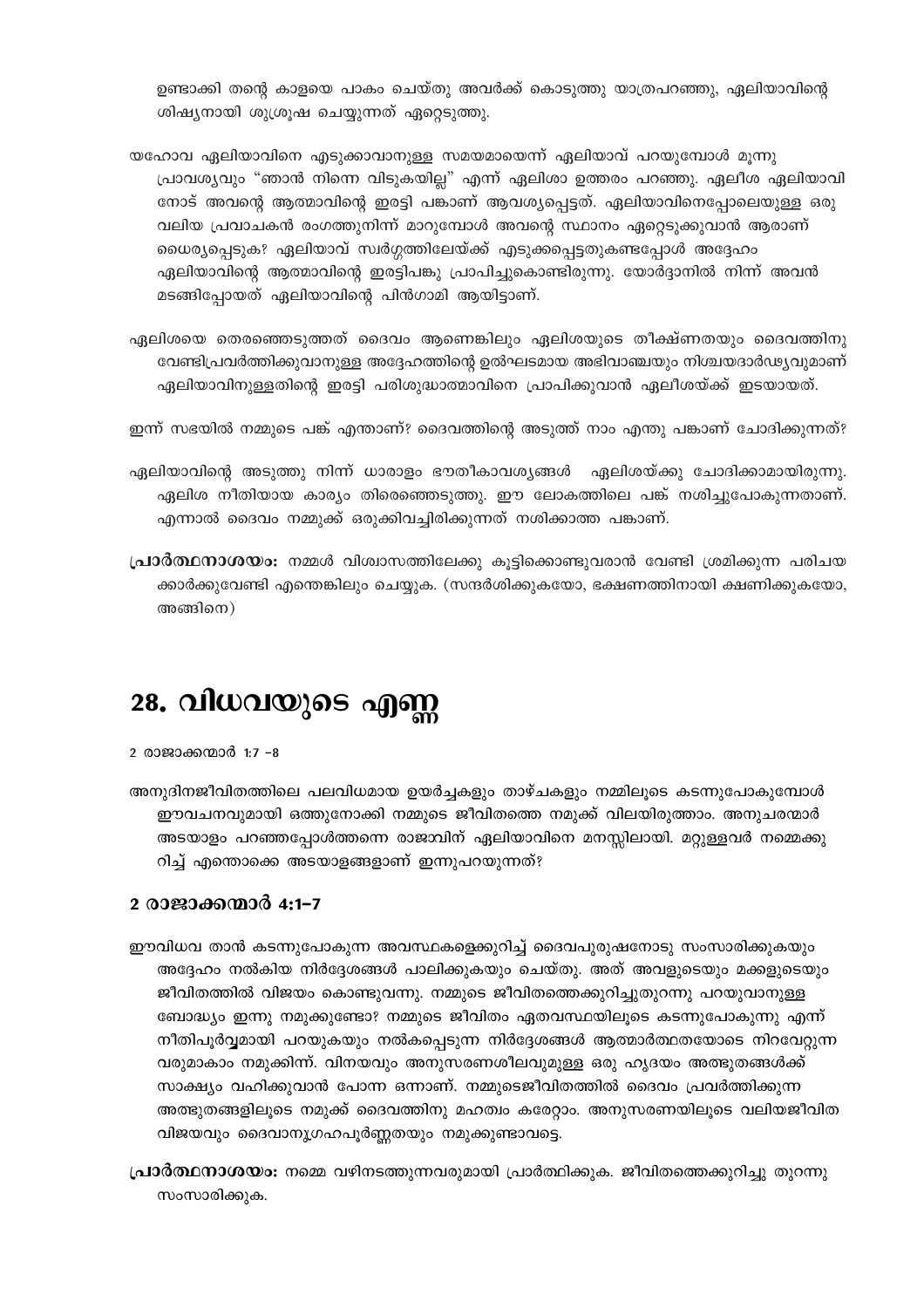### 29. സമൃദ്ധമായി ജീവിതം

#### 2 രാജാക്കന്മാർ 4:8-17

- ദൈവത്താൽ തിരഞ്ഞെടുക്കപ്പട്ട പ്രവാചകർ ദൈവഹിതം സംസാരിക്കുന്നവരും, ദൈവത്തിന്റെ പ്രതിപുരുഷനെന്ന നിലപാടെടുക്കുവരും, വിശ്വാസത്താൽ ദൈവം അരുളിച്ചെയ്ത കാര്യങ്ങൾ നടത്തിയെടുക്കുന്നവരും ആണന്ന് ഏലീശായിലൂടെ നമുക്കു കാണാൻ കഴിയും. ധനികയായ ഈ ശുനേംകാരി ഏലിശാ ഒരു ദൈവപുരുഷനാണന്നുമനസ്സിലാക്കി. ഒരുനേരത്തെ ഭക്ഷണത്തി നായി അവർ ക്ഷണിച്ച ദൈവപുരുഷൻ പിന്നീടെല്ലാം ആവഴിപോകുമ്പോൾ അവരുടെ അടുത്തു നിന്നും ഭക്ഷണം കഴിക്കുമായിരുന്നു. വിശുദ്ധനായ ഒരു ദൈവപുരുഷനാണ് ഏലീശ എന്നുമന സ്സിലാക്കിയ അവർ ഭർത്താവിനോടു സംസാരിച്ചിട്ട് അദ്ധേഹത്തിനു താമസിക്കാനൊരിടം അവ രുടെ വീടിനുമുകളിൽ ഒരുക്കുക കൂടിചെയ്യുന്നു.
- ഒരുദിവസം ഒരു പ്രത്യുപകാരമെന്നവണ്ണം ഏലീശ അവരുടെ ആവശ്യങ്ങളെക്കുറിച്ചു ആരാഞ്ഞിട്ട്, മക്കളില്ലാതിരുന്ന അവർക്ക് ഒരു കുഞ്ഞുണ്ടാകുമെന്നു വാഗ്ദാനം ചെയ്യുന്നു. ഏലീശായുടെ അനുഗ്രഹപ്രകാരം അവർക്കൊരു കുഞ്ഞുപിറന്നു, അവരുടെ ഭർത്താവ് വൃദ്ധനായിരുന്നിട്ടുകൂടി. അവരുടെജീവിതത്തിൽ ദൈവത്തേക്കുറിച്ച് അറിയുവാനും ദൈവാനുഗ്രഹങ്ങൾ ലഭിക്കുവാനും ഏലീശായോടൊത്തുള്ള സമ്പർക്കത്താൽ അവർക്കു സാദ്ധ്യമായിത്തീർന്നു.
- ഏലീശായുടേതുപോലുള്ള ഒരു ജീവിതം നയിക്കുവാനല്ലേ ദൈവം നമ്മെയും വിളിച്ചിരിക്കുന്നത്, സഹോദരരേ? നമ്മോടുള്ള സമ്പർക്കത്തിലൂടെ ആളുകൾ ദൈവത്തിലേക്കാകർഷിക്കപ്പെടാനും, ദൈവവചനം അറിയപ്പെടാനും, ദൈവത്തിൽ നിന്നുള്ള അനുഗ്രഹങ്ങൾ ലഭിക്കപ്പെടാനും, ആത്മാക്കൾക്കു രക്ഷ കൈവരിക്കപ്പെടാനുമായി ദൈവം നമ്മെ വിളിച്ചിരിക്കുന്നു. ദരിദ്രരോടു സുവിശേഷം പ്രസംഗിക്കുവാനും, ഹൃദയം തകർന്നവർക്കു മുറിവുകെട്ടുവാനും, തടവുകാർക്കു സ്വാതന്ത്ര്യവും ബന്ധിതരായവർക്കു വിടുതലും നൽകാനുമായി വിളിച്ചു വേർതിരിക്കപ്പെട്ടവരാ ണുനാം. നമുക്കതുവിശ്വസിക്കുകയും അതിൻപ്രകാരം പ്രവർത്തിക്കുകയും ചെയ്യാം. പ്രത്യാശയു ള്ളിടത്തു മാർഗ്ഗവുമുണ്ട്.
- **പ്രാർത്ഥനാശയം:** ബൈബിൾ പഠിപ്പിക്കാൻ കഴിയുന നമ്മുടെ പരിചയക്കാരുടെ/കൂട്ടുകാരുടെ ഒരു പട്ടിക തയ്യാറാക്കുക. പ്രാർത്ഥനയോടെ അവരിലോരോരുത്തരിലേക്ക് ഇറങ്ങിച്ചെല്ലുക.

### 30. ജീവൻ നല്കുന്ന വിശ്വാസം

#### <u>2 രാജാക്കന്മാർ 4:18-35</u>

ഈവേദഭാഗത്ത് ആറുവ്യക്തികളെയാണ് നാം കാണുന്നത്. 1. കൂട്ടി, 2. ശൂനേം കാരിയുടെ ഭർത്താവ്, 3. ശുനേം കാരി സ്ത്രീ, 4. ഏലീശ, 5. ഗെഹാസി, 6. ദൈവം.

- ശുനേം കാരിയുടെ ഭർത്താവ്: വേദനയാൽ പിടയുന്നകുട്ടിയെ ഭൃത്യൻമാരുടെകൂടെ അമ്മയുടെ അടു ത്തേക്കുപറഞ്ഞുവിട്ടു. കുഞ്ഞിന്റെ ഉത്തരവാദത്തം അമ്മയുടേതായി കരുതി, തന്റെ കൃഷിയിലും ലാഭത്തിലും ശ്രദ്ധയൂന്നി. പ്രാർത്ഥനയും, യാഗങ്ങളും, ദൈവീകകാര്യങ്ങളുമെല്ലാം ഭാര്യയുടെവി ഷയങ്ങളാണന്നു കരുതുന്ന ഒരു ഭർത്താവ്.
- ശുനേംകാരി സ്ത്രീ: വേദനയാൽപിടയുന്ന ഒരുഹൃദയവുമായി, കുഞ്ഞിന്റെ ഉത്തരവാദത്തം ഏറ്റെ ടുത്ത് കർമ്മനിരതയാകുന്നു. അവൾ ദൈവപുരുഷനെ തേടിപ്പോവുകയും തന്റെവേദനകൾ അദ്ദേ ഹത്തോടു തുറന്നു സംസാരിക്കുന്നു.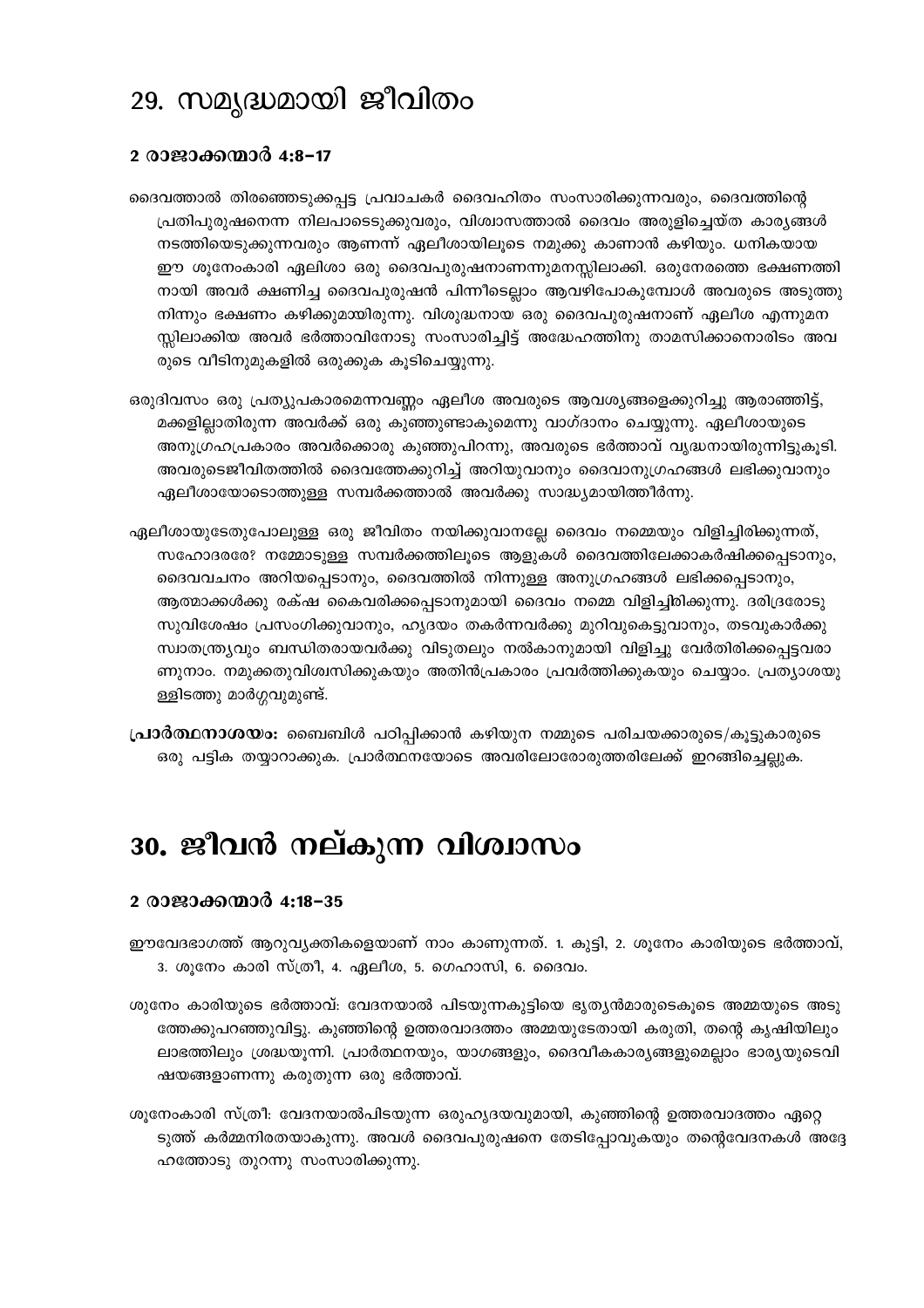- ഗേഹസി: ഗുരുപറയുന്നത് അതേപോലെ അനുസരിക്കുന്ന ഒരു ശിഷ്യൻ. അരമുറുക്കി യാത്രയ്ക്കു തയ്യാറായി, ആരെയും അഭിവാദ്യമോ പ്രത്യഭിവാദ്യമോ ചെയ്യാതെ, ഗുരുവിന്റെ വടിയും കയ്യിലേ ന്തിക്കൊണ്ട്. ഗുരുപറഞ്ഞതുപോലെതന്നെ ആവടി ബാലന്റെ മുഖത്തുവച്ചു എങ്കിലും ഒന്നും നട ന്നുകണ്ടില്ല. പറഞ്ഞതനുസരിച്ചു എന്നുള്ളതല്ലാതെ, ഹൃദയത്തിൽ വിശ്വാസമോ വേദനയോ അനുകമ്പയോ സ്നേഹമോ ഇല്ലാതിരുന്നതിനാൽ ഒരു അത്ഭുതവും സംഭവിച്ചില്ല.
- ഏലീശ: ആഭവനത്തിൽ കടന്നുവാതിൽ അടച്ചു കുട്ടിയും താനും മാത്രമായി കുട്ടിയെ പരി ചരിക്കുന്നു. സ്നേഹവും കരുണയുമുള്ള ഹൃദയത്തോടെ തീക്ഷ്ണതയോടെ പ്രാർത്ഥിച്ചു. ദൈവം അത്ഭുതം പ്രവർത്തിച്ച് കുട്ടിയുടെ ജീവൻ തിരികെ നൽകി.
- വിശ്വാസവും സ്നേഹവും അനുകമ്പയും തീക്ഷ്ണതയും ആത്മാർത്ഥതയുമുള്ളിടത്താണ് ദൈവം അത്ഭുതങ്ങൾ പ്രവർത്തിക്കുന്നത്.
- ഈലോകത്ത്, ഒരുപാട് അമ്മമാരുടെ മക്കൾ ആത്മീയമായി മരിച്ചുകിടക്കുന്നു. ദൈവമാകട്ടെ അത്ഭു തങ്ങൾ പ്രവർത്തിക്കാൻ തയ്യാറായുമിരിക്കുന്നു. ആത്മീയമായി മരിച്ചവരെ ദൈവം ഉയർപ്പിക്കാൻ ഏലിയാ പ്രാർത്ഥിച്ചതുപോലെ നമുക്കും പ്രാർത്ഥിക്കാം. അത്ഭുതങ്ങൾ നടക്കുമെന്ന് ഉറച്ചുവിശ്വ സിക്കാം.
- **പ്രർത്ഥനാശയം:** വലിയ അത്ഭുതങ്ങൾ സഭയിൽ നടക്കുവാൻ വേണ്ടി പ്രാർത്ഥിക്കുക.

# 31. നല്കുന്ന വിശ്വാസം

#### 2 രാജാക്കന്മാർ 4:42-44

ശക്തനായ ഏലിയാവിന്റെ പ്രവാചകശുശ്രൂഷയുടെ പിൻഗാമിയായിവന്ന ഏലീശാവും ഏറെ ശക്ത നായിരുന്നു. ഏലിയാവിന്റെ ഇരട്ടി ആത്മാവോടുകൂടി പ്രവർത്തിപ്പാൻ വരംലഭിച്ച പ്രവാചകശ്രേ ഷ്ടനാണ് ഏലീശ (പാരമ്പര്യമായി പറഞ്ഞാൽ മൂത്തപുത്രസ്ഥാനം). മരുഭൂമിയിൽ പാർക്കുകയും യഹോവയുടെ ജനത്തിനുഭീഷണികൾ ഉണ്ടാകുമ്പോൾ ജനമദ്ധ്യേ ഇറങ്ങിവരികയും ദൗത്യ പൂർത്തീകരണത്തിനുശേഷം മരുഭൂമിയിലേക്കു മടങ്ങിപ്പോവുകയും ചെയ്യുന്ന ഒരുപ്രവാചകനെ നാം ഏലിയാവിൽ കാണുന്നു. ദിവസവും ജനമദ്ധ്യേ പാർക്കുകയും അവരുടെ ദൈനംദിന പ്രശ്നങ്ങളിൽ ഇടപെടുകയും ചെയ്യുന്ന ദൈവപുരുഷനെ ഏലീശായിൽ നമുക്കുകാണാം. യേശു ക്രിസ്തുവുമായി വളരെസാമ്യമുള്ള പ്രവർത്തികളും പ്രവാചകനിൽ നമുക്കുകാണാം (മർ 6:34  $-44$ ).

ദൈവം അത്ഭുതങ്ങൾ പ്രവർത്തിക്കുന്നതു മനുഷ്യന്റെ പങ്കാളിത്തത്തോടുകൂടിയാണ്.

- യേശുവിന്റെ കാലത്ത്, ബാലന്റെ കയ്യിലെ അഞ്ചപ്പവും രണ്ടുമീനും കർത്താവിന്റെ കരങ്ങളാൽ വാഴ്ത്തിനുറുക്കപ്പെടുന്നു. അയ്യായിരം പുരുഷൻമാരുൾപ്പെടെയുള്ള ജനം ഭക്ഷിച്ചു തൃപ്തരായ തിനു ശേഷം പന്ത്രണ്ടുകുട്ട നിറയെ ശേഷിച്ചവശേഖരിക്കുന്നു. ഇവിടെ ഒരാളുടെ കയ്യിലെ 20 യവ അപ്പവും ഏതാനും മലരും നൂറുപേർക്ക് വിളമ്പിക്കൊടുക്കാൻ ഏലീശാ പറഞ്ഞപ്പോൾ യഹോവയുടെ അരുളപ്പാടുപ്രകാരം അവർ വിളമ്പി. അവർ എല്ലാവരും തിന്നുകയും ഭക്ഷണം ശേഷിക്കയും ചെയ്തു.
- നമുക്കുള്ളതിനെ കുറച്ചുകാണുന്നത് ബലഹീനമായ വിശ്വാസമാണ്. നമുക്കുള്ളതു ദൈവത്തി നേൽപ്പിക്കുന്നതാവട്ടെ വിശ്വാസത്താലുള്ള ധീരപ്രവർത്തിയുമാണ്.
- നമ്മുടെ ബലഹീനമായ വിശ്വാസത്തെ ശക്തമായ ഒന്നാക്കിമാറ്റി വർദ്ധിപ്പിച്ചുതരാനായി നമക്കു പ്രാർത്ഥിക്കാം.

പ്രാർത്ഥനാശയം: മുകളിലത്തെ വെല്ലുവിളി ഏറ്റെടുക്കുക.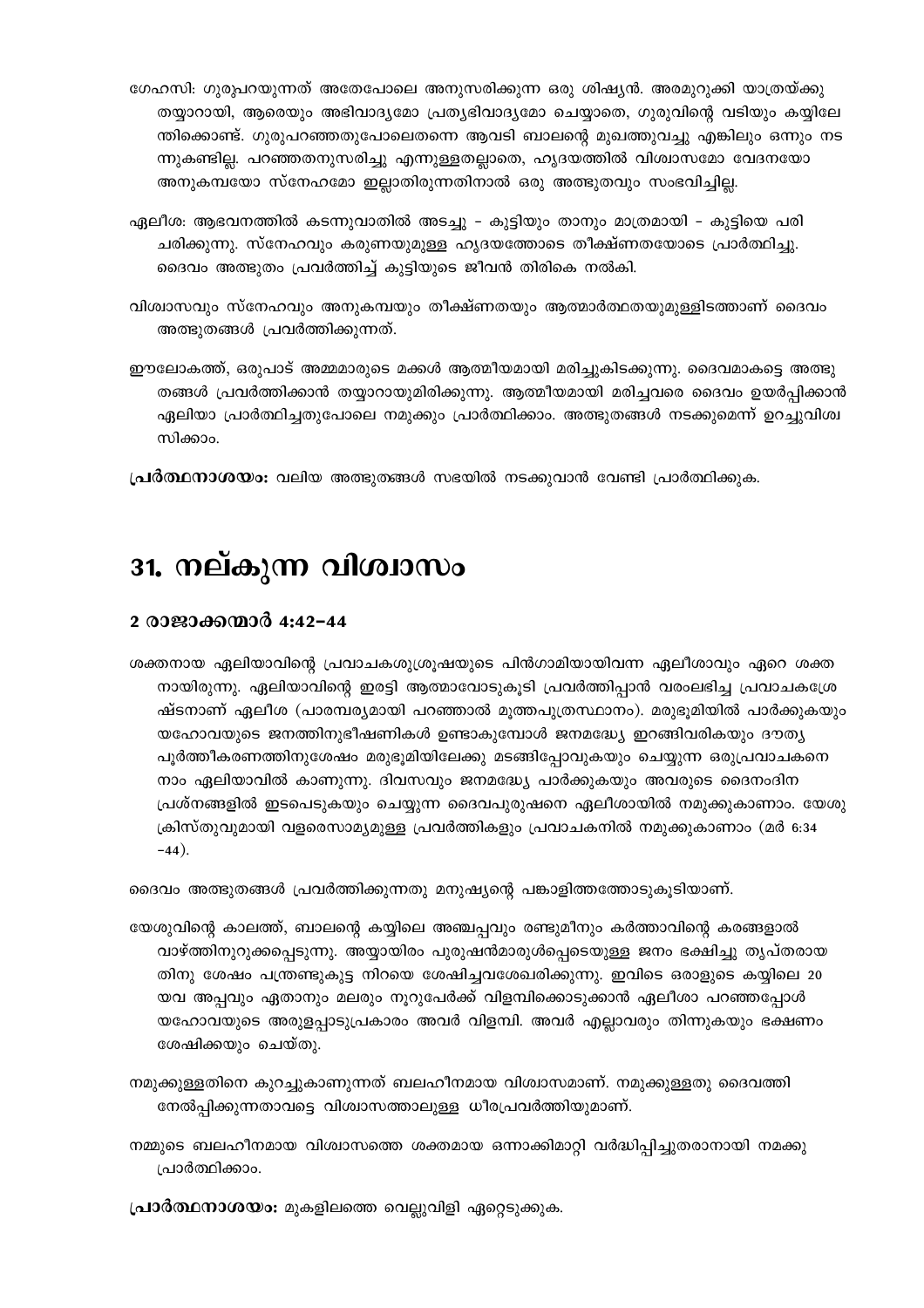### 32. അഹങ്കാരമാകുന്ന കുഷ്ഠം

#### 2 രാജാക്കന്മാർ 5:1–14

- ഏലീശായുടെ പടി ചവിട്ടുമ്പോൾ നയ്മാന്റെ ഹൃദയത്തിൽ ഒരു കാര്യമുണ്ടായിരുന്നു തന്റെ ആഗ്ര ഹത്തിനും നിലയ്ക്കും വിലയ്ക്കുമൊക്കെ ഒത്തരീതിയിൽ പ്രവാചകൻ പെരുമാറണം. ഏലീശ യഹോവയെവിളിച്ചു പ്രാർത്ഥിച്ചു, തന്റെ കുഷ്ഠത്തിനുമീതെ കൈവീശി, ഒരു വെള്ളിടിയോടെ ആരോഗം സൗഖ്യമാക്കുമെന്ന് നയ്മാൻ കരുതി. എന്നാൽ കേട്ടതിൽ നിന്നും, വിചാരിച്ചതിൽ നിന്നുമൊക്കെ ഏറെ വ്യത്യസ്തമായിരുന്നു കണ്ടത്. ദൈവത്തെ വിളിയും പ്രാർത്ഥനയും, കൈവീശലുമൊന്നുമുണ്ടായില്ല. നീപോയി യോർദ്ദാനിൽ ഏഴുപ്രാവശ്യം മുങ്ങുക എന്ന കൽപ്പന യാണുണ്ടായത്.
- ഇതുകേട്ടപ്പോൾ നയ്മാൻ കോപിഷ്ടനായി. താൻ പ്രതീക്ഷിക്കാത്ത രീതിൽ കാര്യങ്ങൾ മാറിയ പ്പോൾ, അതുവരെ എളിമെയെല്ലാം അഭിനയിച്ച് പടിവാതിലിൽ നിന്ന സേനാനായകന്റെ ഭാവം മാറി. അവന്റെ ആത്മാവിനെ നരകത്തിൽ തള്ളാൻ കെല്പ്പുള്ള കുഷ്ഠമായ അഹങ്കാരം പൊങ്ങി വന്നു. എന്റെ നാട്ടിൽ ഇതിലും നല്ല നദികളില്ലേ, പിന്നെന്തിനിവിടെ. നദിക്കുള്ള കൽപ്പനയല്ല, ആത്മാവിനുള്ള കൽപ്പനയാണിതെന്ന് അവനു ഗ്രഹിക്കാനായില്ല.
- നമ്മളും ചിലപ്പോളിങ്ങനെയാണ്. ഞാൻ പ്രതീക്ഷിക്കുന്ന രീതിയിൽ എനിക്കുപദേശം കിട്ടണമെന്നു നാം വിചാരിക്കും. അതു കിട്ടാതെ വരുമ്പോൾ നമ്മുടെ എളിമയെല്ലാം അഭിനയമായതായി മാറും. പിന്നെ നമ്മെ സഹായിക്കാൻ വന്നവർക്കാകും കുറ്റവും കുറവും. അഹങ്കാരമെന്ന കുഷ്ഠം വെളിയിൽ ചാടും.
- നയ്നമാൻ വിചാരിച്ചത് പ്രാർത്ഥന എളുപ്പമുള്ള കാര്യമാണല്ലോ എന്നായിരുന്നു. എന്നാൽ അനുസര ണയെന്ന പ്രാർത്ഥന അവനെ പഠിപ്പിക്കാനാണ് ദൈവം ഒരുങ്ങിയത്. പിന്നീടു ദുതന്റെ വാക്കു കേട്ട് പ്രവാചകനെ അനുസരിക്കാൻ നയ്മാൻ തയ്യാറായപ്പോൾ ദൈവം അവന്റെ കുഷ്ഠം മാറ്റി ക്കൊടുത്തു. നമുക്കും അഹങ്കാരമെന്ന കുഷ്ഠം നീക്കി അനുഗ്രഹങ്ങൾ പ്രാപിക്കാം.
- **പ്രാർത്ഥനാശയം:** അഹങ്കാരം വേരുന്നിയിരിക്കുന്ന മേഘലകൾ ഏവയെന്നു കണ്ടു പിടിച്ചു മാന സാന്തരപ്പെടുക.

# 33. സദൃകഴിച്ചു ജയിച്ച യുദ്ധം

#### 2 രാജാക്കന്മാർ 6:8-23

- വാ 8–10: ആരാമ്യൻ രാജാവ് ഇസ്രായേലുമായി യുദ്ധത്തിനൊരുങ്ങി, വിപുലമായ പദ്ധതികളോടെ. എന്നാൽ ഏലിയാവ് ആ പദ്ധതികളെല്ലാം ഇസ്രായേൽ രാജാവിനു വെളിപ്പെടുത്തി കൊടുത്ത തിനാൽ ശത്രുവിന്റെ പദ്ധതികൾ ഒന്നും വിജയം കണ്ടില്ല. ഏതു അവസ്ഥയിൽനിന്നും, സാത്താന്റെ കൊടിയ തന്ത്രങ്ങളിൽ നിന്നും ദൈവത്തിനു നമ്മെ രക്ഷിക്കാൻ കഴിയും. ദൈവീക രായ ആളുകളോടാണു നമുക്കു സഹവാസമെങ്കിൽ ദൈവീകമായ ഉപദേശങ്ങൾ നമുക്കു ലഭി ക്കും.
- വാ 11–13: തന്റെ പദ്ധതികൾ പാളിയതിനാൽ അരാമിയ രാജാവ് ക്രുദ്ധനാകുന്നു. ഏലിയാവാണ് കാരണക്കാരൻ എന്നുമനസ്സിലാക്കിയ രാജാവ്, ഏലിയായെ പിടിച്ചുകൊണ്ടുവരാൻ വലിയസൈ ന്യത്തെ അയക്കുന്നു.
- വാ 14–17: ഏലിയാവിന്റെ സേവകൻ ആർത്തലച്ചുവരുന്ന സൈന്യത്തെക്കണ്ട് ഭയചകിതനായി എങ്കിലും ഏലിയാവ് അവനിൽ വിശ്വാസം നിറയ്ക്കുന്നു. അവന്റെ കണ്ണുകൾ തുറക്കപ്പെടാനായി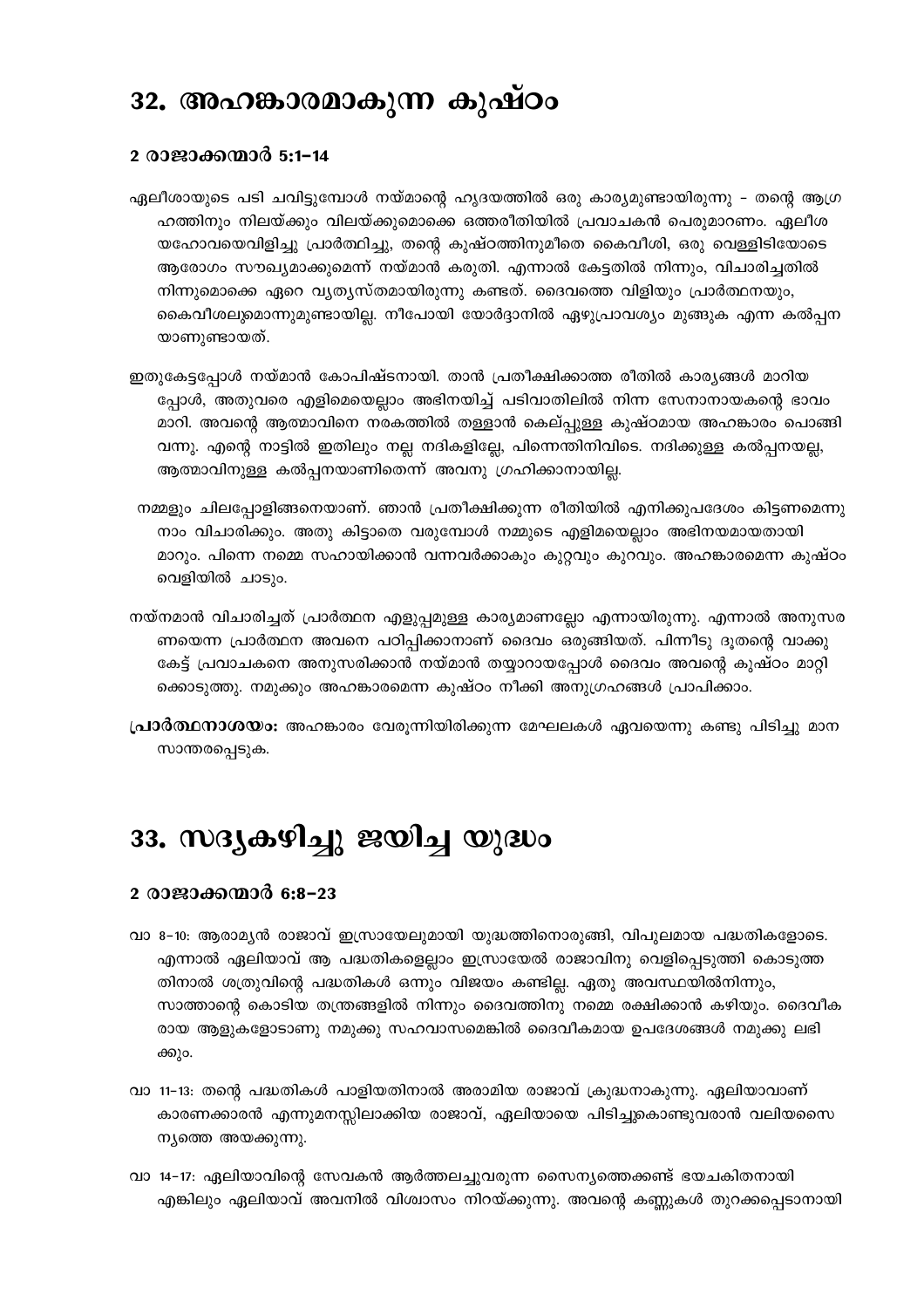ഏലിയാവു പ്രാർത്ഥിച്ചപ്പോൾ ഏലിയായുടെ ചുറ്റുമുള്ളകുന്നിൽ നിറഞ്ഞുനിന്ന അശ്വങ്ങളെയും അഗ്നിരഥങ്ങളെയും ദാസനു കാണ്മാനാകുന്നു.

- ചില അവസ്ഥകൾ നമ്മുടെ ജീവിത്തിലേക്കു കടന്നുവരുമ്പോൾ നാമും ഈ ദാസനെപ്പോലെ ഭയ ത്തോടെ പെരുമാറാറുണ്ട്. അതേദൈവത്തിന്റെ ശക്തമായ സൈന്യവ്യൂഹം നമ്മുടെ രക്ഷയ്ക്കാ യുണ്ടെന്ന യാഥാർത്ഥ്യം നാം കാണാതെ പോകുന്നു. നമ്മുടെ അകക്കണ്ണുകൾ തുറക്കപ്പെടാ നായി നാം അപ്പോൾ പ്രാർത്ഥിക്കേണ്ടതുണ്ട്. ദൈവം നമ്മുടെ രക്ഷയ്ക്കായെത്തും – ഇതൊരു വാഗ്ദാനമാണ്.
- വാ 18-19: അന്ധതയാൽ അവരെ മുടണമെന്ന് ഏലിയാവു പ്രാർത്ഥിച്ചതിനനുസരിച്ച് ദൈവം പ്രവർത്തിച്ചു.
- വാ 20–23: ആരാമൃസേന കുടുക്കിലായി. ഇസ്രായേൽ രാജാവ് അവരെ നശിപ്പിക്കാൻ ഒരുങ്ങി യെങ്കിലും പതിവിനുവിപരീതമായി ഏലിയാ അതുവിലക്കിയിട്ട് അവർക്കൊരു സദ്യ ഒരുക്കാൻ ആവശ്യപ്പെട്ടു. ഇസ്രായേൽരാജാവ് അതനുസരിച്ചു, അവരെ അവരുടെ യജമാനനു വിട്ടുകൊടു ത്തു. അരാമിയ രാജാവു പിന്നീട് തന്റെ യുദ്ധവെറി അവസാനിപ്പിച്ചു എന്നു നാം കാണുന്നു. ദൈവീകമായ നിർദ്ദേശങ്ങൾ നാം അനുസരിക്കുമ്പോൾ ദൈവം അത്ഭുതങ്ങൾ പ്രവർത്തിക്കു ന്നു. ദുഷ്ടരായ ആളുകളുടെ ഹൃദയം പോലും ദൈവം മാറ്റിമറിക്കുന്നു. ആരാമ്യർ ദുഷ്ടലാക്കു മായി വന്നു, എന്നാൽ ഇസ്രായേലാവട്ടെ നന്മയുടെ പാത തിരഞ്ഞെടുത്തു. തിന്മ നമ്മളെ ജയി ക്കാനല്ല, തിന്മയെ നമ്മൾ നന്മകൊണ്ടു ജയിക്കുകയത്രേ വേണ്ടത് (റോമക്കാർ 12:21).

**പ്രാർത്ഥനാശയം:** റോമക്കാരുടെ 12 അദ്ധ്യായത്തിലൂടെ പ്രാർത്തിക്കുക.

#### പ്രാർത്ഥന കേൾക്കുന്ന ദൈവം 34.

#### 2 രാജാക്കന്മാർ 20:1-11

- ദൈവം അത്ഭുതകരമായ രീതിയിൽ അശ്ശൂർ രാജാവിനെതിരെ ഹിസ്ക്കിയാവിന് വിജയം നല്കിയെങ്കലും ഹിസ്ക്കിയാവ് രോഗബാധിതനായി. താൻ മരിക്കാൻ പോവുകയാണെന്ന മുന്നറിയിപ്പ് യേശയ്യാവിലൂടെ ദൈവം അദ്ദേഹത്തിന്ന് നൽകി. എന്നാൽ ആ വാർത്ത കേട്ടയുടൻ ഹിസ്ക്കിയാവ് ദൈവസന്നിധിയിൽ കണ്ണുനീരോടെ വീണു പ്രാർത്ഥിച്ചു. അപ്രതീക്ഷിത ആഘാതവുമായി അദ്ദേഹത്തിന്റെ ജീവിതത്തിലേക്ക് കടന്നുവന്ന ആ വാർത്തയിൽ അദ്ദേഹം മനുഷ്യരിൽ ആശ്രയിച്ചില്ല. ദൈവത്തിലേക്ക് മാത്രമായി അദ്ദേഹം ചുവരിലേക്ക് മുഖം തിരിച്ച് യഹോവയോട് പ്രാർത്ഥിച്ചു. ദൈവം ഹിസ്ക്കിയാവിന്റെ പ്രാർത്ഥന കേട്ടു, അവന്റെ ആയുസ്സ് പതിനഞ്ചുവർഷം കുടി നീട്ടിക്കൊടുത്തു.
- ദൈവം ആദ്യമായിട്ടല്ല കണ്ണുനീരോടുകൂടിയ പ്രാർത്ഥനക്ക് ഉത്തരം നല്കുന്നത്. ഇതിനു മുമ്പും പിമ്പും അനേകം ഉദാഹരണങ്ങൾ നമുക്ക് ബൈബിളിൽ കാണാം. (പുറ 2:24, 1 ശമുവേൽ 1:1-20, യോഹന്നാൻ 11:32–44). യേശു കണ്ണുനീരോടും നിലവിളിയോടും കൂടി പ്രാർത്ഥിച്ചു എന്ന് എബ്രായർ 5:7ൽ പറയുന്നു. ഇന്ന് ദൈവത്തോടുള്ള നമ്മുടെ പ്രാർത്ഥന എങ്ങനെയാണ്? ഹൃദയം നുറുങ്ങിയുള്ള പ്രാർത്ഥന ദൈവം തള്ളിക്കളയുകയില്ല (സങ്കീ 51:17).
- സങ്കീ 34:17-19, 1 ദിന 5:20, സങ്കീ 3:4, സങ്കീ 18:6, സങ്കീ 56:9. ഇന്ന് ദൈവത്തോടു മാത്രമായുള്ള ഒരു സമയം കണ്ടെത്തി കണ്ണുനീരോടുകൂടി പ്രാർത്ഥനയും യാചനയും സമർപ്പിക്കുക. ദൈവവുമായുള്ള സ്വകാര്യ സമയം കണ്ടെത്തുക.
- **പ്രാർത്ഥനാശയം:** മുകളിലത്തെ വെല്ലുവിളി സ്വീകരിക്കുക.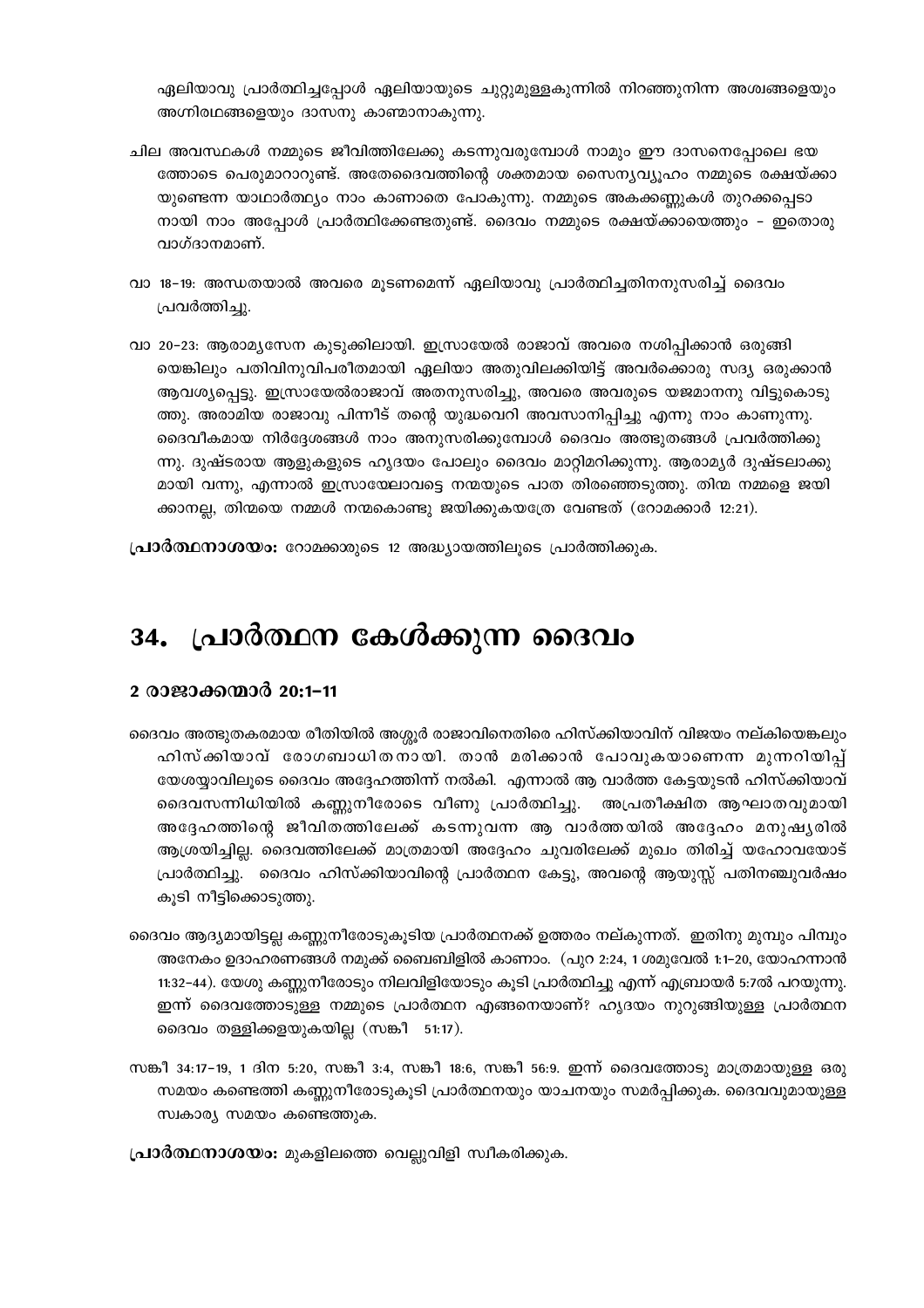# 35. ഫീനിക്സിന്റെ ഉയിർത്തെഴുന്നേൽപ്പ്

#### ഇയ്യോബ് 42:12–17

പുരാതന ഈജിപ്ഷ്യൻ പുരാണമനുസരിച്ച്, സാങ്കൽപ്പിക പക്ഷിയായ ഫീനിക്സ് ആയിരം വർഷ ങ്ങളോളം ജീവിച്ചിരിക്കും. അതിനുശേഷം അതിരിക്കുന്ന കൂടിനൊപ്പം അതിനെയും തീയിട്ടു നശി പ്പിക്കും. ആ ചാരത്തിൽ നിന്നും പുതുക്കപ്പെട്ട ജീവനും ചൈതന്യവുമായി പുതിയൊരു ഫീനിക്സ് ഉയിർത്തുവരും - വീണ്ടുമൊരു ആയിരം വർഷം കൂടി ജീവിക്കാൻ. ഫീനിക്സ് ഒരു സാങ്കൽപ്പിക പക്ഷിയാണെങ്കിലും, ഇയ്യോബ് പച്ചയായ ഒരു മനുഷ്യനാണ്. അവൻ ചാക്കിലും ചാരത്തിലും എത്തിപ്പെട്ടു, ആത്മാവിൽ അണയാത്ത വേദനയുടെ കനലുകളുമായി.

- തനിക്കു മുമ്പേയുണ്ടായിരുന്നതിന്റെ ഇരട്ടി വസ്തുവകകളെ നൽകി ദൈവം ഇയ്യോബിന്റെ ജീവിതത്തെ അനുഗ്രഹിച്ചു, അനുഗ്രഹിക്കപ്പെട്ട മക്കളോടൊപ്പം. നഷ്ടപ്പെട്ടവയെല്ലാം തന്നെത്തേടിവന്നു, ഇത്ത വണ കൂടുതൽ ബോധ്യവും വിശ്വാസവും കൂടെക്കൂട്ടിയിട്ട്. അഞ്ചും ആറും വാകൃങ്ങളിൽ നമുക്കതു കാണാം. അങ്ങയെക്കുറിച്ച് ഒരു കേൾവി മാത്രമേ ഞാൻ കേട്ടിരുന്നുള്ളു; എന്നാലിപ്പോൾ എന്റെ കണ്ണുകൾ അങ്ങയെ കാണുന്നു. അതിനാൽ ഞാൻ എന്നെത്തന്നെ വെറുത്ത് പൊടിയിലും ചാര ത്തിലും കിടന്ന് അനുതപിക്കുന്നു. ഒരിക്കൽക്കുടി തനിക്ക് ഈ യാതനകളും ചാരവും ചാക്കും ധരി ക്കേണ്ടിവന്നിരുന്നെങ്കിൽ ഇയ്യോബ് സുമനസ്സോടെ അതു ചെയ്യുമായിരുന്നു, താൻ കേൾക്കുകമാത്രം ചെയ്തിരുന്ന ദൈവത്തെ കുറച്ചുകൂടി വ്യക്തതയോടെ കാണാൻ. കേൾവിമാത്രം ഉണ്ടായിരുന്ന ദൈവം തനിക്കിപ്പോൾ തിരിച്ചറിവായി.
- നാം കടന്നു പോകുന്ന എല്ലാ വേദനകളും പ്രയാസങ്ങളും ദൈവം നൽകുന്നതോ അല്ലെങ്കിൽ നൽകപ്പെടാൻ അനുവദിക്കുന്നതോ ആയവയാണ്. ദൈവത്തെയും അവന്റെ ഹൃദയത്തെയും നാം അറിയുക എന്നൊരു ലക്ഷ്യവും അതിനുണ്ട്. നമ്മുടെ പ്രയാസങ്ങളിലും വേദനയിലും നമുക്കു ദൈ വനിശ്ചയങ്ങളെ കാണാൻ കഴിയാതെ വരുമ്പോളാണ് നാം പരാജിതരാകുന്നത്. നമ്മെ വീണ്ടും ശിക്ഷണനടപടികളിലൂടെ കടത്തിവിടുന്ന വേദനാജനകമായ അവസ്ഥയിലൂടെ കടന്നുപോകാൻ ദൈവവും നിർബന്ധിതനായിത്തീരുന്നു. ദൈവത്തിന്റെ ശിക്ഷണ നടപടികൾക്ക് ഒരേ ഒരു ലക്ഷ്യ മേയുള്ളൂ – നമ്മെ മികച്ചവരാക്കുക. ഞാനും നിങ്ങളും ഈ പ്രക്രിയയിലൂടെ അനുദിനമെന്നോണം കടന്നുപോകുന്നു. ദൈവത്തിന്റെ ജ്ഞാനത്താലും അറിവിനാലും മാത്രം നിശ്ചയിക്കപ്പെട്ട വൃക്ത മായ ഉദ്ധ്യേശ ലക്ഷ്യങ്ങളോടെ. ആ ലക്ഷ്യം നമുക്കു കാണാൻ കഴിയാതെവരുമ്പോൾ നാം കടന്നു പോകുന്നവ വ്യർത്ഥമായ ഒന്നായിത്തീരുന്നു.
- ഇത്തരം പർവ്വങ്ങളിലൂടെ നാം കടന്നുപോകുമ്പോൾ, ദൈവവുമായി നാം ഉത്തമബന്ധം പുലർത്തുന്നു എന്നുറപ്പിക്കുക - വചനങ്ങളിലൂടെയും, ദൈവീകരായ സുഹൃത്തുക്കളിലൂടെയും കൂടി. അവ എന്തി നെന്ന് മനസ്സിലാക്കാൻ ശ്രമിക്കുകയും ചെയ്യുക. ജീവിതം ഉയിർത്തെഴുന്നേൽക്കപ്പെട്ട ഒന്നായിത്തീ  $@$ λο.
- **പ്രാർത്ഥനാശയം:** ജീവിതത്തിന്റെ ഏതെല്ലാം മേഘലകളിലാണ് ദൈവത്തിന്റെ ശിക്ഷണ നടപടി കൾ നിങ്ങളുടെ ജീവിതത്തിൽ കാണാൻ കഴിയുന്നത്? അതിനു വഴങ്ങാൻ ഒരുങ്ങുക.

# 36. ഹിസ്കിയാവിന്റെ പ്രാർത്ഥന

#### $\alpha$ <sub>0</sub>( $\alpha$ <sup>o</sup>) 37:14-20 & 36-37

നമ്മുടെ പ്രാർത്ഥനയിൽ യാചനയുടെ സ്വരമാണോ കൂടുതൽ വരുന്നത്?. ദൈവത്തെ സ്തുതിക്കു ന്നതിൽ കൂടുതൽ പ്രാധാന്യം നൽകുമ്പോൾ, അതു നമ്മുടെ പ്രാർത്ഥനയ്ക്കു കൂടുതൽ ആഴം കൊണ്ടുവരും. ദാവീദും, ദാനിയേലും, മോശെയുമൊക്കെ ദൈവത്തെ സ്തുതിച്ചു പ്രാർത്ഥിക്കു ന്നത് വചനത്തിൽ നാം കാണുന്നുണ്ടല്ലോ!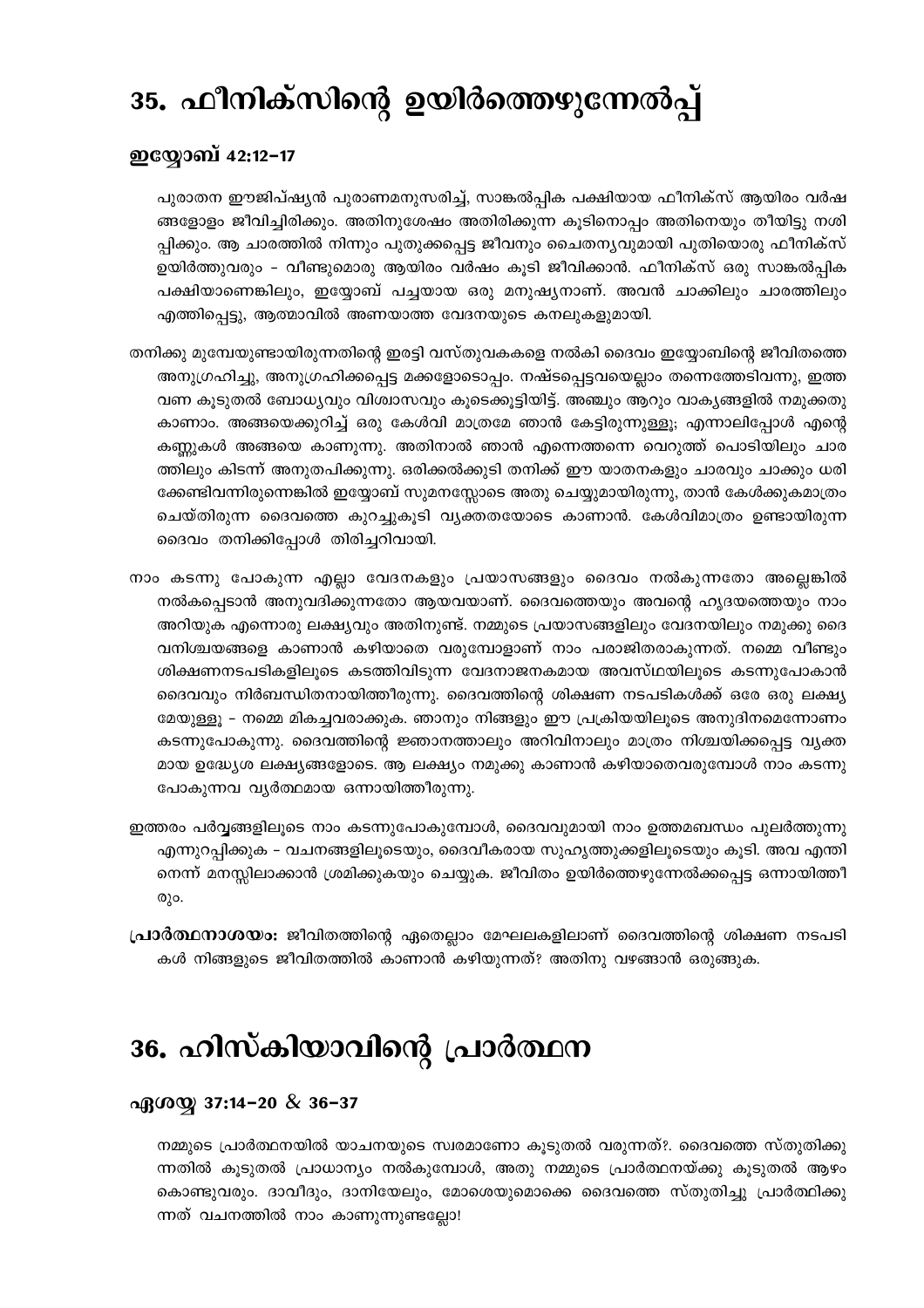നന്നായി സ്തുതിച്ചു പ്രാർത്ഥിക്കുവാൻ നമുക്ക് കഴിയണമെങ്കിൽ, ദൈവത്തെ നന്നായി നാം മന സിലാക്കണം. വചനത്തിന്റെ ആഴങ്ങളിലേയ്ക്ക് ഇറങ്ങി ചെല്ലുമ്പോൾ, ദൈവത്തിന്റെ ശക്തിയും ബലവും ദൈവം തന്റെ ജനതയ്ക്കുവേണ്ടി ചെയ്തിട്ടുള്ള മഹാകാര്യങ്ങളും മനസിലാക്കുവാനും അതിലൂടെ ദൈവത്തെ സ്തുതിക്കുവാനും കഴിയും. സ്തുതിക്കുവാൻ കൂടുതൽ സമയം കണ്ടെ ത്തുമ്പോൾ, ദൈവത്തോട് കൂടുതൽ അടുത്ത് ചെല്ലുവാൻ സാധിക്കും. ഓരോ ദിവസവും ദൈവം നമുക്കു വേണ്ടി ചെയ്യുന്ന കാര്യങ്ങൾക്കായി സ്തുതിക്കാം. പഴയ നിയമത്തിലും, പുതിയ നിയമ ത്തിലും ഒരുപാട് വിശ്വാസവീരന്മാരേക്കുറിച്ചും, അവരിലൂടെ ദൈവം പ്രവർത്തിച്ച മഹദ്ക്കാരൃങ്ങ ളെക്കുറിച്ചും നമുക്കു ദൈവത്തെ സ്തുതിക്കാം.

14 മുതൽ 20 വരെയുള്ള വചനങ്ങളിൽ ഹിസ്കിയാവ് ദൈവത്തെ സ്തുതിക്കുന്നു. നമുക്കുമുന്നേ കടന്നുപോയ വിശ്വാസവീരന്മാർ ആരാധിച്ച ദൈവത്തെ സ്തുതിക്കുവാൻ കഴിയുന്നത് നമ്മുടെ മഹാഭാഗ്യമല്ലേ! ഇന്നേ വരെയുള്ള നമ്മുടെ ജീവിതം ഇത്ര മനോഹരമായി ചിട്ടപ്പെടുത്തിയതോർത്തും, നാം കടന്നു വന്ന പാതയിൽ നമ്മെ കരം പിടിച്ചു നടത്തിയതോർത്തും, നമ്മോടു കൃപ ചൊരിയു ന്നതിനെക്കുറിച്ചോർത്തും, നമ്മുടെ ആഗ്രഹങ്ങളെയും ചിന്തകളെയും മാനിക്കുകയും, അതിനൊത്ത ഉയരത്തിലേയ്ക്കു നമ്മെ നയിക്കുന്ന ദൈവ ഹൃദയത്തിന്റെ ആഴത്തെക്കുറിച്ചോർത്തുമൊക്കെ ദൈവ ത്തിന് അർഹമായ സ്തുതി കരേറ്റുവാൻ തീർച്ചയായും നമുക്കു സമയം കണ്ടെത്താം.

രാവിലെ മാത്രമല്ല ഉച്ചയ്ക്കും വൈകിട്ടും രാത്രിയും, സമയം കിട്ടുമ്പോഴെല്ലാം ദൈവസ്തുതികൾ നമ്മുടെ നാവിൽ ഉണ്ടാവട്ടെ.

**പ്രാർത്ഥനാശയം:** ദൈവത്തെ സ്തുതിക്കുന്ന നല്ല ഒരു സമയമിന്നുണ്ടാവട്ടെ.

# 37. പുനരുജ്ജീവിപ്പിക്കുന്ന ദൈവം

#### എസക്കിയേൽ 37:1-10

- ജനത്തിന്റെ പാപം മൂലം ജെറുസലേം നശിപ്പിക്കപ്പെടുകയും അവരെല്ലാം പ്രവാസത്തിലേക്ക് പോവുകയും ചെയ്തപ്പോൾ ഇസ്രായേൽ എന്ന രാഷ്ട്രംതന്നെ ഇല്ലാതായിത്തീർന്നു. താഴ്വരയിൽ ചിതറിക്കിടന്ന ഉണങ്ങിയ അസ്ഥികൾ പോലെയായിരിന്നു ഇസ്രായേലിന്റെ അവസ്ഥ. ആ അസ്ഥികൾ ജീവൻ പ്രാപിക്കുക എന്നത് ചിന്തയ്ക്ക് അസാദ്ധ്യമായ കാര്യം തന്നെയായിരുന്നു.
- പാപത്താൽ കഠിനപ്പെട്ട മനുഷ്യഹൃദയത്തിന്റെ അവസ്ഥയും ഈ ഉണങ്ങിവരണ്ട അസ്ഥികൾക്ക് സമാനം പ്രത്യാശയും പ്രതീക്ഷയുമില്ലാതെ, സമാധാനവും സന്തോഷവുമില്ലാതെ, ലക്ഷ്യവും തന്നെ. ഉറപ്പുമില്ലാതെ അലയുന്ന, പാപത്തിൽ പുതഞ്ഞ, കഠിനഹൃദയനായ മനുഷ്യൻ! അവനെ ആർക്കു രക്ഷിക്കാനാകും.
- എന്നാൽ അസാദ്ധ്യമായത് എന്നും സാദ്ധ്യമാക്കുന്ന ദൈവം, തന്റെ വചനത്താലും പരിശുദ്ധാത്മാവിന്റെ ശക്തിയാലും അതിനെ, ഉണങ്ങിയ അസ്ഥികളെ, പുനരുദ്ധരിച്ച് ശക്തമായ ഒരു സൈന്യമാക്കി തീർക്കുന്നു.
- ദൈവവചനത്തിന്റെ കേൾവിയിലൂടെയും അതു വിശ്വസിച്ച് അനുസരിക്കുന്നതിലൂടെയും മാത്രമേ ഒരു മനുഷ്യന് ആത്മീയമായി ജീവനുള്ളവനാകാൻ കഴിയൂ. ഒരു മനുഷ്യന്റെ അവസ്ഥ എത്ര ഉണങ്ങി വരണ്ടതായിരിന്നാലും ദൈവത്തിന്ന് ആ അവസ്ഥയിൽ പുനർജീവൻ നലകാനാവും.
- **പ്രാർത്ഥനാശയം:** നിങ്ങളുടെ ജീവിതത്തിൽ ഒരിക്കലും നടന്നുകാണുകയില്ല എന്നു തോന്നുന്ന ആത്മീയകാര്യങ്ങ ളേവയാണ്? അവ നടന്നു കാണുന്നതിനു വേണ്ടി പ്രാർത്ഥിക്കുക.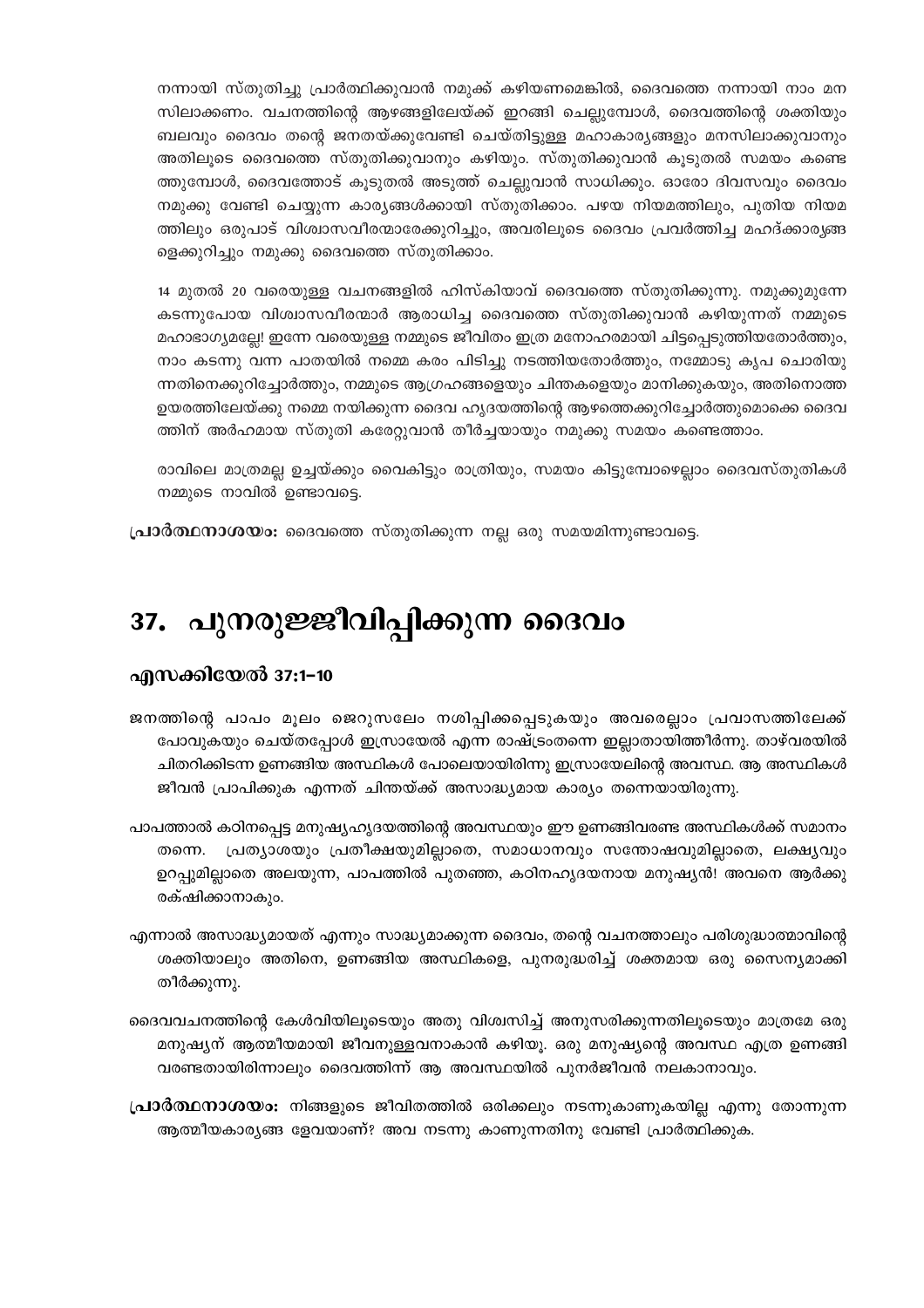# 38. വിശ്വാസത്തിന്റെ തീച്ചൂള

#### ദാനിയേൽ 3:1-29

- ദാനിയേലിന്റെ പുസ്തകം ഒന്നാം അദ്ധ്യായത്തിൽ ഭക്ഷണ മാറ്റവും, പേരുമാറ്റവും ആയിരിന്നു. എന്നാൽ ഇപ്പോൾ ദൈവത്തെ മാറ്റലും. ശദ്രക്കിനും, മേശക്കിനും, അബേദ്നഗോവിനും ഇതു ജീവൻ മരണ പോരാട്ടം തന്നെയായിരുന്നു. രാജാവിന്റെ മുമ്പാകെ ഈ മൂന്നുപേരുടേയും ആരാധനയെക്കുറിച്ച് മറ്റുള്ളവർ അറിയിച്ചു. ഇവരാകട്ടെ വിസ്താരത്തിൽ അത് ഏറ്റുപറയുകയും ചെയ്തു (വാ 15). പരീക്ഷണത്തിനായി ഒരു അവസരവും കൂടി കൊടുത്തെങ്കിലും അവർ രാജാവിന്റെ വിഗ്രഹത്തെ വണങ്ങാൻ തയ്യാറായില്ല. അവരെ എന്റെ കൈയ്യിൽനിന്നും വിടുവിക്കുന്ന ദൈവത്തെ ഒന്ന് കാണണം എന്നു രാജാവും വിചാരിച്ചു. (വാ 17) അതിനുത്തരമായി ഞങ്ങൾ സേവിക്കുന്ന ദൈവം എരിയുന്നതീച്ചൂളയിൽനിന്നും തങ്ങളെ വിടുവിക്കും എന്ന് അവർ ഉറച്ച് ഏറ്റുപറഞ്ഞു. (വാ 18) തങ്ങളെ തീച്ചൂളയിൽനിന്നും വിടുവിച്ചില്ലെങ്കിലും, അവർ രാജാവിന്റെ ദേവനെ സേവിക്കുകയില്ല എന്നകാര്യം ഉറപ്പായതായിരുന്നു.
- ഈ വാക്കുകൾ സംസാരിക്കാൻ എനിക്കു കഴിയാത്തത് എന്തുകൊണ്ടാണ്? ഞാൻ മരിക്കാൻ തയ്യാറല്ലാത്തതുകൊണ്ട്, ഭയമെന്നെ ഭരിക്കുന്നതുകൊണ്ട്. മേൽപ്പറഞ്ഞ ഉത്തരം കേട്ടപ്പോൾ രാജാവിന് കോപം അടക്കാനായില്ല. ശദ്രക്, മേശക്, അബേദ്നഗോ എന്നിവരെ അവരുടെ കൈകാലുകൾ ബന്ധിച്ച് എരിയുന്ന തീച്ചൂളയിൽ ഇട്ടുകളയാൻ അവൻ ആജ്ഞാപിച്ചു. താഡ്ഢവമാടുന്ന അഗ്നി യിൽ നാലുപേർ നൃത്തം ചെയ്യുന്നതു കണ്ട നെബുക്കദ്നേസർ രാജാവ് പരിഭ്രമിച്ചുപോയി. തീ അവരെ ഒന്നും ചെയ്യുന്നില്ല, അവരെ തിരികെ കയറ്റിയപ്പോൾ തീയുടെ മണം പോലും ഉണ്ടായിരിന്നില്ല എന്നത് രാജാവിന് വിശ്വസിക്കാനായില്ല. അത്യുന്നതനാണ് ദൈവം എന്ന് നെബുക്കദ്നേസർ രാജാവ് പറഞ്ഞു. ഈ മൂന്നുപേരേയും തീച്ചൂളയിൽനിന്നും രക്ഷിച്ച ദൈവമാണ് അത്യുന്നതൻ, അവനെമാത്രമേ ആരാധിക്കാവൂ എന്ന് കല്പന കൊടുക്കുകയും ചെയ്തു.
- അടിമകളാക്കി വേലചെയ്യിപ്പിക്കുന്ന വിജാതീയ രാജാവിന്റെ മുന്നിലായിരുന്നിട്ടും ഈ മൂന്നുപേരും ഉറച്ചവിശ്വാസത്തിന്റെ ഉത്തമ മാത്ര്യകകളായി നിന്നു. നമുക്ക് അവരുടെ വിശ്വാസത്തെ അനുകരി ക്കാം.
- **പ്രാർത്ഥനാശയം:** ദുർഘട ഘട്ടങ്ങളിൽപോലും യേശുവിലുള്ളവിശ്വാസം സധൈര്യം പങ്കുവയ്ക്കു വാനുള്ള ധീരതയ്ക്കുവേണ്ടി പ്രാർത്ഥിക്കുക.

### 39. സിംഹക്കുട്

#### ദാനിയേൽ 6:13-23

നാടുകടത്തപ്പെട്ട ദാനിയേൽ ബാബിലോൺ രാജാക്കന്മാരെ വിശ്വസ്തതയോടെ സേവിച്ചുപോന്നു. മേദ്യരും പേർഷ്യക്കാരും ബാബിലോൺ കീഴടക്കിയതിനു ശേഷവും ദാനിയേൽ പുതിയ രാജാ വായ ദാരിയുസിനെ വിശ്വസ്തതയോടെ സേവിച്ചു. എൺപതുവയസ്സിനുമേൽ പ്രായമായ ദാനി യേൽ ദാരിയുസ് രാജാവിന്റ മുതിർന്ന മൂന്നുസ്ഥാനപതികളിൽ ഒരാളായിരുന്നു. രാജ്യത്തിനുമുഴു വൻ അധികാരിയായി ദാനിയേലിനെ വാഴിക്കാനുള്ള ആലോചനയിലായിരുന്നു രാജാവ്. ദാനിയേ ലിന്റെ ജീവിതത്തിൽ കറകളൊന്നും കണ്ടെത്താൻ കഴിയാതെ വന്നപ്പോൾ അവന്റെ ശത്രുക്കൾ ദാനിയേലിന്റെ വിശ്വാസത്തിൽ കയറിപ്പിടിച്ചു. രാജാവിനോടല്ലാതെ വേറെ ആരോടെങ്കിലും അടുത്ത മുപ്പതു ദിവസത്തേയ്ക്ക് പ്രാർത്ഥിക്കുന്നവരെ സിംഹക്കുഴിയിൽ എറിയുവാൻ കൽപ്പനയായി. എങ്കിലും എപ്പോഴും ചെയ്തുപോന്നതുപോലെ ദാനിയേൽ മുന്നുനേരവും ദൈവത്തോടുള്ള തന്റെ പ്രാർത്ഥന തുടർന്നുപോന്നു. പ്രാർത്ഥനയിൽ ദാനിയേൽ അച്ചട്ടായിരുന്നു, അതു തന്റെ ശത്രുക്ക ളായ സഹപ്രവർത്തകരിൽ നിന്നും മറച്ചുവയ്ക്കാൻ അവൻ തയ്യാറായതുമില്ല. പുതിയതായി വന്ന